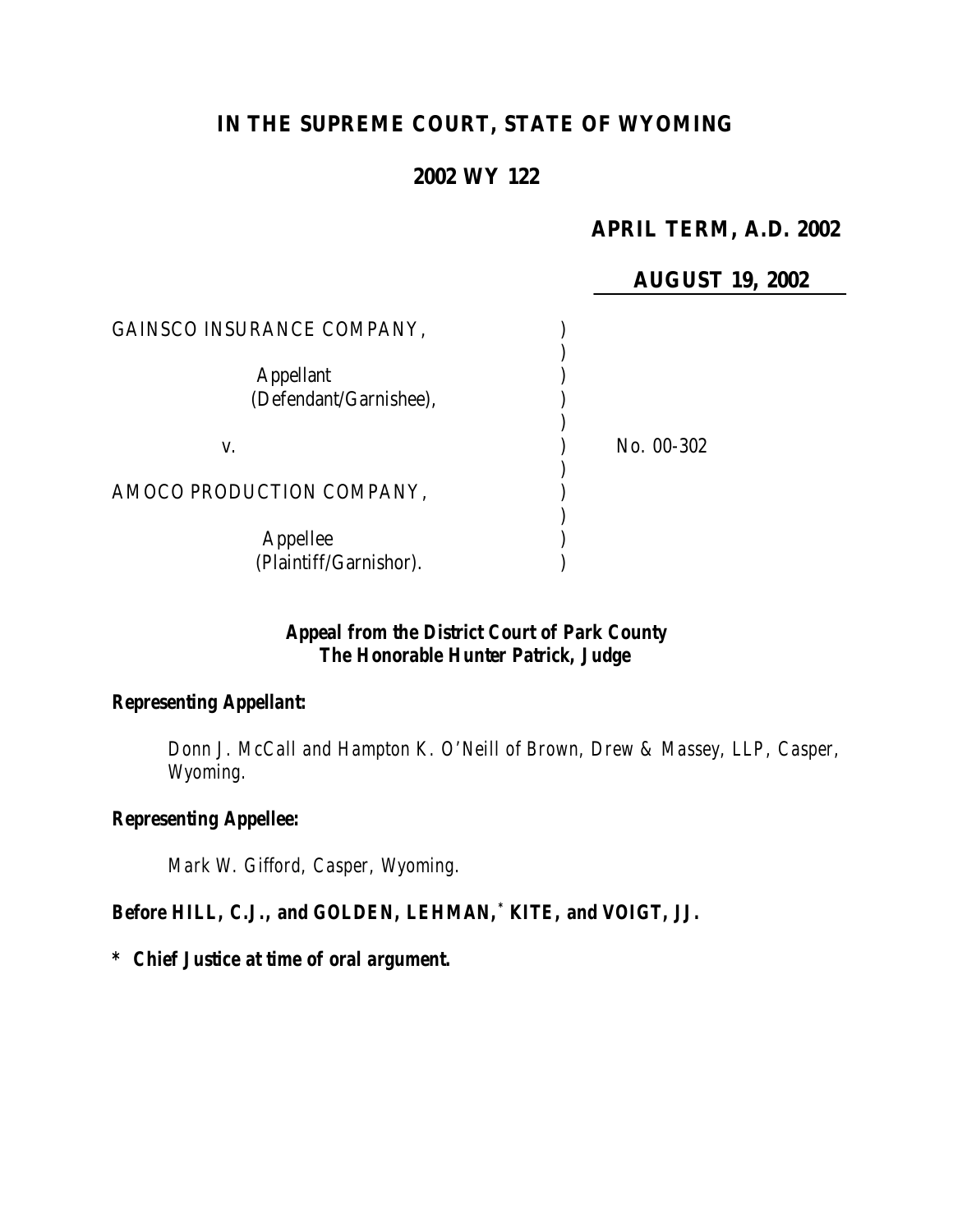# **VOIGT, Justice.**

[¶1] The appellant, Gainsco Insurance Company (Gainsco), appeals from an order granting summary judgment to the appellee, Amoco Production Company (Amoco), in an insurance coverage dispute. The district court determined that Gainsco was guilty of both first-party and third-party bad faith in denying coverage and refusing to settle the underlying claim. We reverse and remand to the district court for entry of a judgment in favor of Gainsco.

# **NATURE OF THE CASE**

[¶2] Amoco entered into a Well and Lease Service Master Contract (the Contract) with Andrews Trucking Company (Andrews). Under the Contract, Andrews agreed to indemnify Amoco against liability for injury to or death of Andrews' employees and Andrews' subcontractors' employees, even if caused by Amoco's negligence, and agreed to insure this assumption of liability. Andrews then obtained insurance from Gainsco.

[¶3] Andrews subsequently subcontracted the work covered by the Contract to Kobbe Construction Company (Kobbe). On November 15, 1991, Brent Abraham (Abraham), a Kobbe employee, was overcome by and died from poisonous hydrogen sulfide gas while emptying a vacuum truck in the Elk Basin Oil Field, an oil field operated by Amoco. The Abraham Estate filed a wrongful death action against Amoco, Andrews, and Kobbe. The claim against Kobbe was dismissed because of worker's compensation immunity. Summary judgment in favor of Andrews was affirmed on appeal to this Court because Andrews "never assumed any affirmative duties regarding job site safety and, therefore, did not owe the deceased a legal duty." *Abraham v. Andrews Trucking Co.*, 893 P.2d 1156, 1157-58 (Wyo. 1995). Amoco settled for \$650,000.00.

[¶4] Amoco then initiated the current controversy by suing Andrews under the Contract's indemnity provision. Gainsco provided Andrews a defense and filed a third-party complaint against Kobbe based on equitable implied indemnity. However, Gainsco defended Andrews under a reservation of rights, denying coverage based on two policy exclusions: a "total pollution" exclusion and an "insured contract" exclusion. In late 1994 and again in early 1995, Amoco informed Gainsco that it would settle for \$297,000.00, within policy limits, to avoid exposing Andrews to an excess judgment. Gainsco refused the offer. Through separate counsel, Andrews then settled with Amoco on the following terms: (1) Andrews would confess judgment in the amount of \$716,490.80 plus interest and attorneys' fees; (2) Amoco would not execute against Andrews, but would look only to Gainsco; (3) Andrews would assign to Amoco any bad faith claims against Gainsco; and (4) Andrews would dismiss its indemnity claim against Kobbe.

[¶5] The instant case started when Amoco sued Gainsco as garnishee of the confessed judgment. The parties agreed to treat the case as a declaratory judgment action and both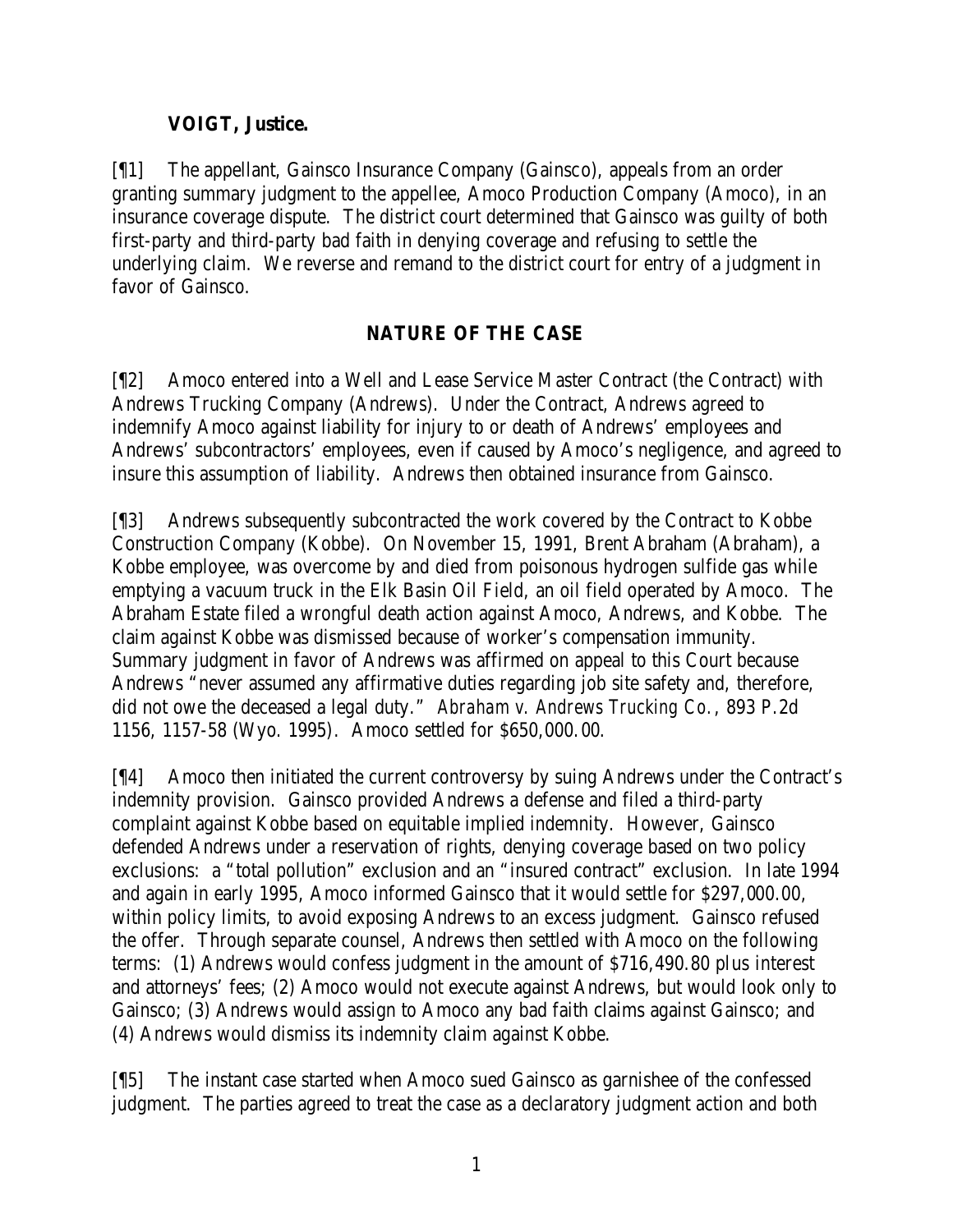sides filed motions for summary judgment. The district court granted Amoco's motion for summary judgment, and this appeal followed.

## **ISSUES**

[¶6] We will restate the separate issues presented by the parties as follows:

1. Did the district court err as a matter of law when it held that Gainsco's rejection of Amoco's settlement offers amounted to third-party bad faith, because Andrews, who negotiated a unilateral settlement agreement, suffered no damages and thus failed to prove an element of the tort of insurance bad faith?

2. Did the district court err as a matter of law when it held that Gainsco's rejection of Amoco's settlement offers amounted to third-party bad faith, because, under *Western Cas. & Sur. Co. v. Fowler*, 390 P.2d 602 (Wyo. 1964), there could be no bad faith because Amoco's recovery against Andrews could not, as a matter of law, exceed the limits of Andrews' policy with Gainsco?

3. Did the district court err as a matter of law when it held that Gainsco's denial of coverage to Andrews amounted to first-party bad faith, because the total pollution exclusion made the question of coverage fairly debatable?

4. Did the district court err as a matter of law when it held that Gainsco's denial of coverage to Andrews amounted to first-party bad faith, because the insured contract exclusion made the question of coverage fairly debatable?

5. Did the district court err as a matter of law when it held that Amoco's indemnity claim was covered under Andrews' policy with Gainsco, when the total pollution exclusion showed no coverage existed?

6. Did the district court err as a matter of law when it held that Amoco's indemnity claim was covered under Andrews' policy with Gainsco, when the insured contract exclusion showed no coverage existed?

7. Did the district court err as a matter of law when it ignored Gainsco's argument that it was prejudiced when Amoco and Andrews failed to notify it that one term of the settlement agreement was Andrews' dismissal of its third-party complaint against Kobbe?

8. Did the district court err as a matter of law when it held that the stipulated judgment amount of \$795,901.00 was a reasonable amount?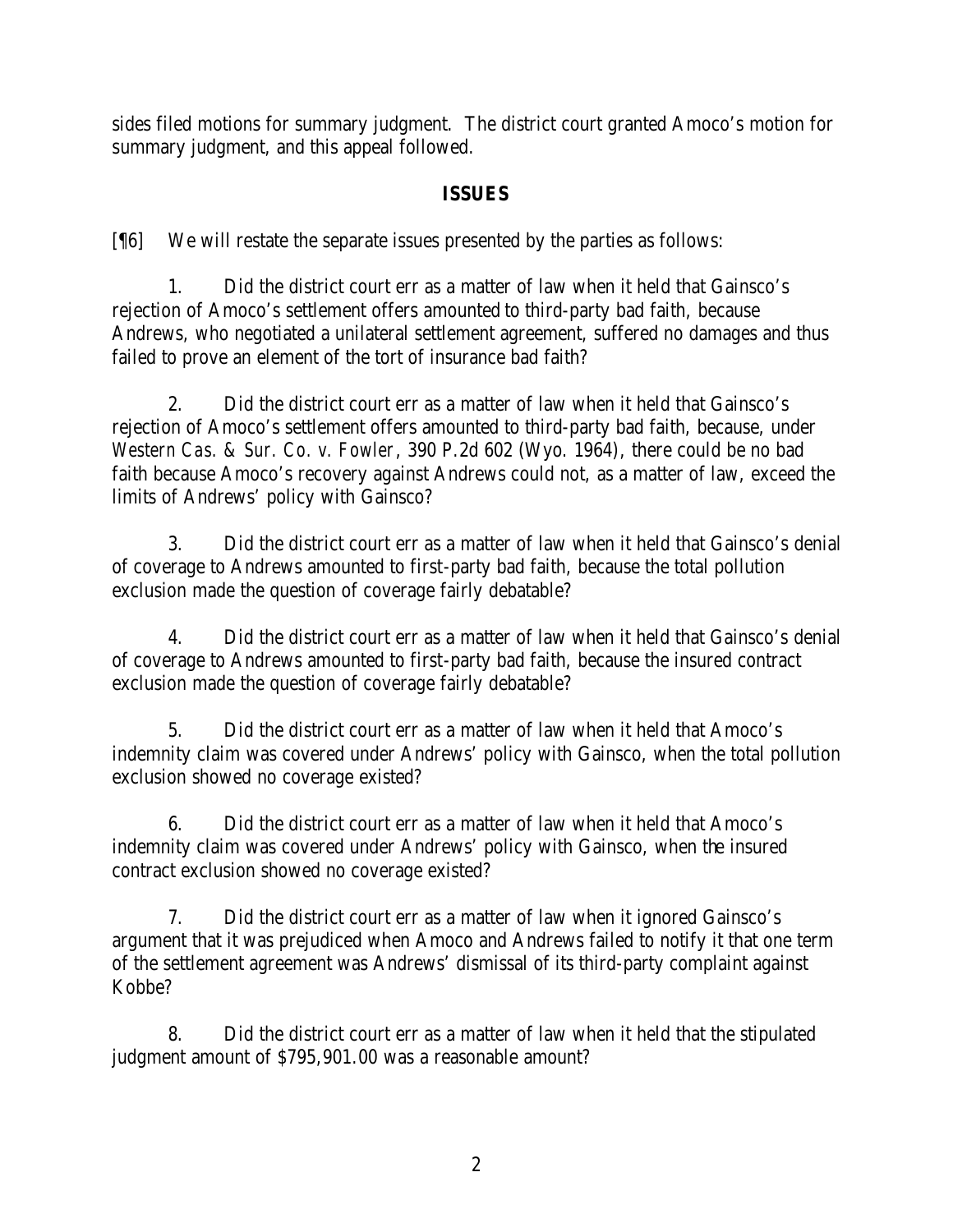9. Did the district court err as a matter of law when it held that the total stipulated judgment amount was enforceable by Amoco against Gainsco?

10. Does the law of the case doctrine prevent Gainsco from raising the argument in this appeal that the express \$300,000.00 limit of Andrews' liability contained in the Contract is a complete defense to any bad faith claim asserted by Amoco?

11. Does the indemnity provision of the Contract between Amoco and Andrews violate Wyo. Stat. Ann. § 30-1-131 (LexisNexis 2001)?

#### **STANDARD OF REVIEW**

[¶7] Procedurally, we are reviewing a summary judgment granted in a declaratory judgment action. Declaratory judgments are sought under Wyo. Stat. Ann. §§ 1-37-101 through 1-37-115 (LexisNexis 2001) and summary judgments are governed by W.R.C.P. 56. Declaratory judgment actions are commonly used to contest insurance policy coverage issues. *See, e.g.*, *Pribble v. State Farm Mut. Auto. Ins. Co.*, 933 P.2d 1108 (Wyo. 1997); *Doctors' Co. v. Insurance Corp. of America*, 864 P.2d 1018 (Wyo. 1993); and *Mountain West Farm Bureau Mut. Ins. Co. v. Hallmark Ins. Co.*, 561 P.2d 706 (Wyo. 1977).

> When this court reviews a grant of summary judgment entered in response to a petition for declaratory judgment, we invoke our usual standard for review of summary judgments. . . . The summary judgment can be sustained only when no genuine issues of material fact are present and the moving party is entitled to judgment as a matter of law. . . . In this instance, there is no contention that any genuine issue of material fact exists, and our concern is strictly with the application of the law. . . . We accord no deference to the district court on issues of law and may affirm the summary judgment on any legal grounds appearing in the record.

*Wyoming Community College Com'n v. Casper Community College Dist.*, 2001 WY 86, ¶ 11, 31 P.3d 1242, 1247 (Wyo. 2001).

> Our established rules of contract interpretation apply to insurance policies. . . . Interpretation is the process of ascertaining the meaning of the words used to express the intent of the parties. . . . The intent of the parties is determined by considering the instrument which memorializes the agreement of the parties as a whole. . . . This court utilizes a standard of interpretation for insurance policies which declares that the words used are given the plain meaning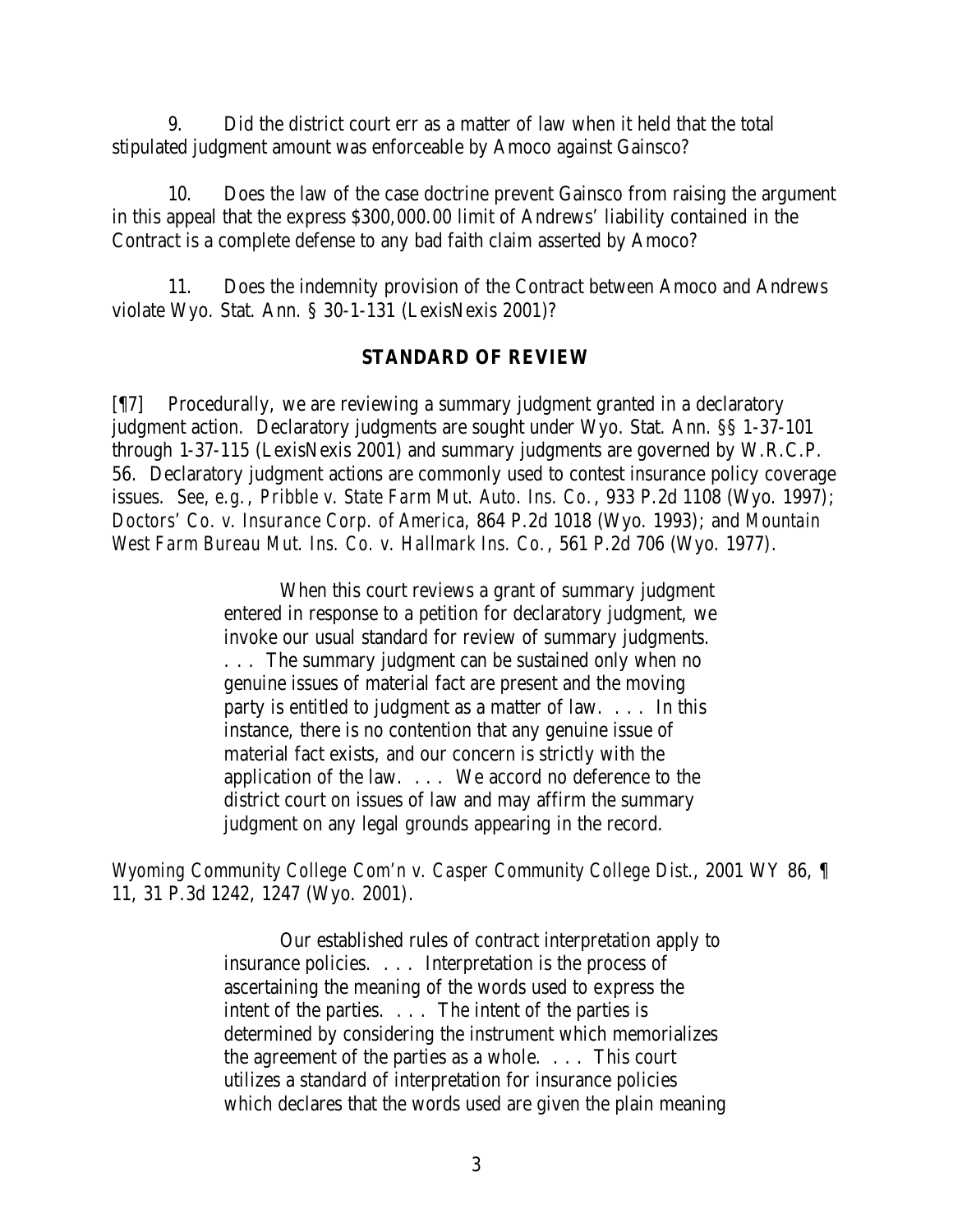that a reasonable person, in the position of the insured, understands them to mean. . . .

If the language is unambiguous, our examination is confined to the "four corners" of an integrated contract and extrinsic evidence is not admitted to contradict the plain meaning. . . . The language of an insurance policy is ambiguous if it is capable of more than one reasonable interpretation. . . . Because insurance policies represent contracts of adhesion where the insured has little or no bargaining power to vary the terms, if the language is ambiguous, the policy is strictly construed against the insurer. . . . However, the language will not be "tortured" to create an ambiguity.

*Doctors' Co.*, 864 P.2d at 1023-24.

#### **THE CONTRACT**

[¶8] Andrews' duty to indemnify Amoco is contained in paragraphs 10 and 11(b) of the parties' Contract:

> 10. In order to eliminate controversies between [Andrews], its Subcontractors and Amoco and its joint owners, if any, and their respective insurers, [Andrews] assumes all liability for and hereby agrees to defend, indemnify and hold Amoco, its joint owner or owners, if any, and their insurers, harmless from and against any and all losses, costs, expenses and causes of action, including attorney's fees and court costs, for injuries to and death of [Andrews'] and its Subcontractor's employees, arising out of, incident to, or in connection with any and all operations under this contract and whether or not such losses, costs, expenses and causes of action are occasioned by or incident to or the result of the negligence of Amoco, its joint owner or owners, if any, and its agents, representatives and employees. [Andrews] agrees to insure this assumption of liability. The liability assumed by [Andrews] pursuant to this clause shall be limited to the amounts carried by [Andrews'] current liability insurance, but in no event shall it be less than the minimum limits set out in Paragraph 11(b), below.

> > 11. . . .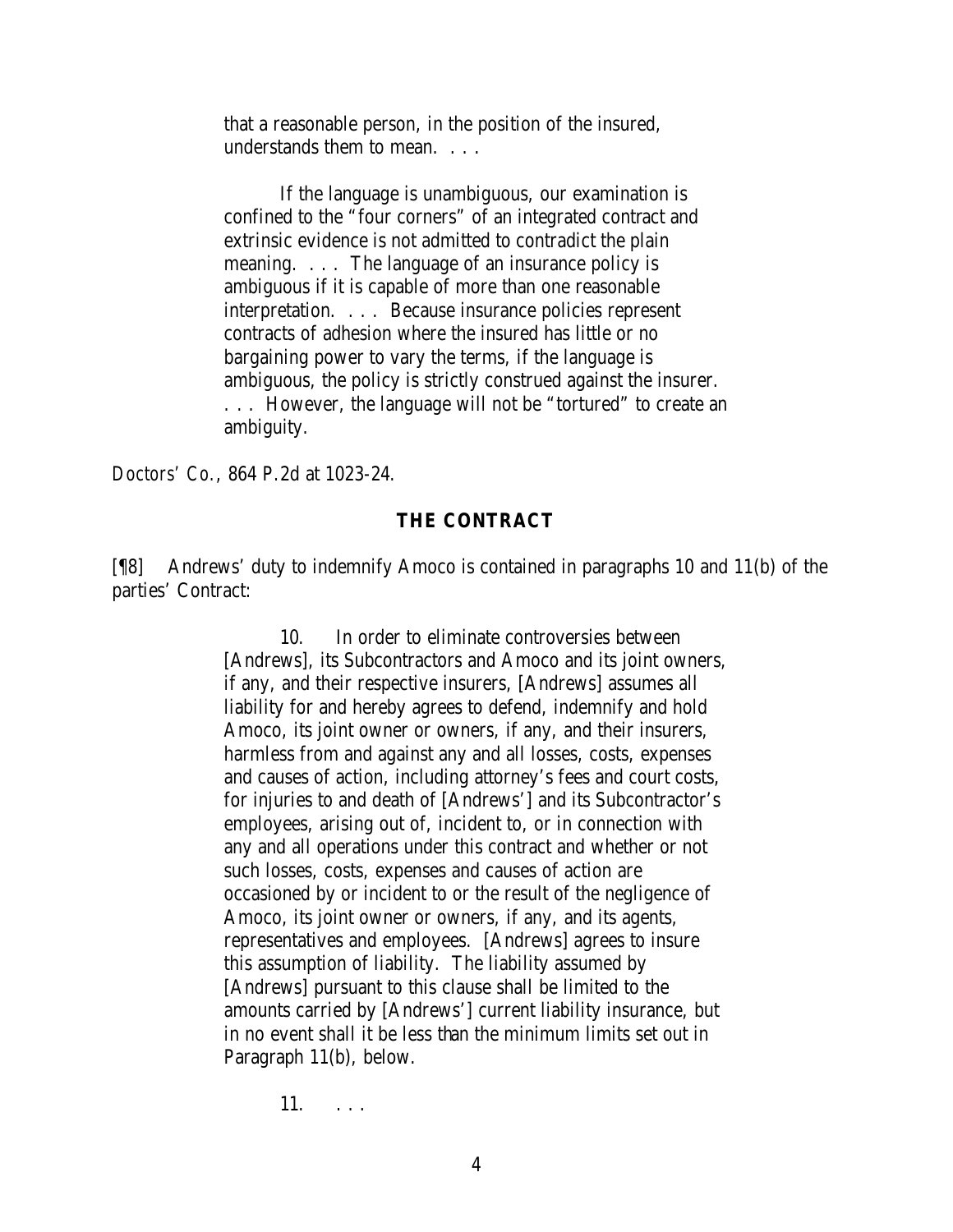(b). Comprehensive General Liability Insurance, including Contractual Liability coverage, with minimum limits of \$100,000 each person, and \$300,000 each occurrence for Bodily Injury and 100,000 each occurrence for Property Damage.

#### **THE INSURANCE POLICY**

[¶9] To cover its assumed obligations under the Contract, Andrews purchased from Gainsco a \$300,000.00 commercial general liability policy.<sup>1</sup> At issue are two coverage exclusions, "total pollution" and "insured contract." The pollution exclusion is covered in two places in the policy. A separate notice following the declarations page reads as follows:

#### **IMPORTANT NOTICE TO POLICY HOLDER TOTAL POLLUTION EXCLUSION**

This policy contains restrictive language limiting the coverage provided under your policy, including a TOTAL POLLUTION EXCLUSION. This policy does not provide any coverage for pollution. The policy exclusion reads as follows:

POLLUTION EXCLUSION

. . .

This insurance does not apply to and no duty to defend is provided for:

1. "Bodily injury" or "property damage" which would not have occurred in whole or in part but for the actual, alleged or threatened discharge, dispersal, seepage, migration, release or escape of pollutants at any time; or

\* \* \*

<sup>&</sup>lt;sup>1</sup> Sometimes also known as a comprehensive general liability policy a "CGL" is an insurance policy usually "obtained by a business, that covers damages that the insured becomes legally obligated to pay to a third party because of bodily injury or property damage." *Black's Law Dictionary* 809 (7<sup>th</sup> ed. 1999).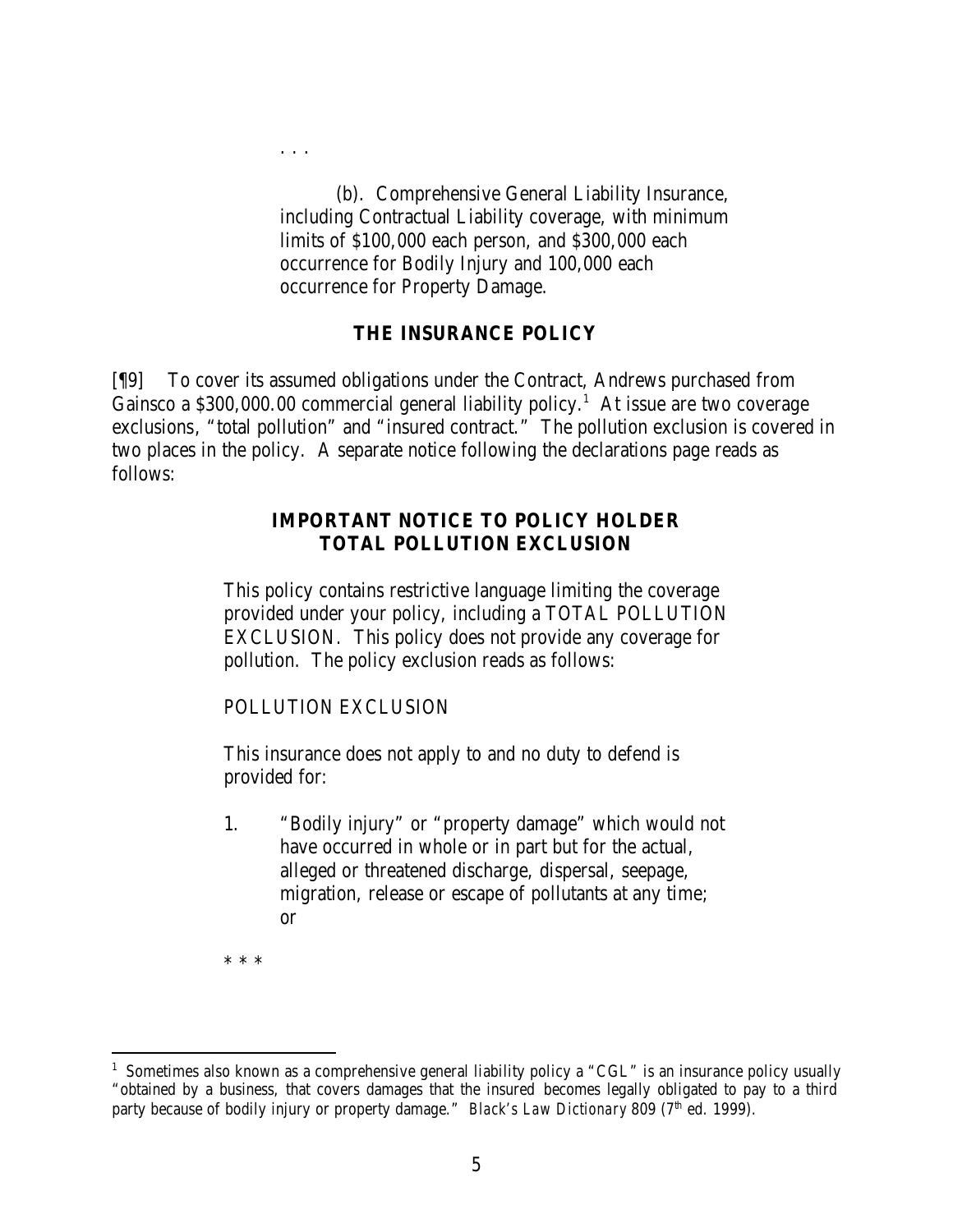Pollutants mean any solid, liquid, gaseous, bacterial or thermal irritant or contaminant including smoke, vapor, soot, fumes, acid, alkalis, chemicals and waste. Waste includes material to be recycled, reconditioned or reclaimed.

Nearly identical language is then repeated in an endorsement attached to the policy.

[¶10] The second coverage restriction takes the form of an exclusion from the definition of "insured contract." The route to the exclusion is somewhat tortuous in that it is the equivalent of at least two double negatives. First, the policy states that it does not apply to bodily injury or property damage for which the insured's liability arises out of its contractual assumption of liability. Then, the policy excludes from that exclusion liability that is assumed under an "insured contract." Next, the policy defines "insured contract" to include those contracts under which the insured assumes the tort liability of another. Finally, in a separate endorsement, the policy contains the exclusion that is at issue in this case:

- 6. "Insured contract" means any written:
	- \* \* \*
- f. That part of any other written contract or agreement pertaining to your business under which you assume the tort liability of another to pay damages because of "bodily injury" or "property damage" to a third person or organization, if the contract or agreement is made prior to the "bodily injury" or "property damage." *However, this insurance does not apply to that part of any contract or agreement that indemnifies any person or organization for the indemnitee's sole tort liability*. Tort liability means a liability that would be imposed by law in the absence of any contract or agreement.

(Emphasis in original.)

[¶11] One additional issue is raised by the language of the first paragraph of the "coverages" section of the policy, in which the "insuring agreement" is defined:

> We will pay those sums *that the insured becomes legally obligated to pay as damages* because of "bodily injury" or "property damage" to which this insurance applies.

(Emphasis added.)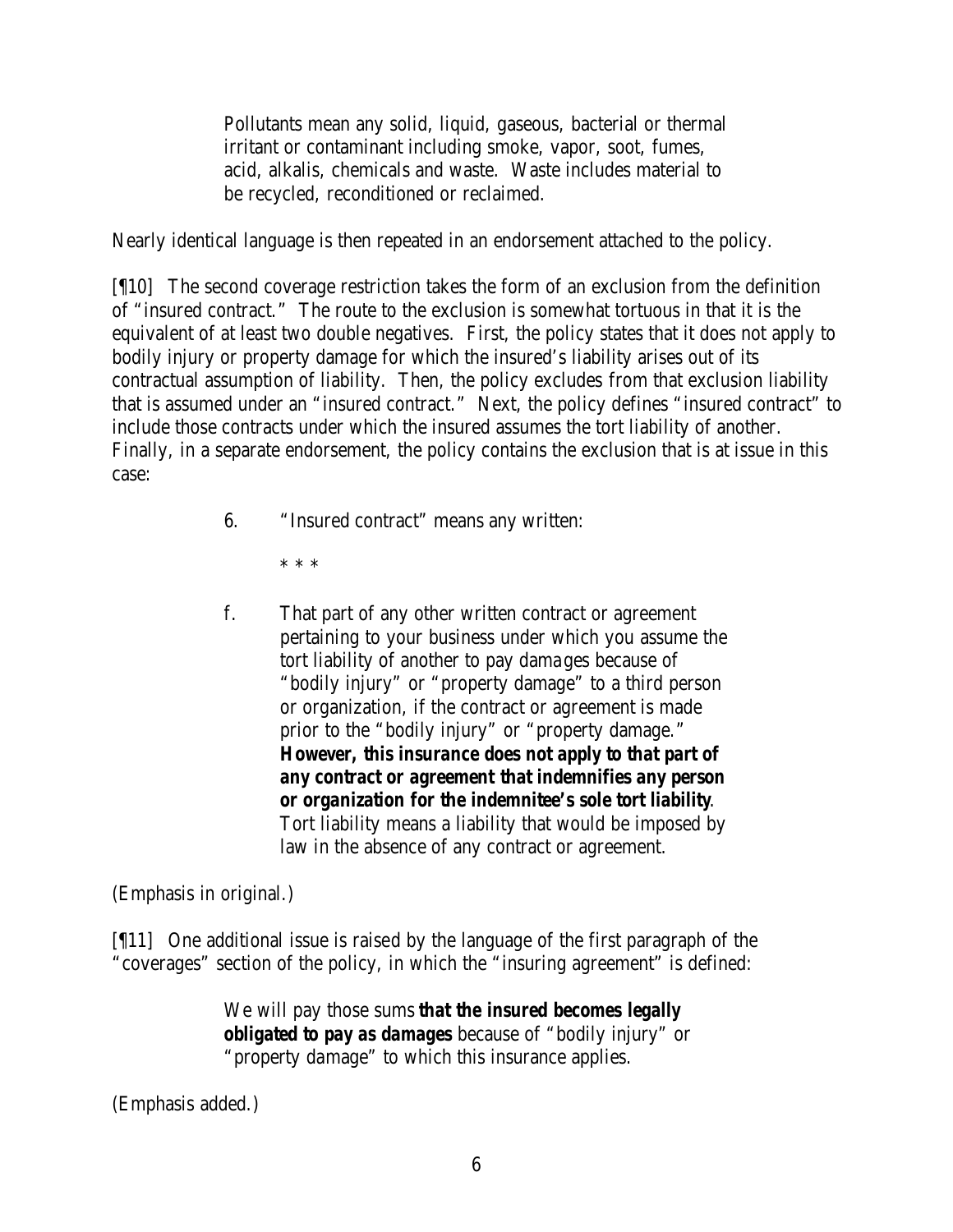#### **DISCUSSION**

[¶12] Before discussing the individual issues, it may be helpful first to review the separate concepts of first-party bad faith and third-party bad faith:

> The duty of good faith and fair dealing which is implied by law to inhere in every insurance policy runs from the insurer to the insured. . . . Breach of this duty may give rise to a cause of action for "third party" bad faith or for "first party" bad faith. A cause of action for "third party" bad faith will lie when a liability insurer fails in bad faith to settle a third-party claim within policy limits against its insured. . . . Bad faith in this context would occur if an excess judgment were obtained under circumstances when the insurer failed "to exercise intelligence, good faith, and honest and conscientious fidelity to the common interest of the [insured] as well as of the [insurer] and [to] give at least equal consideration to the interest of the insured." . . . A cause of action for "first party" bad faith will lie when an insurer in bad faith refuses to pay its insured's direct claim for policy benefits. . . . Bad faith in this context would occur if an insurer knowingly or recklessly denied a first-party claim for insurance benefits without having a reasonable basis for doing so.

*Herrig v. Herrig*, 844 P.2d 487, 490 (Wyo. 1992) (*quoting Fowler*, 390 P.2d at 606).

[¶13] Third-party bad faith, or conversely good faith, "must be determined as of the time the offer was made and rejected and that good faith [means] a bona fide belief that the insurer had a good possibility of winning the lawsuit or that the claimant's recovery in the lawsuit would not exceed the limits of the insurance policy." *Fowler*, 390 P.2d at 606. "The governing standard is whether a prudent insurer would have accepted the settlement offer if it alone were to be liable for the entire judgment." *Betts v. Allstate Ins. Co.*, 154 Cal.App.3d 688, 201 Cal.Rptr. 528, 538 (1984). This is an objective, rather than a subjective, standard. *State Farm Fire and Cas. Co. v. Winsor*, 5 F.Supp.2d 1258, 1266 (D.Wyo. 1998).

[¶14] An objective standard is also used to determine whether an insurer has committed first-party bad faith. *Kirkwood v. CUNA Mut. Ins. Soc.*, 937 P.2d 206, 211 (Wyo. 1997). The question is whether the validity of the denied claim is fairly debatable. *First Wyoming Bank, N.A., Jackson Hole v. Continental Ins. Co.*, 860 P.2d 1094, 1101 (Wyo. 1993). The validity of a claim is fairly debatable if a reasonable insurer would have denied or delayed payment of benefits under the facts and circumstances. *Ahrenholtz v. Time Ins.*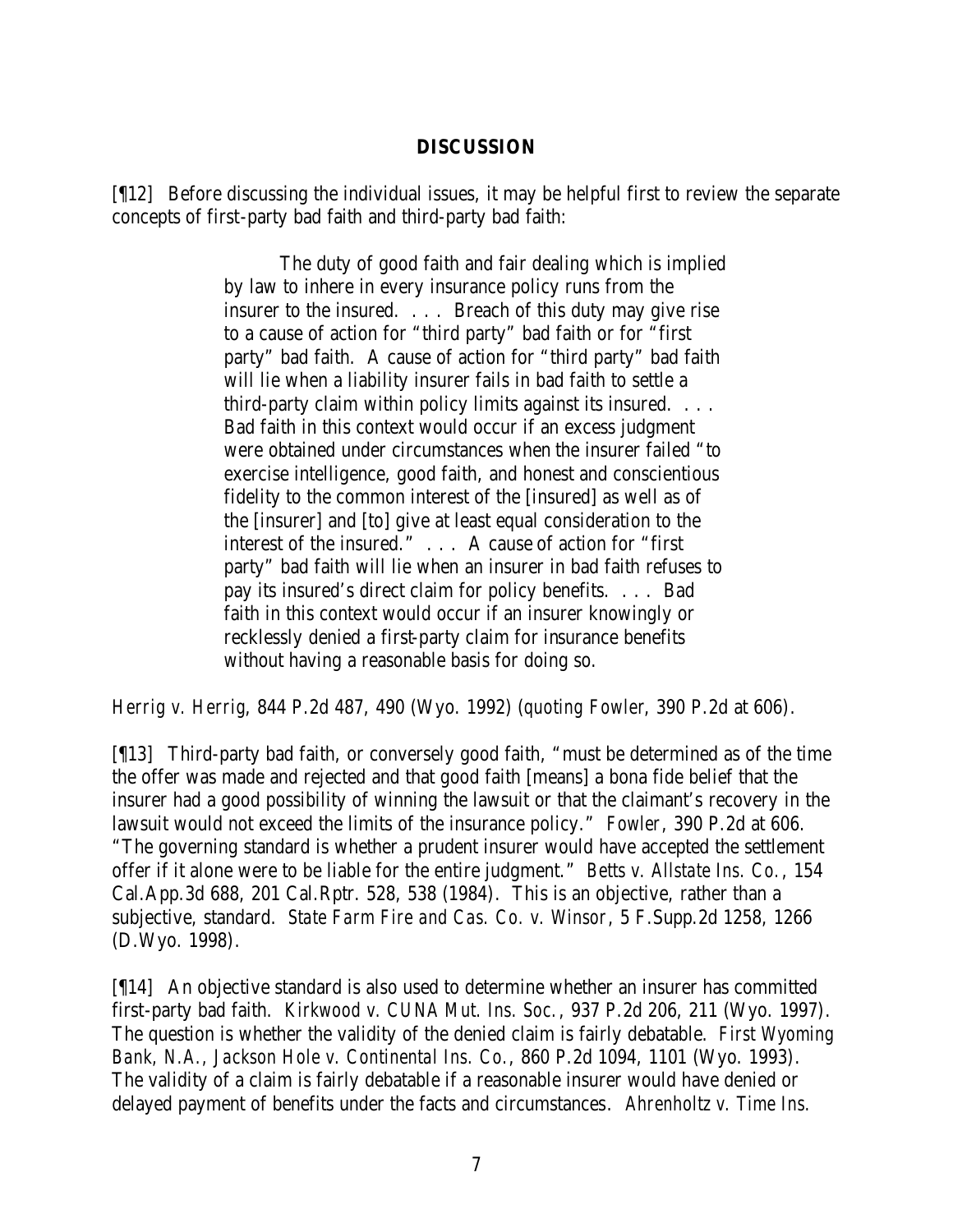*Co.*, 968 P.2d 946, 950 (Wyo. 1998). To establish a claim for first-party bad faith, a plaintiff must establish (1) the absence of any reasonable basis for denying the claim, and (2) the insurer's knowledge or reckless disregard of the lack of a reasonable basis for denying the claim. *Id.* at 950-51.

## **Issue No. 1: Did the district court err as a matter of law when it held that Gainsco's rejection of Amoco's settlement offers amounted to third-party bad faith, because Andrews, who negotiated a unilateral settlement agreement, suffered no damages and thus failed to prove an element of the tort of insurance bad faith?**

[¶15] Gainsco's position on this issue is straightforward: Third-party bad faith is a tort. *State Farm Mut. Auto. Ins. Co. v. Shrader*, 882 P.2d 813, 825-26 (Wyo. 1994). "[A] tort is not complete and actionable until all the elements, duty, breach, proximate cause, *and damage*, are present." *Davis v. City of Casper*, 710 P.2d 827, 829 (Wyo. 1985) (emphasis added). Because, the argument then goes, Andrews never suffered any damages, Andrews' assignee Amoco has no tort to pursue. Gainsco premises its theory that Andrews was not damaged on two facts. First, the Amoco-Andrews settlement agreement included Amoco's covenant not to execute against Andrews and Amoco's further promise to provide whatever release of lien Andrews might require in the future to transfer property. Second, the Amoco-Andrews settlement agreement limited Amoco's recovery on any indemnity claim to the insurance proceeds. Gainsco then contends that, inasmuch as the Ga insco-Andrews insurance policy requires Gainsco to pay only "those sums that the insured becomes legally obligated to pay as damages," and inasmuch as the settlement agreement leaves Andrews legally obligated to pay nothing as damages, there is nothing for Gainsco to pay.

[¶16] Wyoming has recognized as a basic premise that no third-party bad faith cause of action for failure to settle will accrue against an insurer until entry of a judgment against the insured in excess of policy limits. *Jarvis v. Farmers Ins. Exchange*, 948 P.2d 898, 901-02 (Wyo. 1997); *Sabins v. Commercial Union Ins. Companies*, 82 F.Supp.2d 1270, 1278 (D.Wyo. 2000). The next question is, where a judgment in excess of policy limits has resulted from a settlement between the insured and the claimant rather than from a trial, and as part of that settlement the insured is insulated by a covenant not to execute or similar device, may the claimant, as the insured's assignee, pursue a third-party bad faith claim against the insurer?

[¶17] In *Romstadt v. Allstate Ins. Co.*, 59 F.3d 608 (6<sup>th</sup> Cir. 1995), the insured and the claimant settled a personal injury lawsuit that was being defended by the insurer. The settlement, which occurred without the insurer's participation, included a confessed judgment in excess of policy limits and an agreement by the claimant to enter a release and satisfaction of judgment as to the insured. The insured's payment of its policy limits to the claimant did not thwart the claimant's subsequent third-party bad faith suit. In granting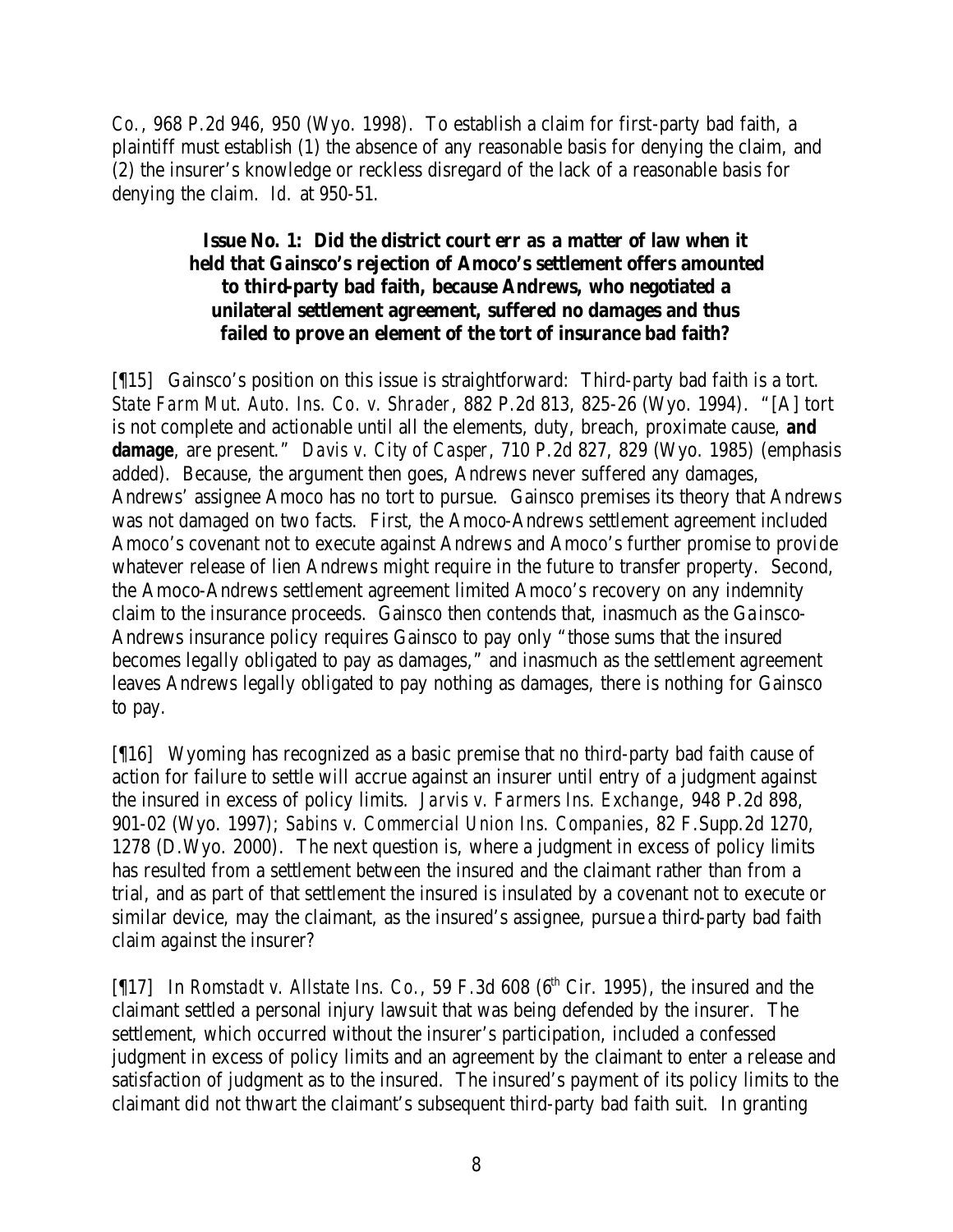summary judgment to the insurer, the United States Court of Appeals for the Sixth Circuit concluded that, under Ohio law, a non-adjudicated confessed judgment coupled with no risk to the insured under that judgment does not create a viable cause of action for thirdparty bad faith. *Id.* at 611-15.

[¶18] A similar situation occurred in *Willcox v. American Home Assur. Co.*, 900 F.Supp. 850 (S.D.Tex. 1995), with the main difference being a covenant not to execute against the insured rather than a release and satisfaction of judgment. Applying Texas law, the district court held that the claimant's covenant not to execute against the insured precluded the claimant, as assignee of the insured's third-party bad faith claim, from recovering amounts in excess of the policy limits. *Id.* at 856-57. The court's rationale was as follows:

> "To recover more than the policy limits from the insurer, the judgment creditor must assert the insured's injury. If the judgment cannot be enforced against the insured, no such injury exists. The insured may assign to his judgment creditor any claim he has against his insurer for payment of the excess award, but such assigned claim is actionable only as long as the insured remains liable for the excess damages. To allow the creditor to release the insured from liability for such excess damages without effecting the release of the insurer would give the creditor and insured the power unilaterally to extend the insurer's liability. This would defeat, not serve, public policy."

*Id.* at 857 (*quoting Whatley v. City of Dallas*, 758 S.W.2d 301, 310 (Tex.App. 1988)). The court went on to hold, however, that neither a covenant not to execute nor a covenant not to enforce a settlement agreement will excuse the insurer from its obligation to pay covered claims up to the policy limits. *Willcox*, 900 F.Supp. at 857.

[¶19] In its appellate reply brief, Gainsco contends that a newly published case is dispositive of this issue. *Marathon Ashland Pipe Line LLC v. Maryland Cas. Co.*, 243 F.3d 1232 ( $10<sup>th</sup>$  Cir. 2001), arose in Wyoming and was decided under Wyoming law. In a factual situation quite similar to the one now before this Court, the United States Court of Appeals for the Tenth Circuit noted that a third-party bad faith cause of action is based upon an insurer's refusal to settle a third-party claim against the insured within policy limits. *Id.* at 1250. The court then went on to say:

> The Wyoming Supreme Court has held that such a claim will not accrue until after a judgment has been entered against the insured in excess of the policy limits. *See [Jarvis*, 948 P.2d] at 902. Because it is undisputed that the judgment against [the insured] has not been enforced against it, we agree with the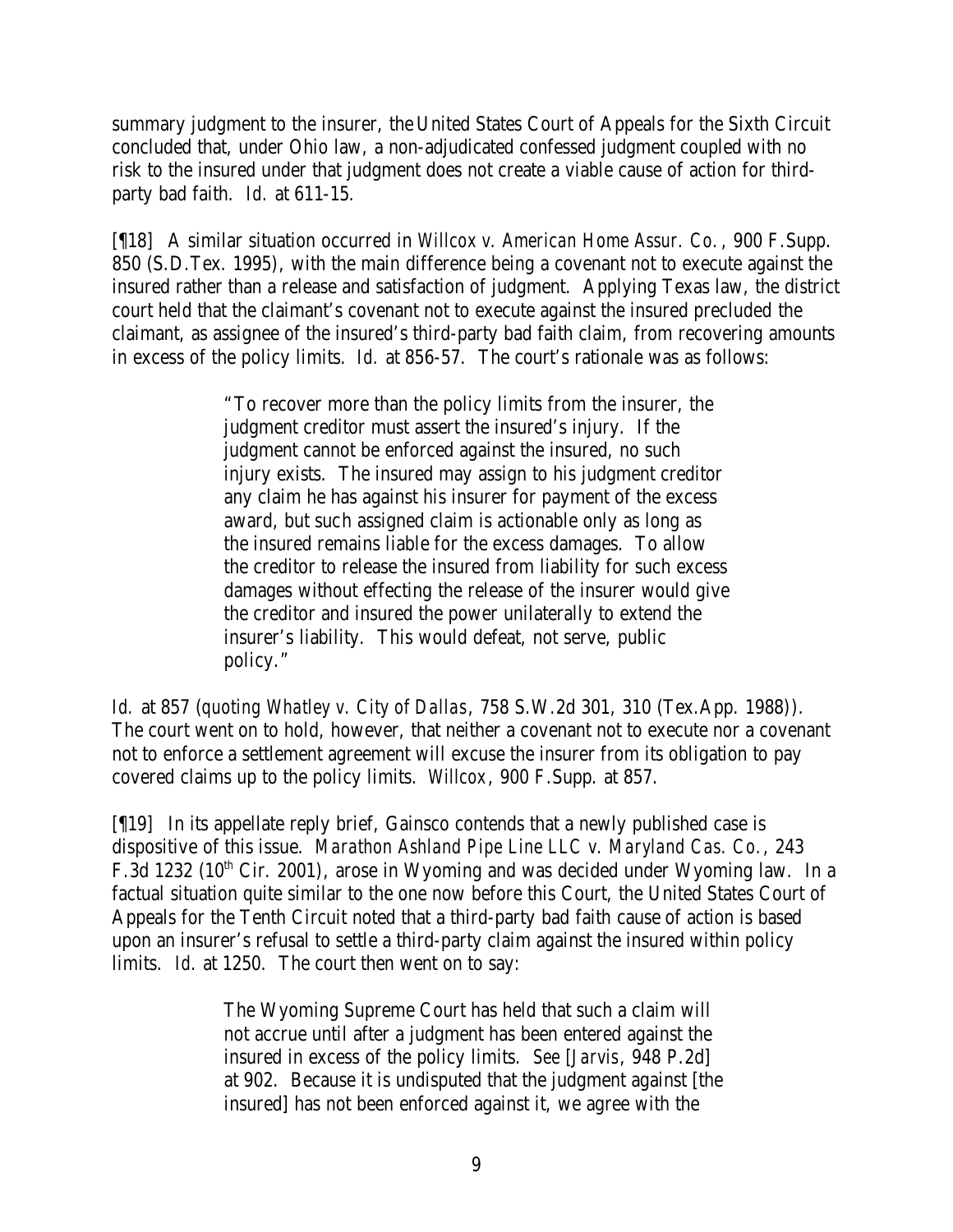district court that [the insurer] was entitled to summary judgment on this claim . . . .

## *Marathon Ashland Pipe Line LLC*, 243 F.3d at 1250.

[¶20] In response to Gainsco's argument on this first issue, Amoco concedes that some courts have, indeed, held that the existence of a covenant not to execute in this situation means that the insured has suffered no damage and, therefore, has no third-party bad faith cause of action to assign to the claimant. Amoco contends, however, that the majority of courts do not take that position.

[¶21] Amoco refers us first to *Insurance Co. of North America v. Spangler*, 881 F.Supp. 539 (D.Wyo. 1995). In *Spangler*, the insurer defended a wrongful death action under a reservation of rights as to coverage, and also brought a separate declaratory judgment action to test coverage. The claimant and the insured then settled the wrongful death action for an amount within policy limits, and the claimant covenanted not to execute against the insured. The insurer then amended its complaint in the declaratory judgment action to raise the issue of the enforceability against it of the stipulated judgment. *Id.* at 541-42. The specific issue addressed in *Spangler* is similar to the issue now before this Court:

> Is the assignee of the insured barred from recovery from the insurer for a stipulated liability to which the insurer did not consent and the insured is not personally liable?

*Id.* at 543. Because this question had not previously been answered by this Court, the federal court made its "best estimate" as to how this Court would rule on the question. *Id.* at 544. In answering the question in the negative, the federal court emphasized two facts: (1) an insurer defending under a reservation of rights "loses the right to control the litigation;" and (2) a covenant not to execute is not a complete release of all liability. *Id.<sup>2</sup>*

[¶22] Other courts have also concluded that a covenant not to execute is not the equivalent of a release in that it does not totally extinguish the effects of the judgment. For example, the judgment may affect the insured's credit in the future. For that reason, these courts find that, despite the existence in the settlement of a covenant not to execute, the insured retains a cause of action for third-party bad faith that may be assigned to the claimant. *See Consolidated American Ins. Co. v. Mike Soper Marine Services*, 951 F.2d 186, 191 (9<sup>th</sup>) Cir. 1991); *McLaughlin v. National Union Fire Ins. Co.*, 23 Cal.App.4<sup>th</sup> 1132, 29 Cal.Rptr.2d 559, 572 (1994); *McLellan v. Atchison Ins. Agency, Inc.*, 81 Hawaii 62, 912 P.2d 559, 563-65 (1996); *Red Giant Oil Co. v. Lawlor*, 528 N.W.2d 524, 532-33 (Iowa

<sup>2</sup> The policy limit in *Spangler* was \$500,000.00 and the settlement was for \$450,000.00. *Spangler*, 881 F.Supp. at 541. Consequently, *Spangler* does not address the issue of the insurer's liability for amounts in excess of policy limits.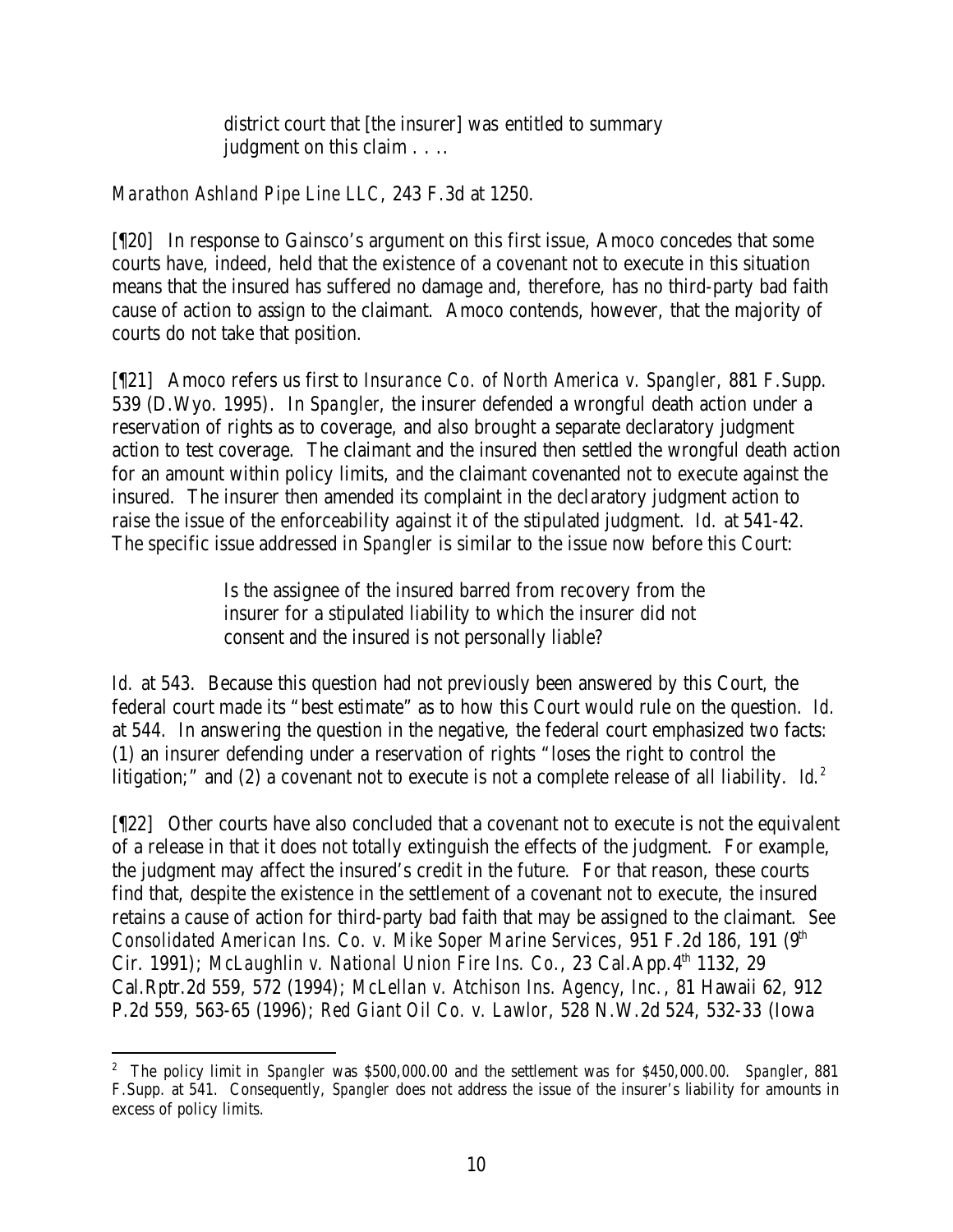1995); and Glenn E. Smith, *Understanding the Tort of Third-Party Bad Faith in Wyoming: Western Casualty & Surety Company v. Fowler Revisited*, XXVI Land and Water L. Rev. 635, 688-90 (1991). *See also Lopez v. Arryo*, 489 P.2d 626, 627-29 (Wyo. 1971).

[¶23] In support of its argument on this issue, Gainsco points to the specific policy language that limits its obligation to pay only "those sums that the insured becomes legally obligated to pay as damages . . .." The contention is that the covenant not to execute, combined with the agreement to look only to Gainsco for recovery, leads to the inescapable conclusion that Andrews was not "legally obligated to pay" anything.

[¶24] The phrase "legally obligated to pay" is not defined in the policy. Some courts have concluded that the term is ambiguous and have, therefore, construed it in favor of the insured. *Red Giant Oil Co.*, 528 N.W.2d at 533. This strict construction, coupled with the holding that a covenant not to execute is merely an agreement and not a release from liability, means that the insured should still be considered legally obligated to pay the stipulated judgment. *Id.* The rationale of this approach is that an insurer who has abandoned the insured by refusing to defend a claim should not be allowed to "hide behind" the policy language. *Coblentz v. American Sur. Co. of New York*, 416 F.2d 1059, 1062-63 (5th Cir. 1969); *Losser v. Atlanta Intern. Ins. Co.*, 615 F.Supp. 58, 61 (D.Utah 1985); *American Family Mut. Ins. Co. v. Kivela*, 408 N.E.2d 805, 813 (Ind.App. 1980); *Metcalf v. Hartford Acc. & Indem. Co.*, 176 Neb. 468, 126 N.W.2d 471, 475-76 (1964).

[¶25] Not all courts agree with this view. Some courts hold that an insured protected by a covenant not to execute "has no compelling obligation to pay any sum to the injured party," so neither does the insurer. *Freeman v. Schmidt Real Estate & Ins., Inc.*, 755 F.2d 135, 138 (8th Cir. 1985); *Roach v. Estate of Ravenstein's Estate*, 326 F.Supp. 830, 836 (S.D.Iowa 1971). The courts that follow this line of reasoning do so out of fear of collusion between the insured and the claimant or by simple reliance on the policy language. *Freeman*, 755 F.2d at 138-39; *Bendall v. White*, 511 F.Supp. 793, 795 (N.D.Ala. 1981); *Steil v. Florida Physicians' Ins. Reciprocal*, 448 So.2d 589, 592 (Fla.App. 1984); *American Cas. Co. of Reading, Pa. v. Griffith*, 107 Ga.App. 224, 227, 129 S.E.2d 549, 551-52 (1963); *Huffman v. Peerless Ins. Co.*, 17 N.C.App. 292, 293, 193 S.E.2d 773, 774, *cert. denied*, 283 N.C. 257, 195 S.E.2d 689 (1973); *Stubblefield v. St. Paul Fire & Marine Ins. Co.*, 267 Or. 397, 400, 517 P.2d 262, 264 (1973).

[¶26] We agree with the rationale of *Spangler* and those cases that find that the inclusion of a covenant not to execute in the settlement agreement between an insured and a claimant, under the circumstances of the case now before us, does not act to negate the fact that a judgment has been entered against the insured and, therefore, does not bar the claimant, as assignee of the insured, from pursuing a claim against the insurer for thirdparty bad faith. The existence of the judgment, with or without a covenant not to execute, is a detriment to the insured sufficient to support an assignable tort claim. Public policy favors this result in that it allows an insured to reach a reasonable settlement of a case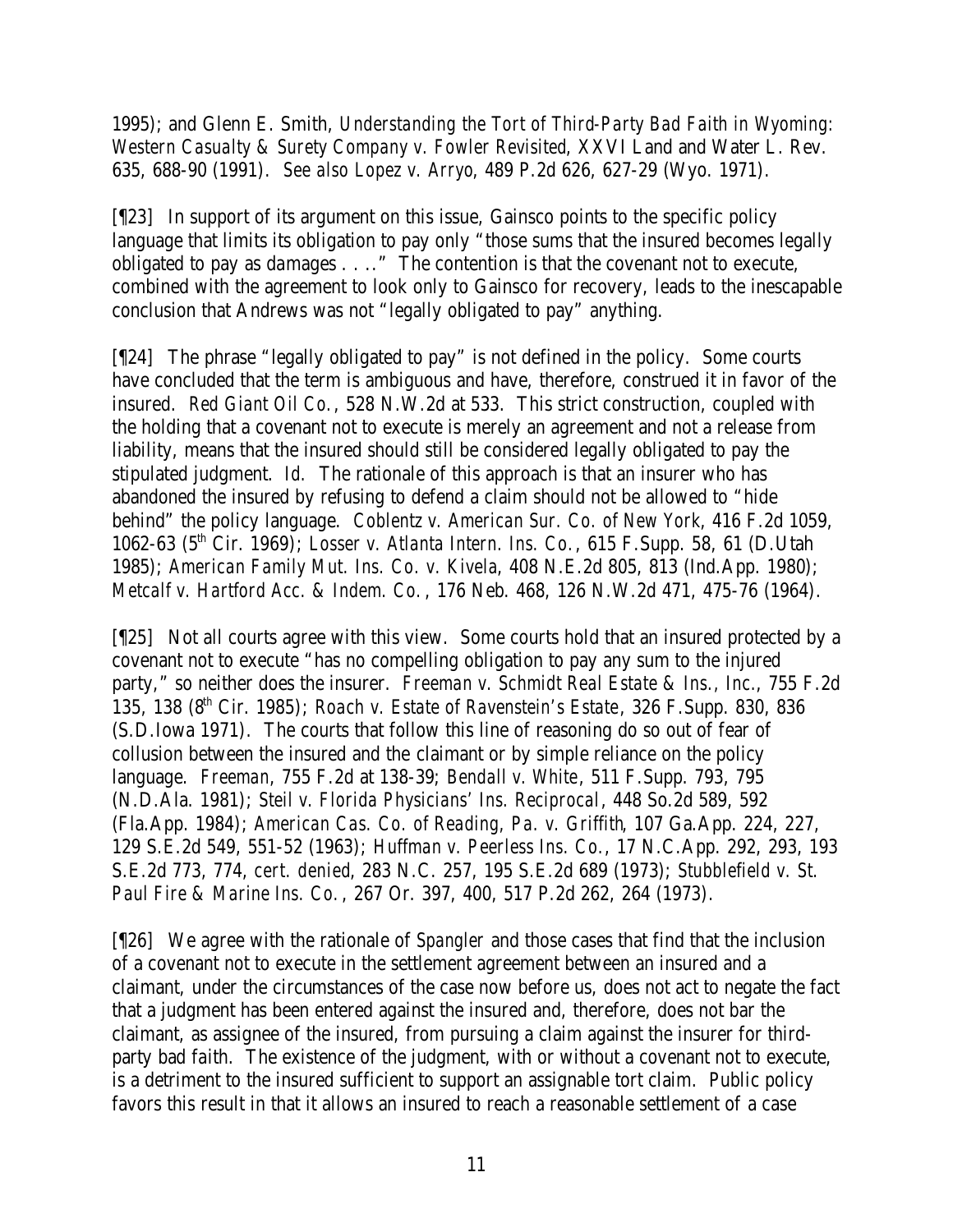being defended under a reservation of rights and it discourages an insurer from rejecting a reasonable settlement offer. The insurer is adequately protected by the requirement that such settlements be reasonable and by its ability to raise the issues of fraud and collusion.

# **Issue No. 2: Did the district court err as a matter of law when it held that Gainsco's rejection of Amoco's settlement offers amounted to third-party bad faith, because, under** *Western Cas. & Sur. Co. v. Fowler***, 390 P.2d 602 (Wyo. 1964), there could be no bad faith because Amoco's recovery against Andrews could not, as a matter of law, exceed the limits of Andrews' policy with Gainsco?**

[¶27] Gainsco's second argument is similar to its first in that it is premised on the contention that Andrews' third-party bad faith claim, as assigned to Amoco, must fail for a lack of damages. The argument here is that Amoco could never have recovered from Andrews more than the policy limits, so there was no risk to Andrews of an excess judgment.

[¶28] An insurer's rejection of a settlement offer within policy limits does not constitute third-party bad faith when the insurer has a bona fide belief that the claimant's recovery will not exceed policy limits. Fowler, 390 P.2d at 606.<sup>3</sup> Gainsco argues that, under the contract, Amoco's indemnity claim was expressly limited to the amount of insurance coverage:

> 10. . . . The liability assumed by [Andrews] pursuant to this clause shall be limited to the amounts carried by [Andrews'] current liability insurance . . ..

[¶29] We must keep in mind that we "do not look to an insurance company's subjective belief about the claim . . . [but] at its actions objectively at the time it decided to reject the offer of settlement within policy limits." *Winsor*, 5 F.Supp.2d at 1266. In that light, the question is whether Gainsco acted in objective good faith when, with a policy limit of \$300,000.00, and with its insurer exposed to a maximum risk of \$300,000.00, it rejected a settlement offer of \$297,000.00.

[¶30] Amoco's response to Gainsco's argument on this issue is not convincing. Amoco contends that Gainsco did not have a bona fide belief that Amoco's recovery would not exceed policy limits because (1) the judgment did, in fact, exceed policy limits; (2) Gainsco warned Andrews early on that Andrews might have some personal liability; (3) Gainsco did not raise the indemnity limitation argument in a pleading or motion; and (4) Gainsco did

 <sup>3</sup> Indeed, the existence of an excess judgment is a required element of the tort of third-party bad faith. In *Jarvis*, 948 P.2d at 900-01, we resisted an invitation to extend third-party bad faith to situations in which an excess judgment does not exist.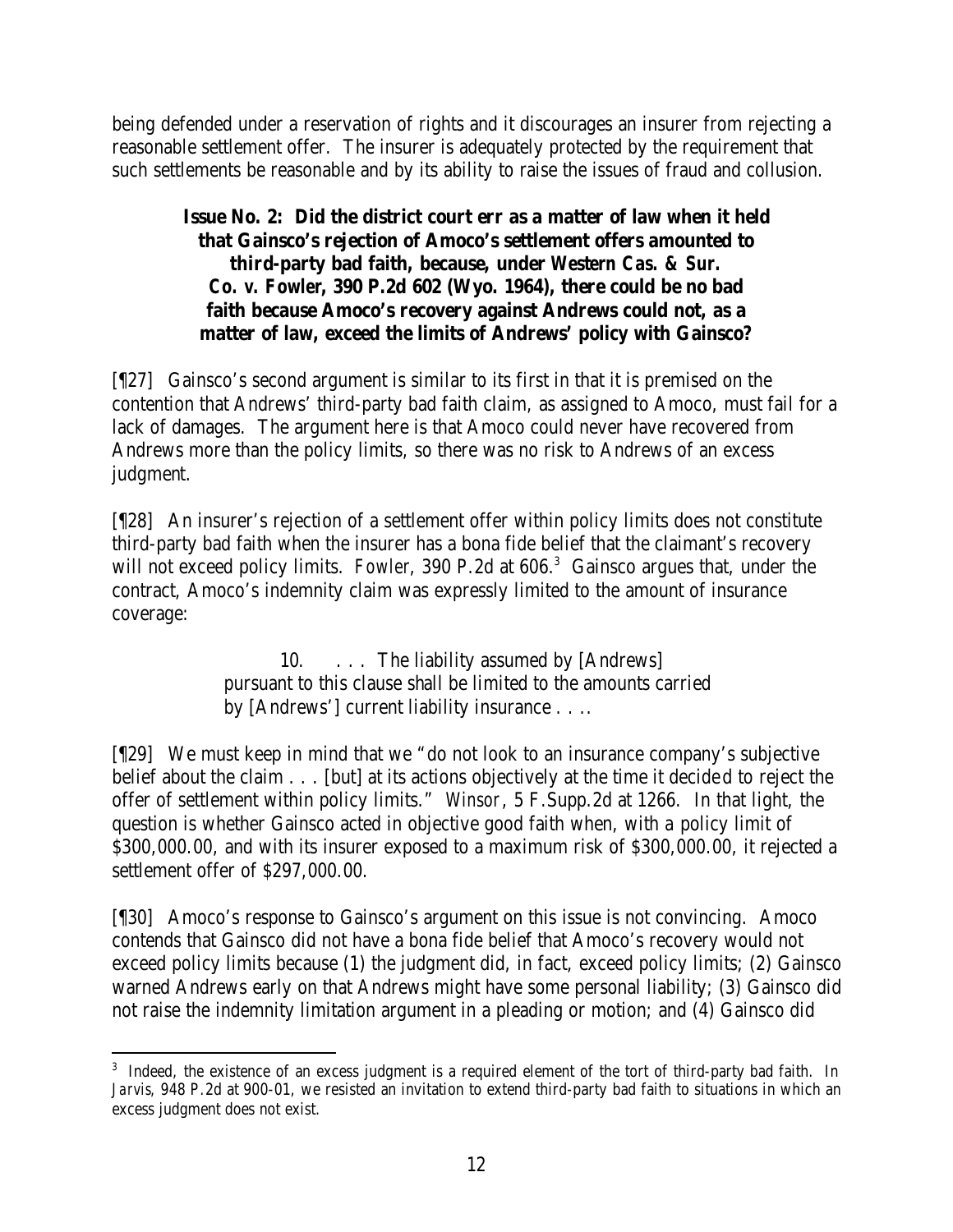not appeal the judgment. Even if some or all of these allegations are true, however, they miss the point. To begin with, third-party bad faith occurs, if at all, when the offer of settlement is rejected. The central element of a tort of third-party bad faith is the objectively unreasonable rejection of a settlement offer within policy limits. Application of that standard in the instant case leads to the inescapable conclusion that rejection of the \$297,000.00 settlement offer was not objectively unreasonable because, with Andrews' contractual obligation limited to \$300,000.00, there was no reasonable risk of an excess judgment.

[¶31] The Contract's provisions were before the district court when summary judgment was granted to Amoco in an amount grossly in excess of the contractual obligation. Both the indemnity obligation and the limitation on that obligation were unambiguous. Had they been ambiguous, the rules of construction require the court to construe contracts so as to give meaning to all terms. *Moncrief v. Louisiana Land and Exploration Co.*, 861 P.2d 516, 524 (Wyo. 1993). Here, it was error for the district court to give meaning to the indemnity obligation of paragraph 10 without also giving meaning to the limitation thereon contained in the same paragraph. Thus, it was also error for the district court to grant summary judgment to Amoco on its third-party bad faith claim because Gainsco had a bona fide belief, under an objective standard, that there could be no excess judgment.

# **Issue No. 3: Did the district court err as a matter of law when it held that Gainsco's denial of coverage to Andrews amounted to first-party bad faith, because the total pollution exclusion made the question of coverage debatable?**

[¶32] To reiterate, first-party bad faith occurs when an insurer, in bad faith, refuses to pay an insured's direct claim for policy benefits. First-party bad faith is the knowing or reckless denial of a claim without a reasonable basis for such denial. Under an objective standard, the question is whether the validity of the claim is fairly debatable. Such validity is fairly debatable if a reasonable insurer would have denied or delayed payment of benefits under the existing circumstances.

[¶33] "The logical premise of the debatable . . . standard is that if a realistic question of liability does exist, the insurance carrier is entitled to reasonably pursue that debate without exposure to a claim of violation of its duty of good faith and fair dealing." *McCullough v. Golden Rule Ins. Co.*, 789 P.2d 855, 860 (Wyo. 1990). Also implicated is the question of "'whether the facts necessary to evaluate the claim are properly investigated and developed or recklessly ignored and disregarded.'" *Id.* (*quoting Anderson v. Continental Ins. Co.*, 85 Wis.2d 675, 271 N.W.2d 368, 376-77 (1978)).

[¶34] In the instant case, the precise issue is if it was fairly debatable whether the pollution exclusion in the insurance policy meant Gainsco had not provided coverage for Abraham's death from exposure to hydrogen sulfide gas. Neither of Wyoming's two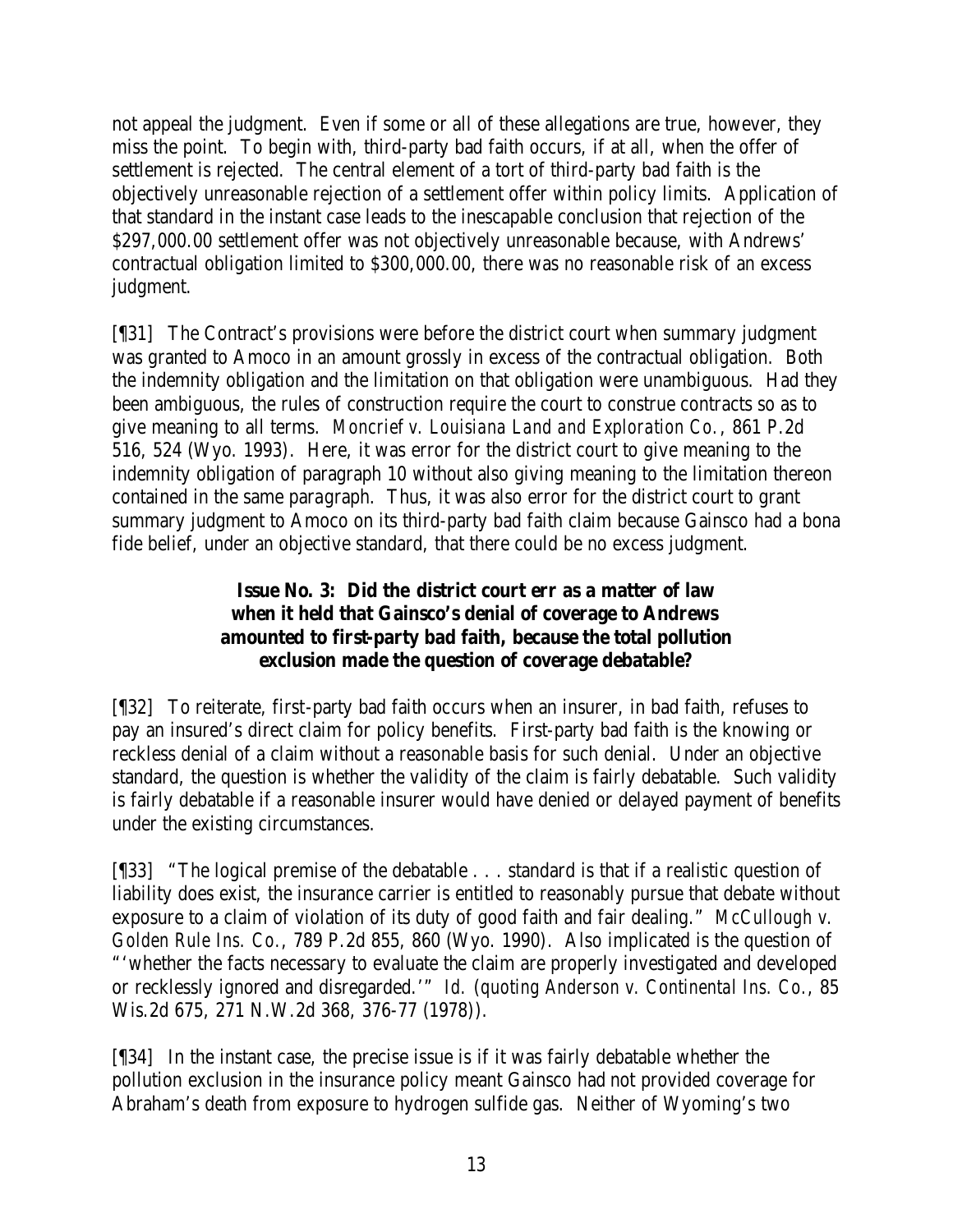published opinions dealing with the pollution exclusion are helpful in answering this question. *See Sinclair Oil Corp. v. Republic Ins. Co.*, 929 P.2d 535, 540-43 (Wyo. 1996) (meaning of "sudden and accidental" in exception to pollution exclusion) and *Compass Ins. Co. v. Cravens, Dargan and Co.*, 748 P.2d 724, 727-28 (Wyo. 1988) (meaning of "property damage" and "occurrence"). Nationwide, however, there appear to be dozens of cases that have addressed this issue.

[¶35] The pollution exclusion has been around, in one form or another, since the early 1970's. *American States Ins. Co. v. Koloms*, 177 Ill.2d 473, 227 Ill.Dec. 149, 687 N.E.2d 72, 77 (1997). The present version of the exclusion, known as the "total" or "absolute" pollution exclusion, was drafted in 1985. *Id.* As might be expected, both Amoco and Gainsco have cited cases from other jurisdictions supporting their respective interpretations of the exclusion and its applicability to the facts of this case. We will not attempt to review all those cases, but we will mention two that are representative of the contrasting positions.

[¶36] In *Bernhardt v. Hartford Fire Ins. Co.*, 102 Md.App. 45, 648 A.2d 1047, 1049-52 (1994), *cert. granted*, 337 Md. 641, 655 A.2d 400, *cert. dismissed*, 338 Md. 415, 659 A.2d 296 (1995), the Maryland Court of Special Appeals found that (1) the total pollution exclusion was not ambiguous; (2) it was not limited solely to incidents of industrial pollution; and (3) it applied to preclude coverage for injuries resulting from the accumulation of carbon monoxide gas due to obstructions in an apartment building's chimney flue. To the contrary, in *Koloms*, 687 N.E.2d at 75-82, the Supreme Court of Illinois pointedly rejected the reasoning of *Bernhardt* and concluded that the total pollution exclusion was intended to apply only to "those injuries caused by traditional environmental pollution." *Id.* at 82.

[¶37] In the context of this split in authority, it is probably not surprising that the parties' experts in the present case disagreed as to whether the question of coverage was fairly debatable. We must remember that, for purposes of the issue at hand, asking that question is not the same as asking whether there actually was coverage under the policy. $4$ Undoubtedly, the language of the exclusion could, on its face, be applied to the accidental release of a poisonous gas.<sup>5</sup> For that reason, and given the disparity of authority nationwide on this question, we conclude that Gainsco had a reasonable basis for its original denial of coverage. Stated differently, it is not necessarily an act of bad faith for an insurer to deny or delay payment of benefits where the underlying incident objectively may be seen as being covered by a policy exclusion, particularly where there is no controlling authority within the jurisdiction.

<sup>&</sup>lt;sup>4</sup> The latter question is the subject of the fifth issue in this appeal.

<sup>&</sup>lt;sup>5</sup> "This insurance does not apply to . . . 'bodily injury' . . . which would not have occurred . . . but for the . . . release . . . of . . . any . . . gaseous . . . irritant or contaminant . . .."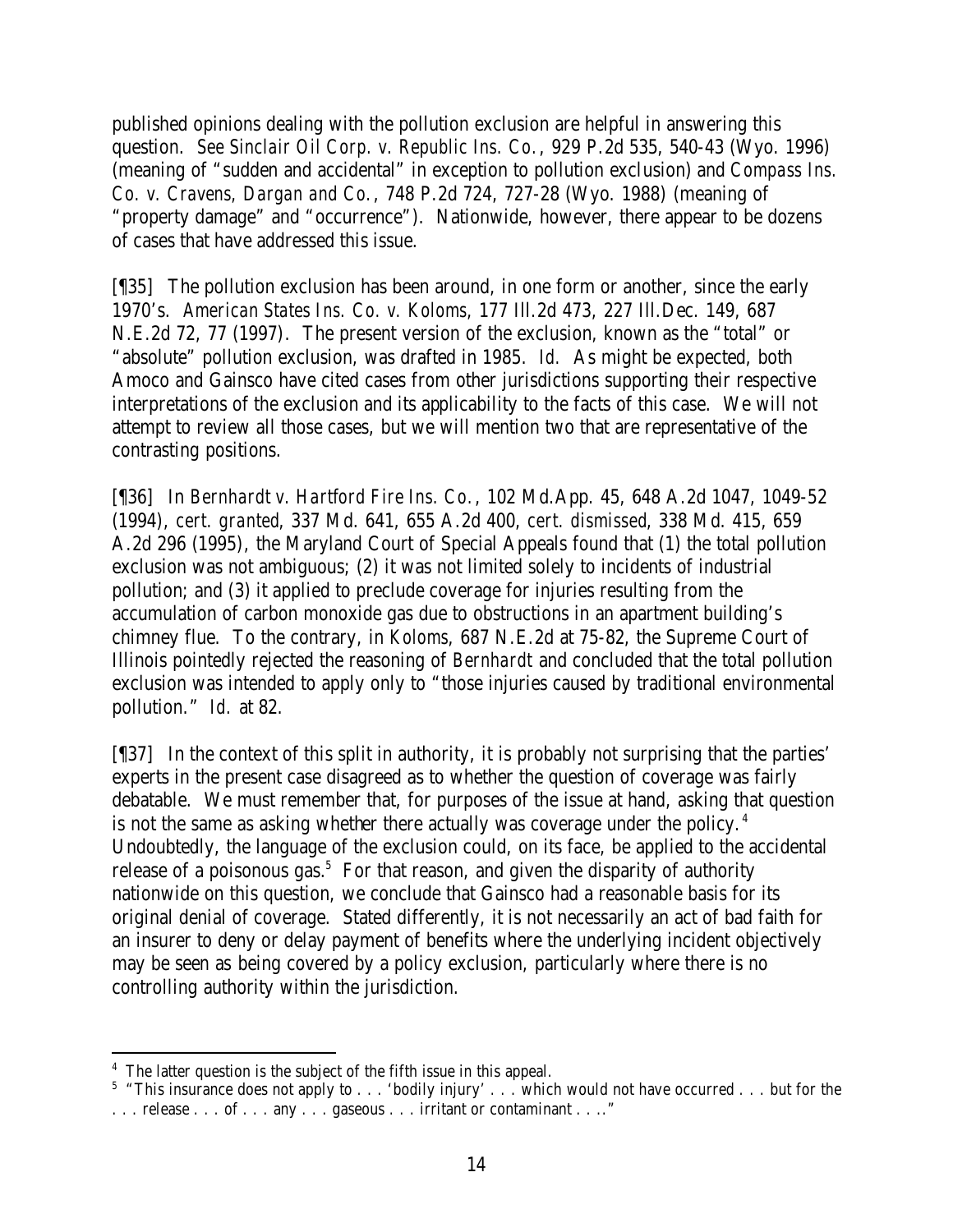#### **Issue No. 4: Did the district court err as a matter of law when it held that Gainsco's denial of coverage to Andrews amounted to first-party bad faith, because the insured contract exclusion made the question of coverage fairly debatable?**

[¶38] Gainsco's policy insured Andrews against contractually assumed tort liability. The present issue arises out of Gainsco's inclusion in the policy of the following language, drafted by Gainsco's product manager and included in no other insurer's policy:

## **However, this insurance does not apply to that part of any contract or agreement that indemnifies any person or organization for the indemnitee's sole tort liability.**

(Emphasis in original.) It is Gainsco's position that the phrase, "the indemnitee's sole tort liability," excludes from coverage those contracts wherein its insured agrees to indemnify the other contracting party in situations where the insured, himself, is not liable. In other words, Gainsco contends that the word "sole" does not mean the other party is the sole tortfeasor; rather, it means that, as between the other party and the insured, the other party is the only tortfeasor.

[¶39] Amoco characterizes Gainsco's logic on this issue as a "jump[] off the coverage analysis cliff into the netherworld of absurd contract interpretation." The deposition testimony of Dudley Watts, a Gainsco claims examiner, as to the meaning of the quoted policy language, illustrates the Gainsco policy interpretation that Amoco finds offensive:

> Q. My question is: What is the language in that bold sentence that tells you that this is not an insured contract?

A. There was no negligence on the part of my insured.

Q. Is that the only thing in that bold sentence that would suggest to you that there is no coverage here, there's no insured contract here?

A. That's what it says.

. . .

Q. Have you made either determination?

A. I made a determination that the insured was not negligent in the death of Abraham.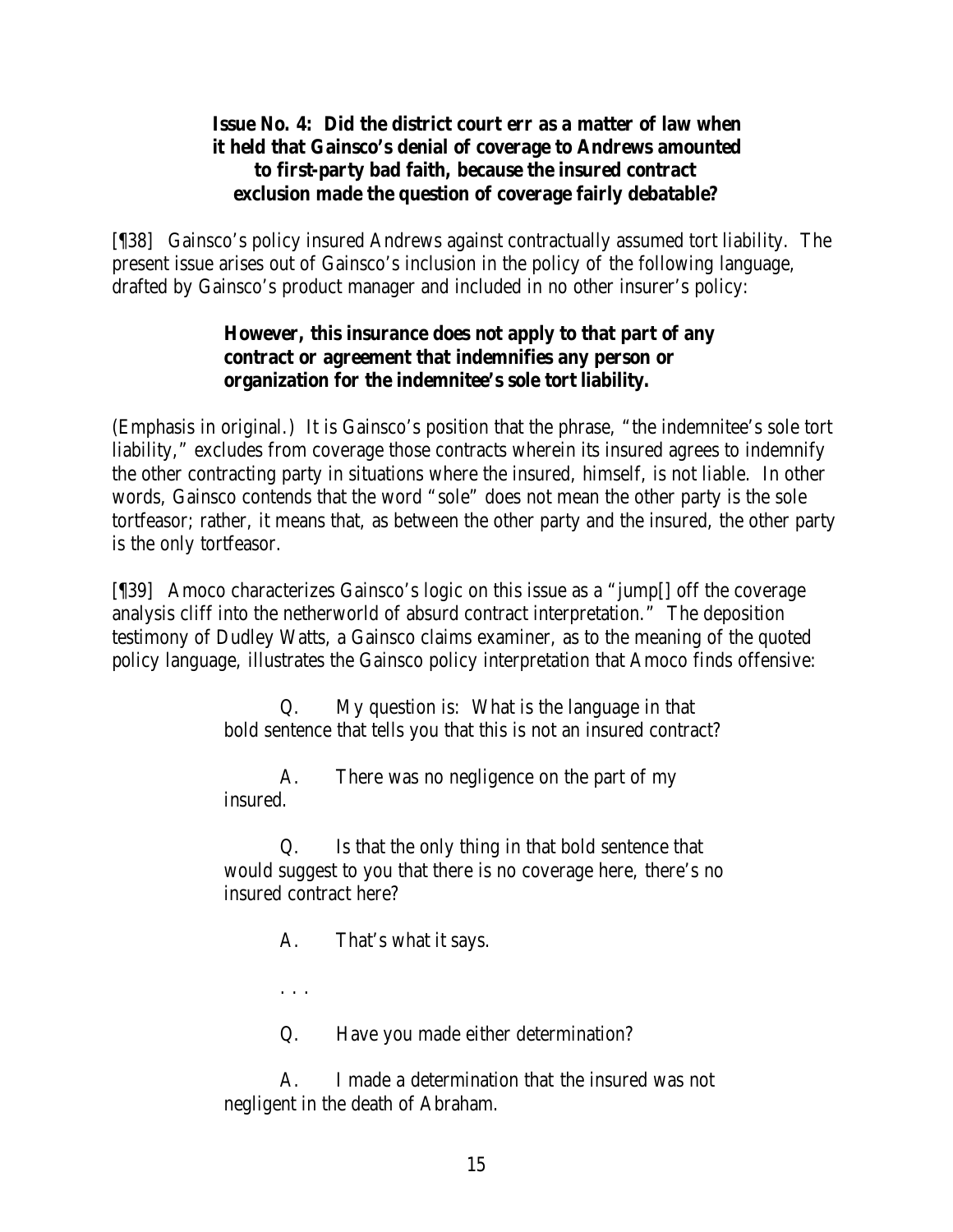Q. Have you made any other factual determinations like that, as to whether anybody else in the whole world was negligent, as relates to this death of Mr. Abraham?

A. I found no negligence on the part of Andrews. That's all that was required.

. . .

Q. The question is: If you were the one making the coverage call or decision in this case, looking at that bold sentence, would you focus on whether Mr. Andrews was negligent or would you focus on whether Amoco was negligent, or would you focus on whether both of them were negligent?

A. I would focus on whether or not my insured was negligent.

Q. And that is all?

A. If—yeah. And if my insured is not negligent, then the sole negligence, then the sole indemnitee—sole negligence lies elsewhere.

[¶40] Amoco argues that Gainsco was unreasonable when interpreting "sole tort liability," in focusing on Andrews' liability, and that it was unreasonable because the liability of the insured is not even mentioned in the sentence. While that conclusion may be easy to draw, Gainsco did provide some rationale for its position. Amoco also deposed Glenda Bruton, Gainsco's product manager and the person who drafted the questioned language. She gave the following testimony:

> Q. What are your memories of how you came up with that particular language in the bolded sentence?

A. The intent was to provide intermediate contractual liability coverage for written contracts.

. . .

Q. Tell me what intermediate contractual liability coverage is to you?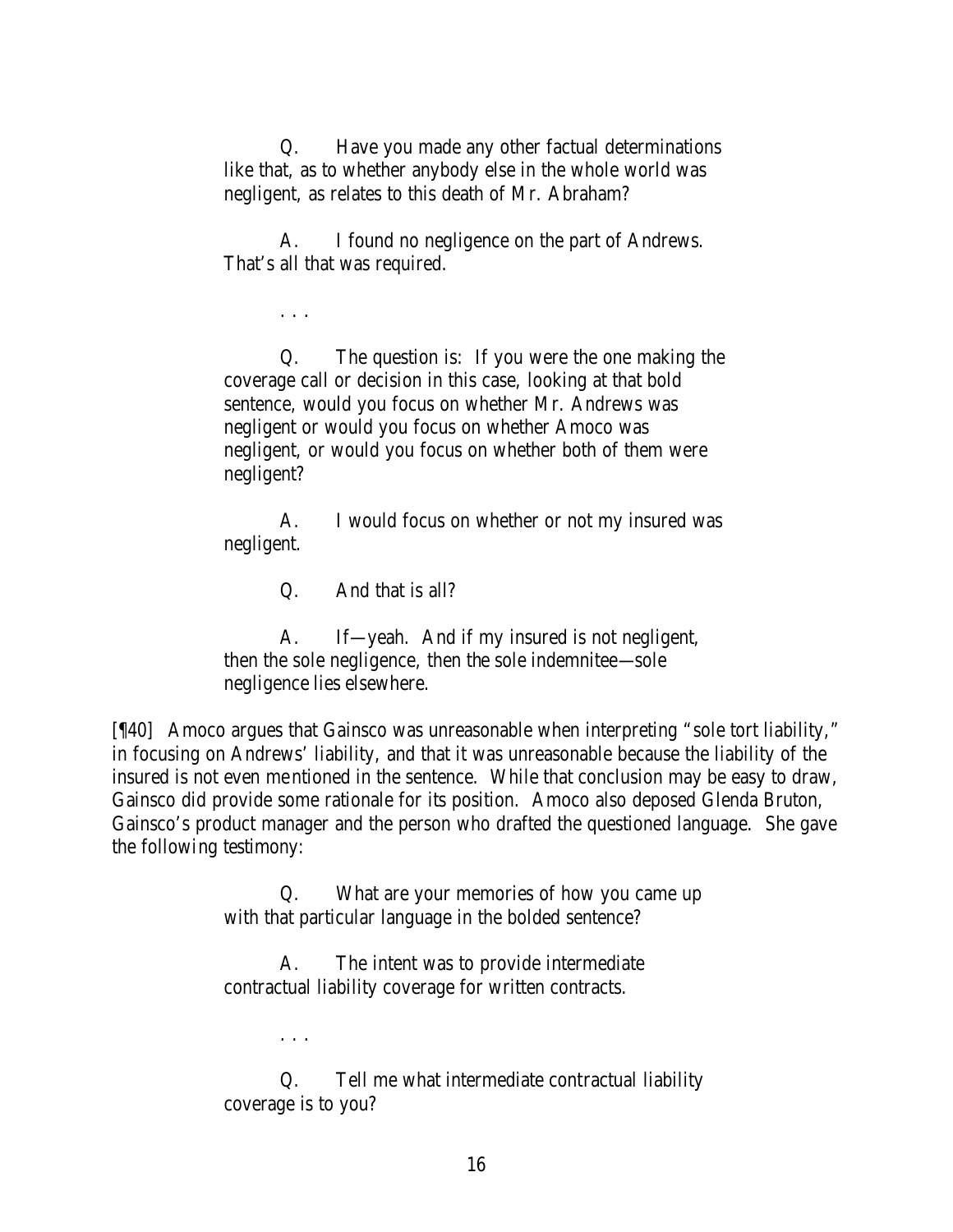A. That means the—you have a sole or joint negligence of the insured in connection with the contract that they have with the indemnity [sic]. It's between the indemnity [sic] and the insured. It has to be either sole or joint negligence on the part of the insured.

[¶41] Clearly, Gainsco's intent was that its policy would not cover its insured's contractual indemnity obligations unless the insured was himself also separately liable. When this subjective intent is considered, it may be said that Gainsco acted in subjective good faith in declining coverage. The problem is that the standard for first-party bad faith is objective, not subjective.

[¶42] We conclude that a reasonable insurer would not have denied coverage based on the insured contract exclusion. The issue of coverage was not fairly debatable because the exclusion simply does not limit coverage to those situations where the insured is separately liable. Consequently, Gainsco's reliance on its subjective interpretation of the policy was not reasonable.

# **Issue No. 5: Did the district court err as a matter of law when it held that Amoco's indemnity claim was covered under Andrews' policy with Gainsco, when the total pollution exclusion showed no coverage existed?**

[¶43] This issue, of course, follows closely on the heels of the third issue discussed above. In that discussion, we concluded that Gainsco had not acted in bad faith by denying coverage pursuant to the total pollution exclusion in its policy. We now must address whether Gainsco was right. The question, as it has been defined by the parties and in numerous cases across the country, is whether the pollution exclusion is narrowly limited to the concept of environmental pollution or whether it also excludes coverage for personal injuries caused by irritants and contaminants under circumstances such as exist in the instant case.

[¶44] In arguing that the pollution exclusion forecloses coverage in situations such as the one in the instant case, Gainsco points out that the exclusion does not in direct language limit itself to environmental pollution. A close reading of the exclusion reveals that Gainsco is correct. Gainsco also directs us to numerous cases wherein the pollution exclusion has been found to bar coverage for losses similar to Abraham's death from hydrogen sulfide gas. *See, e.g.*, *Reliance Ins. Co. v. Moessner*, 121 F.3d 895, 901 (3rd Cir. 1997) (exclusion does not require release of pollutant to the atmosphere and does not limit itself to environmental catastrophes); *American States Ins. Co. v. Nethery*, 79 F.3d 473, 475-78 ( $5<sup>th</sup>$  Cir. 1996) (pollution exclusion encompasses more than traditional conceptions of pollution); *Toledo v. Van Waters & Rogers, Inc.*, 92 F.Supp.2d 44, 51-52 (D.R.I. 2000) (plain and ordinary meaning of language of pollution exclusion precludes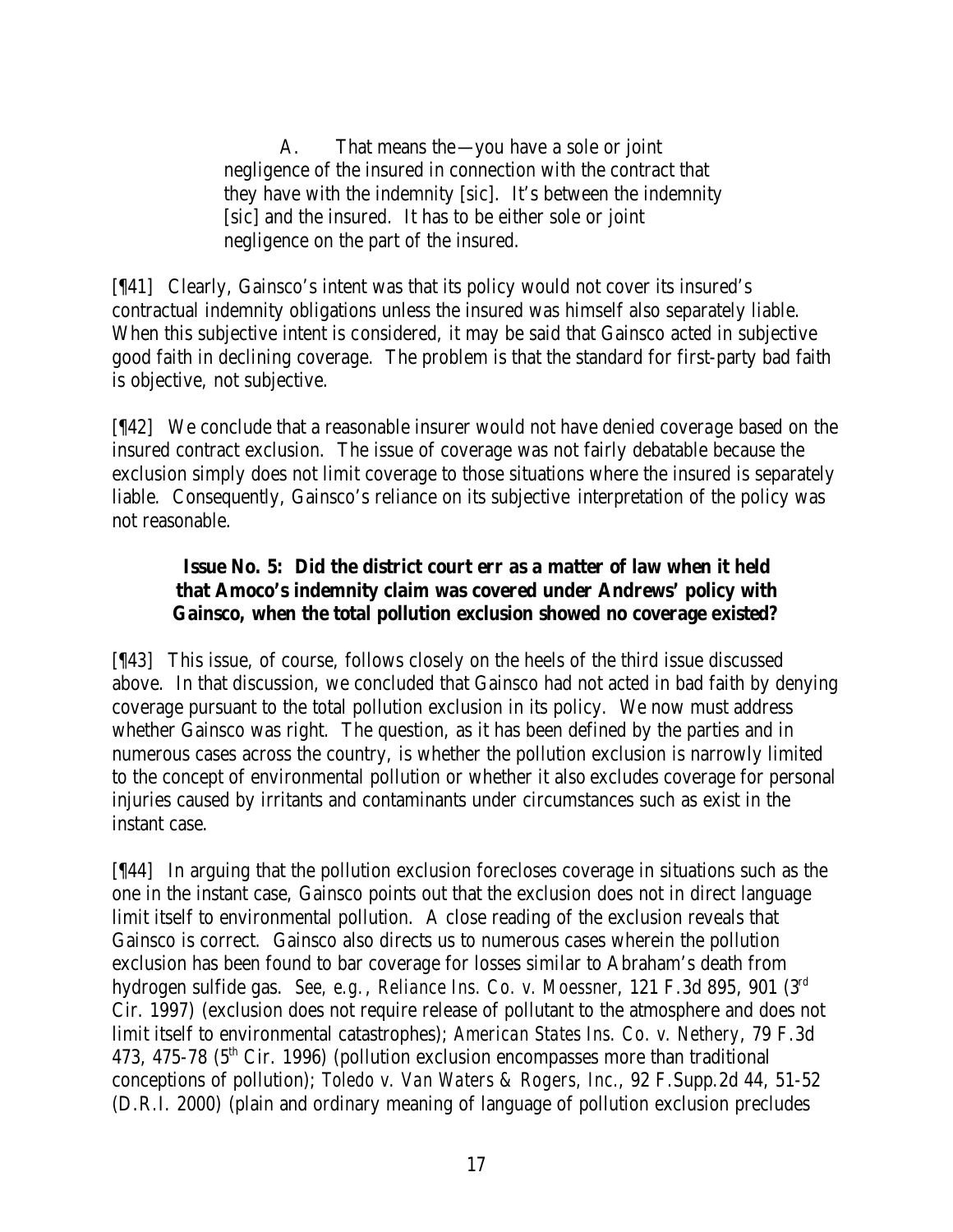coverage even for non-environmental pollution); *American States Ins. Co. v. Technical Surfacing, Inc.*, 50 F.Supp.2d 888, 889-90 (D.Minn. 1999) (pollution exclusion not limited to environmental or outdoor pollution); *Brown v. American Motorists Ins. Co.*, 930 F.Supp. 207, 208-09 (E.D.Pa. 1996), *aff'd*, 111 F.3d 125 (3rd Cir.), *cert. denied*, 522 U.S. 950 (1997) (clear and unambiguous policy language shows no intent to limit pollution exclusion to environmental pollution); *TerraMatrix, Inc. v. United States Fire Ins. Co.*, 939 P.2d 483, 488 (Colo.App. 1997) (plain language of pollution exclusion not limited to environmental or industrial pollution); *Lititz Mut. Ins. Co. v. Steely*, 746 A.2d 607, 612-13 (Pa.Super. 1999), *rev'd on other grounds*, 785 A.2d 975 (Pa. 2001) (pollution exclusion not limited to environmental pollution); *Madison Const. Co. v. Harleysville Mut. Ins. Co.*, 557 Pa. 595, 735 A.2d 100, 105 (1999) (no language in pollution exclusion limits its application to environmental pollution); and *Cook v. Evanson*, 83 Wash.App. 149, 920 P.2d 1223, 1226-27 (1996) (pollution exclusion not limited to classic environmental pollution).

[¶45] Many courts have come to a conclusion on this issue directly contrary to the holdings of the above-cited cases. *See, e.g.*, *Nautilus Ins. Co. v. Jabar*, 188 F.3d 27, 31  $(1<sup>st</sup> Cir. 1999)$  (reasonable interpretation of exclusion is that it applies only to environmental pollution); *Enron Oil Trading & Transp. Co. v. Walbrook Ins. Co., Ltd.*, 132 F.3d 526,  $\overline{530}$  (9<sup>th</sup> Cir. 1997) (exclusion's reference to "seepage, pollution and contamination" indicates environmental-type harm); *Pipefitters Welfare Educational Fund v. Westchester Fire Ins. Co.*, 976 F.2d 1037, 1043 (7<sup>th</sup> Cir. 1992) (literal interpretation of pollution exclusion's terms would be overbroad and would render judicial limitations on insurance policies meaningless); *Keggi v. Northbrook Property and Cas. Ins. Co.*, 199 Ariz. 43, 13 P.3d 785, 791 (2000) (exclusion intended only to exclude coverage for traditional environmental pollution); *Koloms*, 687 N.E.2d at 81 (pollution exclusion does not apply to "toxic torts" but is restricted to instances of classic pollution such as groundwater or soil contamination from industrial operations); *Motorists Mut. Ins. Co. v. RSJ, Inc.*, 926 S.W.2d 679, 680-82 (Ky.App. 1996) (total pollution exclusion uses terminology from environmental law and the historical objective of the exclusion was to avoid coverage for environmental catastrophes); *Doerr v. Mobil Oil Corp.*, 774 So.2d 119, 135 (La. 2000), *corrected*, 782 So.2d 573 (La. 2001) (absolute pollution exclusion not intended to exclude coverage for all interactions with irritants or contaminants and should be construed to exclude coverage only for environmental pollution); *Atlantic Mut. Ins. Co. v. McFadden*, 413 Mass. 90, 595 N.E.2d 762, 764 (1992) (pollution exclusion's terms are terms of art in environmental law); *Weaver v. Royal Ins. Co. of America*, 140 N.H. 780, 674 A.2d 975, 977 (1996) (where phrase "discharge, dispersal, release or escape" was not defined, it should be construed against the insurer); *Karroll v. Atomergic Chemetals Corp.*, 194 A.D.2d 715, 600 N.Y.S.2d 101, 102 (1993) (exclusion reasonably interpreted to apply only to environmental pollution); *West American Ins. Co. v. Tufco Flooring East, Inc.*, 104 N.C.App. 312, 409 S.E.2d 692, 699 (1991), *overruled on other grounds by Gaston County Dyeing Mach. Co. v. Northfield Ins. Co.*, 351 N.C. 293, 524 S.E.2d 558 (2000) (terms such as "discharge, dispersal, release, or escape" are environmental terms of art meant to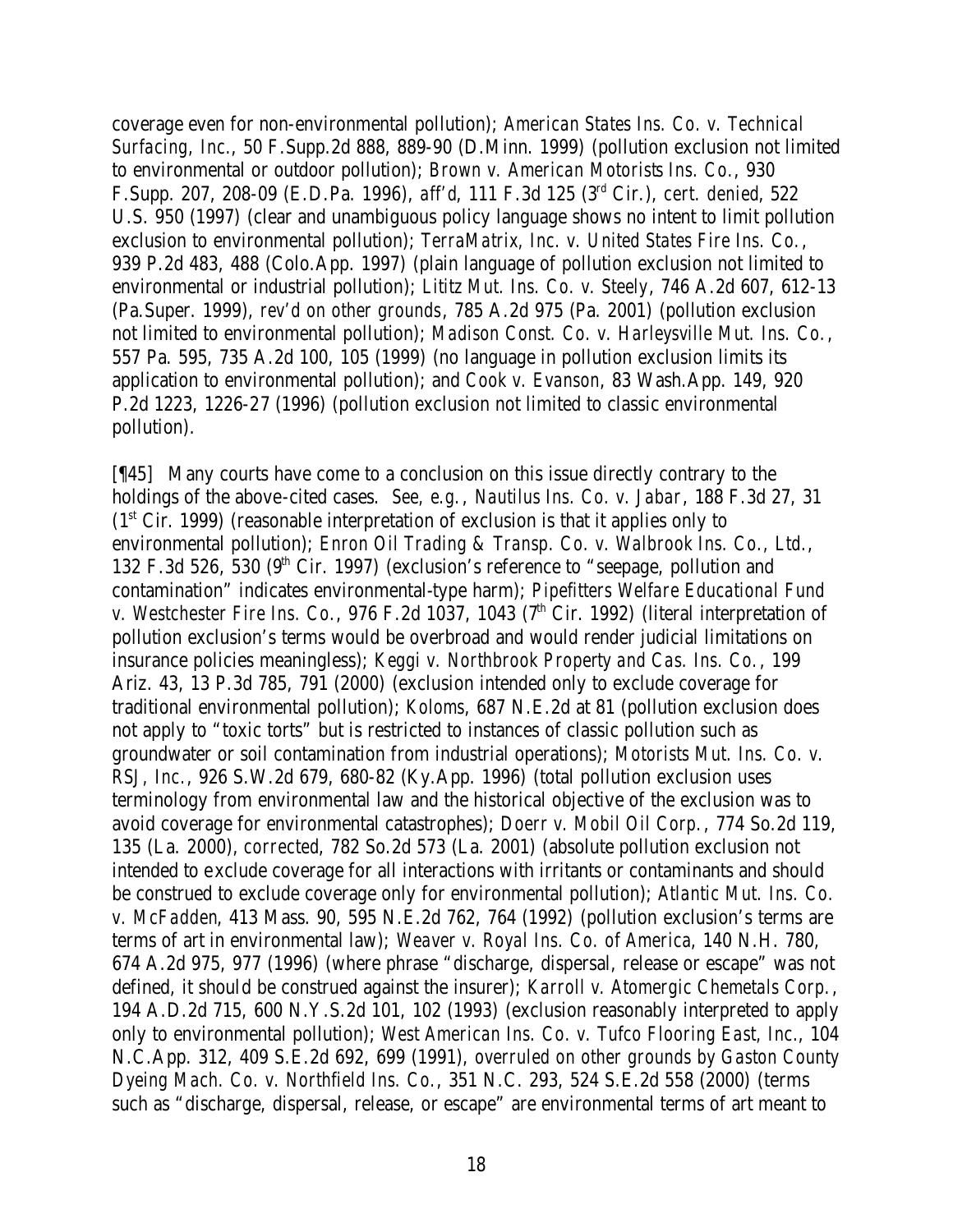apply to environmental pollution); and *Kent Farms, Inc. v. Zurich Ins. Co.*, 93 Wash.App. 414, 969 P.2d 109, 111-12 (1998), *aff'd*, 140 Wash.2d 396, 998 P.2d 292 (2000) (reasonable reading of the exclusion limits it to traditional environmental damages).

[¶46] In light of this conflict in authority as to the intent and scope of the total pollution exclusion, it is helpful to consider its original purpose. The pollution exclusion had its inception in the 1970's in response to federal and state legislation mandating responsibility for the cleanup costs of environmental pollution. 9 *Couch on Insurance* 3d § 127:3 (1997). The purpose of the current version of the exclusion remains to exclude these governmentally mandated cleanup costs. *Koloms*, 687 N.E.2d at 81-82. To read the exclusion more broadly ignores the insurers' objective in creating the exclusion and ignores the general coverage provisions of the policy. *Kent Farms, Inc. v. Zurich Ins. Co.*, 140 Wash.2d 396, 998 P.2d 292, 295 (2000).

[¶47] We interpret insurance policies just as we interpret other contracts, except that words used in an insurance policy are given the plain meaning that a person in the position of the insured would understand them to mean. *Doctors' Co.*, 864 P.2d at 1023. We cannot believe that any person in the position of the insured would understand the word "pollution" in this exclusion to mean anything other than environmental pollution. In a footnote in its decision letter, the district court concisely pinpointed what is wrong with Gainsco's argument:

> In other words, the [*Koloms*] Court invites us to consider the ordinary meaning [of] the term, "pollution." We might simply ask in this context, "Was the incident in this case an instance of pollution?" Or, to get into the context of the total pollution exclusion clause, "Was Abraham's death caused by pollution?" Ordinary usage of the term tells us this was not an instance of pollution, and Abraham's death was not caused by pollution.

[¶48] We do not know if it is the majority position, but we will join with those courts that have held the total pollution exclusion to be limited to the concept of environmental pollution. The district court did not err as a matter of law when it held that Amoco's indemnity claim was covered under Andrews' policy.

## **Issue No. 6: Did the district court err as a matter of law when it held that Amoco's indemnity claim was covered under Andrews' policy with Gainsco, when the insured contract exclusion showed no coverage existed?**

[¶49] We have already answered this question in the negative with our above analysis of the fourth issue. Nothing in the language of the insured contract exclusion justified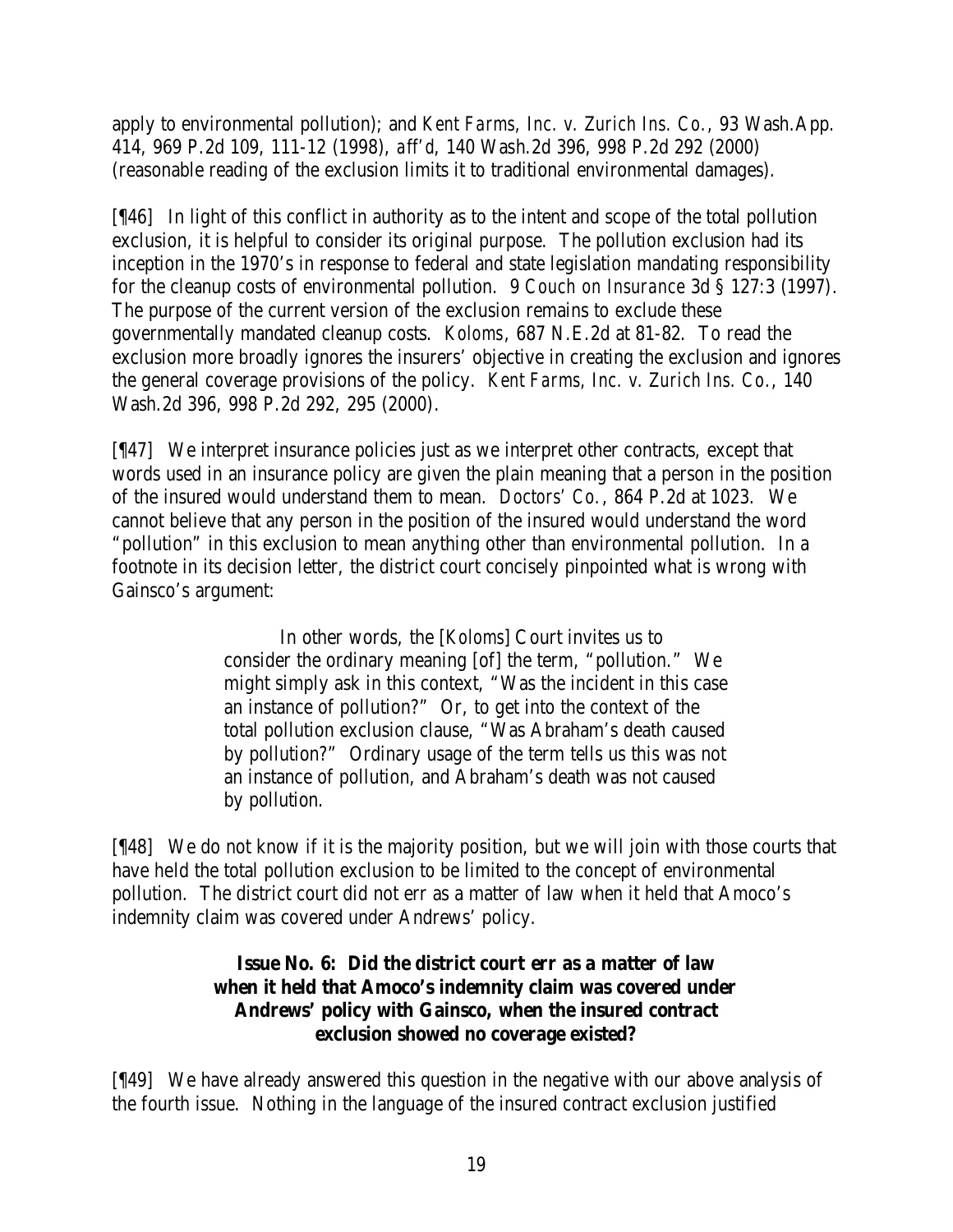Gainsco's denial of coverage. The phrase "indemnitee's sole tort liability" is ambiguous and must be construed against Gainsco, who drafted the policy. *Shoshone First Bank v. Pacific Employers Ins. Co.*, 2 P.3d 510, 513 (Wyo. 2000). It may be conceivable that the phrase was meant to say what Gainsco says it means—that "sole" means there is no coverage if the insured is not also liable—but the more likely meaning, given that the insured is not even mentioned, and the meaning more favorable to the insured, is that insured contracts do not include those where the proposed indemnitee is 100% at fault. In the instant case, no one contended that Amoco was 100% at fault, so the contract indemnifying Amoco was an insured contract.

## **Issue No. 7: Did the district court err as a matter of law when it ignored Gainsco's argument that it was prejudiced when Amoco and Andrews failed to notify it that one term of the settlement agreement was Andrews' dismissal of its third-party complaint against Kobbe?**

[¶50] A brief review of the factual and procedural history of this case will help set the stage for a discussion of this issue. At the time of the incident that resulted in his death, Abraham was employed by Andrews' subcontractor, Kobbe, at Amoco's Elk Basin Oil Field. The Abraham Estate sued Amoco, Andrews, and Kobbe for wrongful death. Andrews obtained summary judgment based on a finding of no duty, and the claim against Kobbe was dismissed due to worker's compensation immunity. Amoco settled for \$650,000.00. Amoco then sued Andrews for contractual indemnity. Andrews, defended by Gainsco, brought a third-party complaint against Kobbe alleging equitable implied indemnity.

[¶51] Because Gainsco defended Andrews under a reservation of rights, Andrews obtained separate counsel. After considerable negotiation, Amoco and Andrews reached a settlement. On May 10, 1995, Andrews' counsel sent a letter to Gainsco outlining the proposed settlement and offering Gainsco a final opportunity to settle the matter itself. The May 10<sup>th</sup> letter indicated only three settlement terms: a judgment against Andrews, a covenant not to execute against Andrews personally, and an assignment to Amoco of Andrews' rights against Gainsco. Gainsco declined to participate in the settlement.

[¶52] The present issue arose because the final settlement reached between Amoco and Andrews contained a fourth term, that being Andrews' agreement to dismiss with prejudice its third-party complaint against Kobbe. Gainsco now claims it was prejudiced because it had no notice that the settlement would extinguish its ability to proceed against Kobbe.<sup>6</sup>

<sup>&</sup>lt;sup>6</sup> The May 10th letter from Andrews' counsel to Amoco certainly was not the only communication from Andrews and Amoco asking Gainsco to participate in the settlement. It was, however, the final such communication, and it spelled out the supposed terms upon which the settlement was to be reached. While the May 10th letter is, therefore, the most material in determining whether Gainsco was given reasonable notice of the settlement terms, it should also be noted that the record does not reveal any other communication to Gainsco in which dismissal of the third-party action against Kobbe was proposed.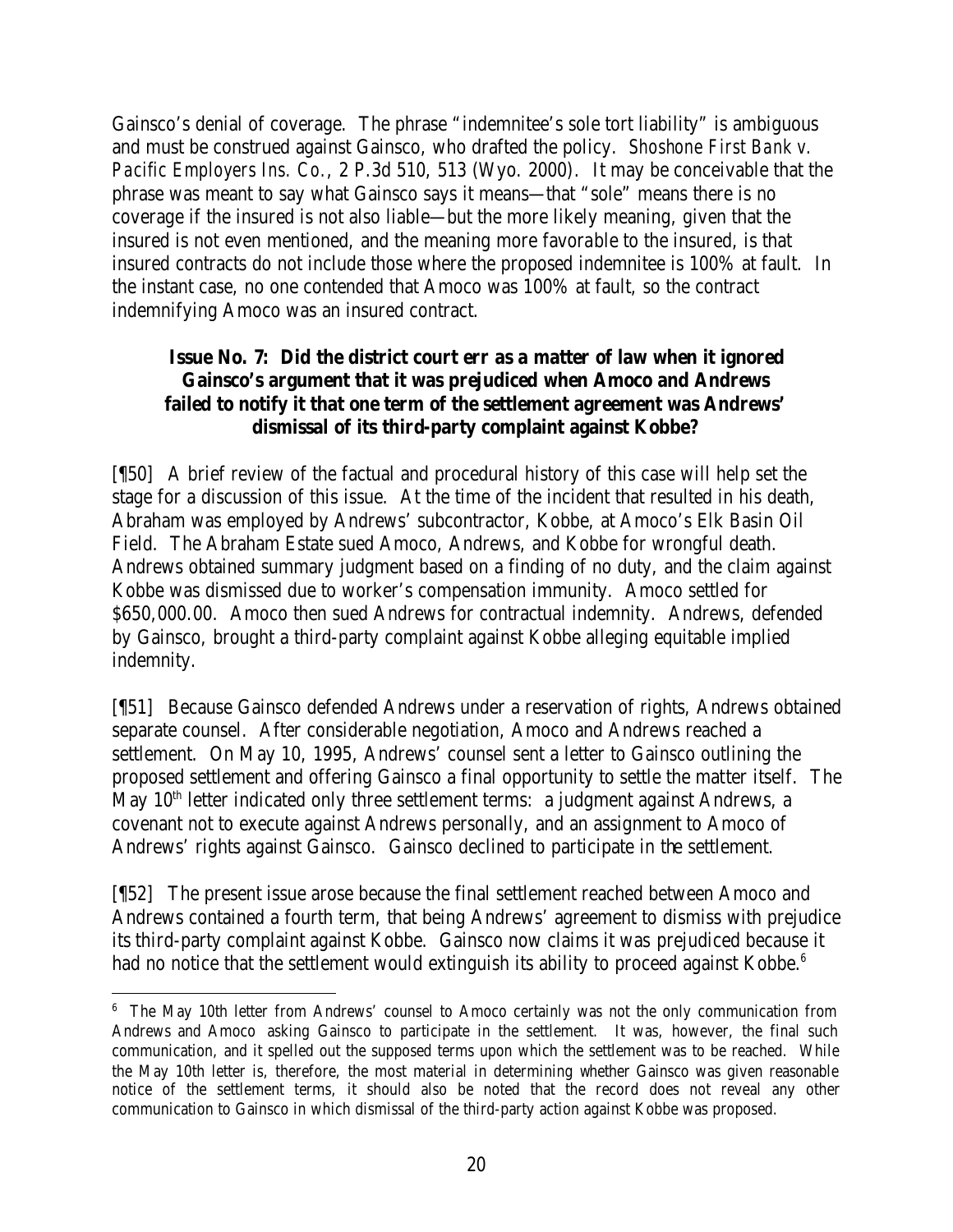[¶53] Gainsco concedes that an insured does not violate the cooperation clause of an insurance policy by settling a claim being defended under a reservation of rights, so long as such settlement is preceded by adequate notice to the insurer. *Spangler*, 881 F.Supp. at 545. Notice is not a separate procedural requirement imposed by the courts, but is part of the factual question of whether the settlement was reasonable, in good faith, and without collusion. *Id.* Gainsco further contends that such a settlement must not prejudice the rights of the insurer. *Ideal Mut. Ins. Co. v. Myers*, 789 F.2d 1196, 1203 ( $5<sup>th</sup>$  Cir. 1986). An insurer is prejudiced when it is deprived of a valid defense. *Id.* If such prejudice does occur, the insurer is discharged from its obligations under the policy. *Id.* There is a rebuttable presumption of prejudice where the insured has failed to show substantial compliance with a condition precedent to coverage. *Simpson v. United States Fidelity & Guar. Co.*, 562 N.W.2d 627, 631 (Iowa 1997).

[¶54] Gainsco's third-party complaint against Kobbe sought indemnification. The general rule of indemnity, taken from the Restatement of Restitution § 76 (1937), has been stated by this Court as follows:

> "A person who, in whole or in part, has discharged a duty which is owed by him but which as between himself and another should have been discharged by the other, is entitled to indemnity from the other, unless the payor is barred by the wrongful nature of his conduct."

*Schneider Nat., Inc. v. Holland Hitch Co.*, 843 P.2d 561, 572 (Wyo. 1992).

[¶55] There are three classifications of indemnity: (1) express indemnity resulting from the specific language of a contract; (2) implied contractual indemnity, also known as implied in fact indemnity, that arises from the contractual or legal relationship implied between the parties; and (3) equitable implied indemnity, also known as implied in law indemnity or common law indemnity, that is created by a relationship implied in law. *Id.* at 573. In its third-party complaint, Gainsco alleged equitable implied indemnity, but both equitable implied indemnity and implied contractual indemnity have been argued in this appeal.

[¶56] Gainsco begins its argument by pointing out that, in *Abraham*, 893 P.2d at 1157, this Court determined that Andrews and Kobbe had entered into an oral contract whereby Kobbe was to perform Andrews' obligations under its contract with Amoco. Therefore, the parties had the necessary relationship to create an indemnity duty. Further, since Andrews had no duty to Abraham, any liability imposed upon Andrews could only be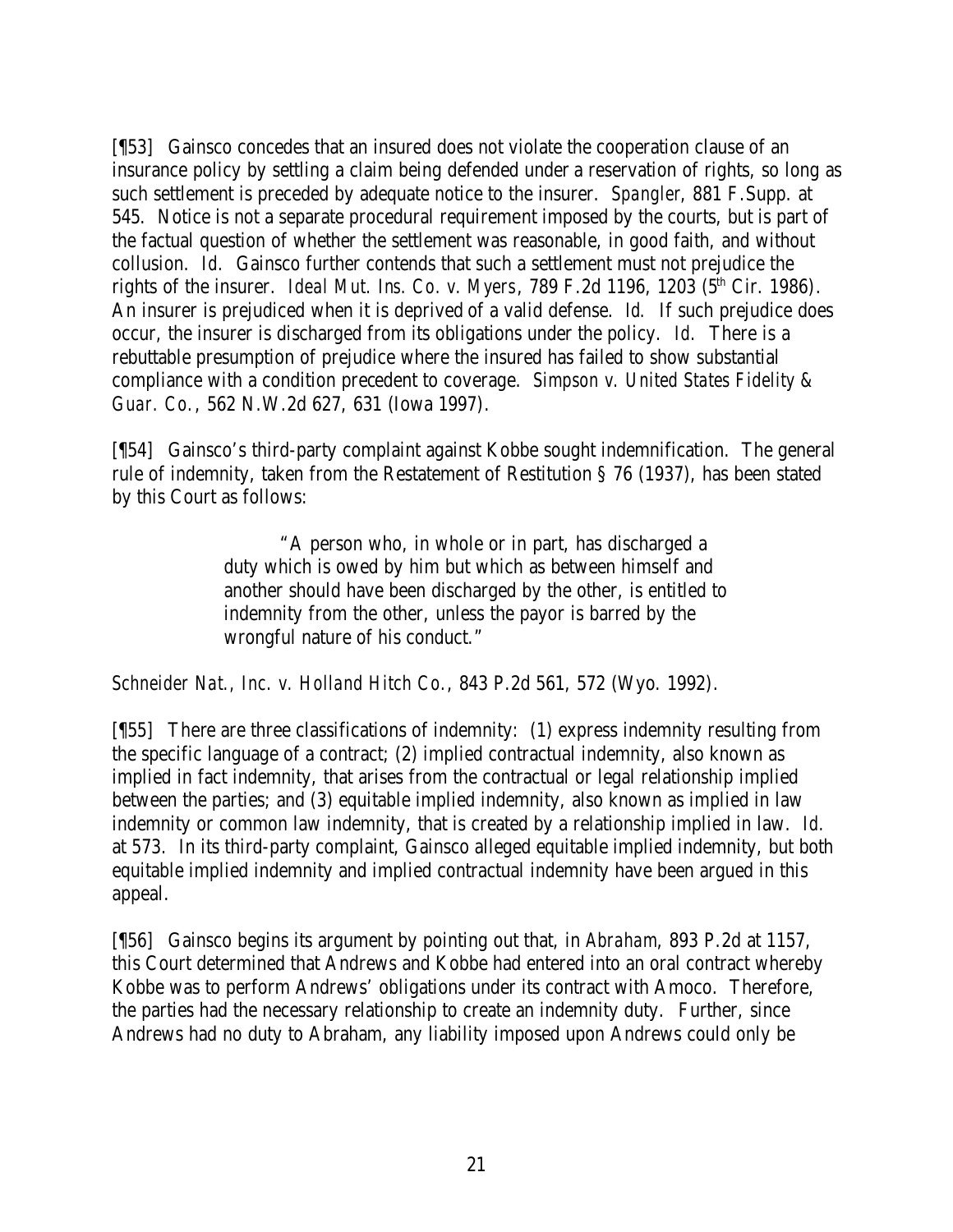vicarious liability for the conduct of Kobbe. Therefore, Gainsco argues, any payment by Andrews would be the discharge of a duty ultimately owed by Kobbe.<sup>7</sup>

[¶57] Amoco sees a fatal flaw in Gainsco's reasoning: because its implied indemnity argument was never viable, Gainsco was not prejudiced by its dismissal. As Abraham's employer, Kobbe was immune from liability in the wrongful death suit under the worker's compensation act. Wyo. Stat. Ann. § 27-14-104 (LexisNexis 2001) (formerly Wyo. Stat. Ann. § 27-12-103 (1977 Republ. Ed.)). Kobbe's tort liability to Abraham, if any, had been replaced by its statutory obligations under the worker's compensation scheme:

> "The great majority of jurisdictions have held that the employer whose concurring negligence contributed to the employee's injury cannot be sued or be joined by the third party as a joint tortfeasor, whether under contribution statutes or at common law. The ground is a simple one: the employer is not jointly liable to the employee in tort."

*Cities Service Co. v. Northern Production Co., Inc.*, 705 P.2d 321, 325 (Wyo. 1985) (*quoting* 2A Larson, *The Law of Workmen's Compensation* § 76.20). Amoco contends next that only by an express contract providing for indemnity may an employer be seen to have contracted away this protection. *Cities Service Co.*, 705 P.2d at 325-26. Amoco concludes that, because no such express contract between Andrews and Kobbe existed in this case, Andrews may not sue Kobbe.

[¶58] In *Pan American Petroleum Corp. v. Maddux Well Service*, 586 P.2d 1220, 1224 (Wyo. 1978), this Court held that the Worker's Compensation Act does not bar third-party claims based upon express contractual indemnity, but we declined to say whether that principle also applies to implied indemnity:

> We hold that the Worker's Compensation provisions do not bar third-party claims for indemnity. The trial court, therefore, erred with respect to the general legal principles to be applied to Maddux's motion for summary judgment.

As noted previously, the courts of some jurisdictions have based their decisions on the exclusivity issue on the type of indemnity sought. In this case, the parties appear to concede that if Worker's Compensation is not a bar to indemnity based on an express contract, then it is not a bar to

<sup>&</sup>lt;sup>7</sup> While this theory may be true as far as it goes, it applies only to whatever liability may have been imposed upon Kobbe. It does not consider any of Amoco's liability that Andrews may have assumed under the contract's indemnity provision.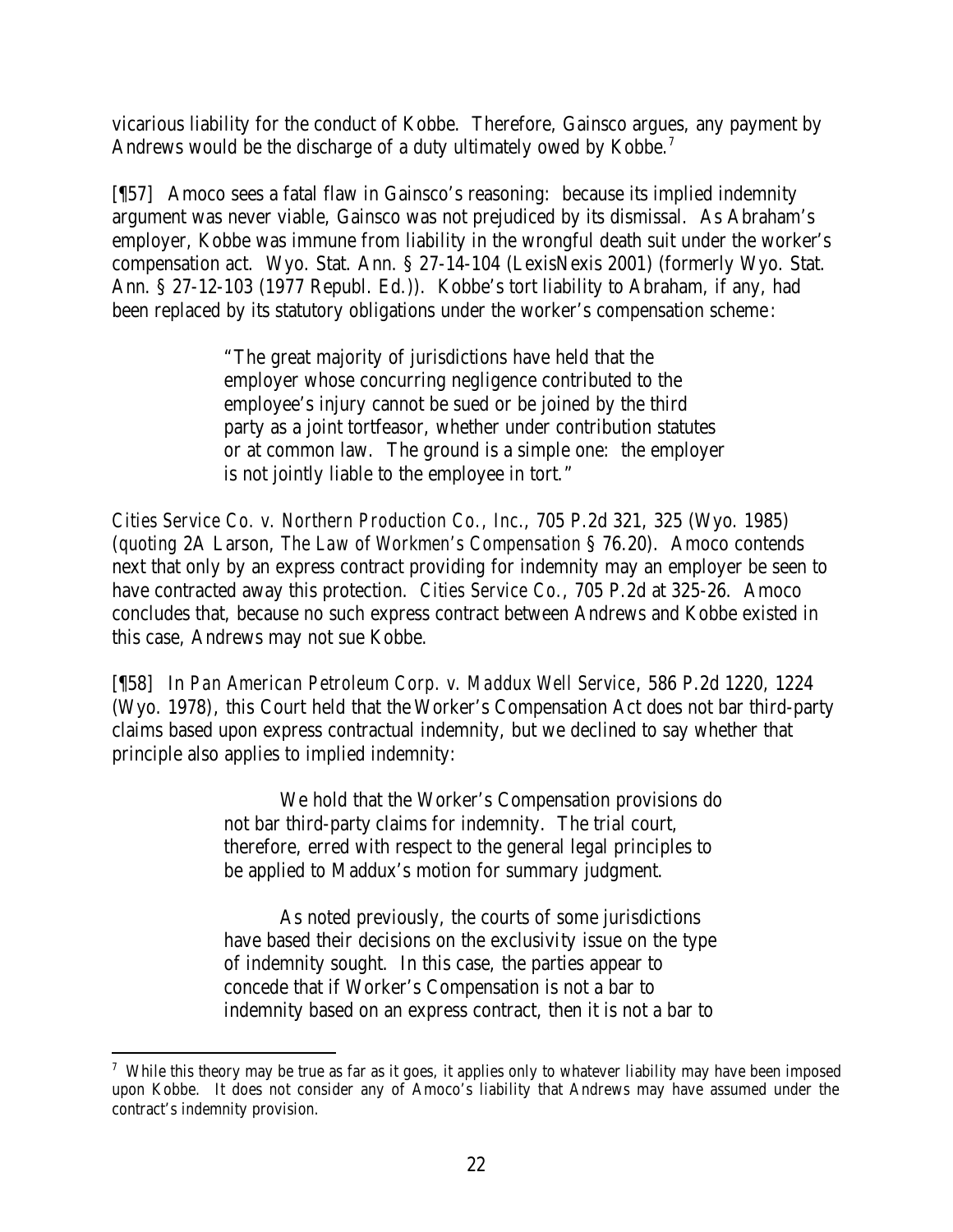claims based on an implied indemnity or on common-law indemnity. As is the case with the issue of contribution, we have, therefore, no occasion in this opinion to decide whether or not causes of action had on implied indemnity or commonlaw indemnity would be precluded by the Worker's Compensation Act. That inquiry must await a case that squarely presents these last-mentioned issues.

[¶59] In 1982, the United States District Court for the District of Colorado, applying Wyoming law, did answer this specific question. *See Forward v. Cotton Petroleum Corp.*, 540 F.Supp. 122 (D.Colo. 1982). Relying on *Maddux Well Service's* broad statement that the worker's compensation statutes "'do not bar third-party claims for indemnity,'" and upon its own conclusion that *Maddux Well Service*, despite the above-quoted disclaimer, had actually "held that implied indemnity actions are not precluded by workmen's compensation," the court in *Forward* held that third-party implied indemnity actions are not barred by worker's compensation immunity. *Forward*, 540 F.Supp. at 124-25.

[¶60] It is important in this discussion to keep in mind the distinction between liability in tort and liability for indemnity. In *Cities Service Co.*, 705 P.2d at 325, we pointed out that an action for contribution from a joint tortfeasor is not like an indemnity action. The former is based on the injury to the employee while the latter is based on the independent relationship between the employer and the third party. *Maddux Well Service*, 586 P.2d at 1224. Worker's compensation immunity is part of the trade-off of rights and liabilities between employer and employee and it does not involve third parties who have not benefited from the arrangement. *Id.*; *Cities Service Co.*, 705 P.2d at 324. That is why worker's compensation immunity does not protect employers from indemnity actions brought by those third parties.

[¶61] The oral contract between Andrews and Kobbe did not contain an express indemnity provision. However, we have been shown nothing that convinces us to distinguish between express contractual indemnity and implied indemnity in this situation. In previous opinions, we have concluded that indemnity, in all its forms, survived repeal of joint and several liability and the contribution statutes, and adoption of comparative negligence. *Diamond Surface, Inc. v. Cleveland*, 963 P.2d 996, 1002 (Wyo. 1998); *Schneider Nat.,*  Inc., 843 P.2d at 565-80. In consonance with the comparative fault concept, we have also limited the indemnitee's recovery from the indemnitor to that portion of the damages caused by the indemnitor's breach of his separate duty to the indemnitee. *Diamond Surface, Inc.*, 963 P.2d at 1002-03; *Schneider Nat., Inc.*, 843 P.2d at 578. Indemnity does, after all, have its roots in the equitable principles of restitution and unjust enrichment. *Schneider Nat., Inc.*, 843 P.2d at 578. The underlying public policy is simple fairness: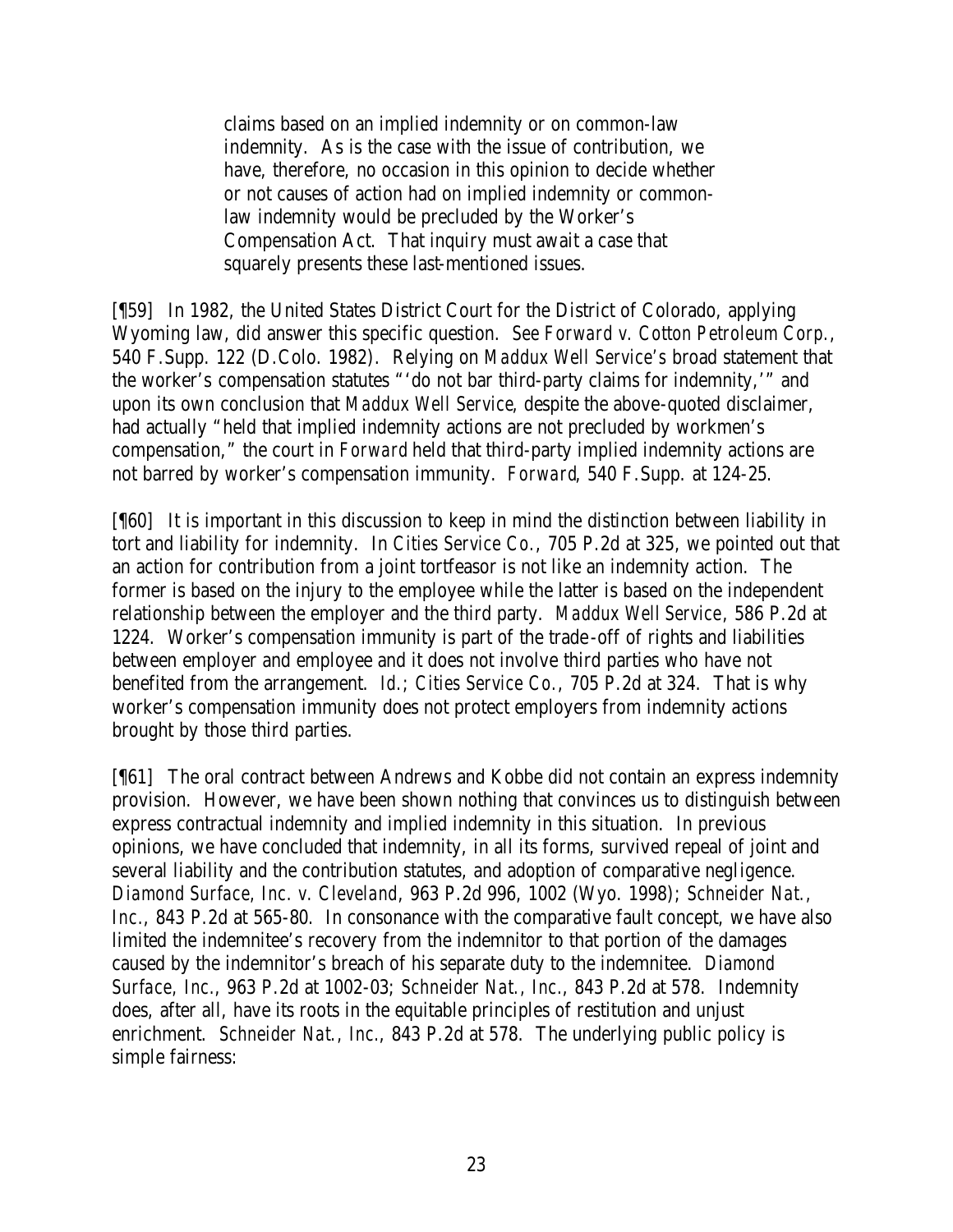Indemnity actions are merely part of "a rich expositional refinement of the principle of fairness" in which "we each promise all others that we will be liable for the damage which our own negligence in the undertaking has caused." *Missouri Pac. R. Co. [v. Whitehead & Kales Co.]*, 566 S.W.2d [466] at 468-69, 469 n. 4 [(Mo. 1978)].

*Schneider Nat., Inc.*, 843 P.2d at 577. Surely, that public policy is realized as much by allowing an implied indemnity claim in the face of the worker's compensation bar as it is by allowing an express indemnity claim in the same situation.

[¶62] In the instant case, Kobbe's independent duty to Andrews, arising out of the oral contract, was to perform work under the contract in a workmanlike fashion. If Kobbe violated that duty to Andrews through some act of negligence, which act resulted in Abraham's death, and Andrews became liable for those damages, Kobbe should indemnify Andrews for Kobbe's share of the fault. As a question of fairness, it makes no difference that Kobbe's obligation arose impliedly out of the contractual relationship rather than by express agreement. We hold that worker's compensation immunity does not bar thirdparty claims based upon implied indemnity.

[¶63] The next question is whether Gainsco was prejudiced by dismissal of the third-party complaint against Kobbe. Gainsco, representing Andrews, sought indemnity from Kobbe for whatever portion of the eventual damages that might be attributed to Kobbe's negligence. The settlement between Amoco and Andrews stated that "in the face of a likelihood of being exposed to a large verdict," Amoco had settled with the Abraham Estate. There is no explanation why Amoco required dismissal of Andrews' claim against Kobbe, and the settlement agreement does not express an intention that the payment was partially to cover Kobbe's share of the fault.<sup>8</sup> Yet, the settlement between Amoco and Andrews clearly extinguished Gainsco's ability not only to pursue Kobbe for indemnity, but even to determine what percentage of fault, if any, might be Kobbe's.

[¶64] This issue was raised directly by Gainsco in its motion for summary judgment, but it was ignored in the district court's decision letter. In fact, the district court made the erroneous assertion that "GAINSCO was fully informed at every step of the actions that followed." The district court noted specifically that Amoco would not likely have been apportioned 100% of the fault in this case, and that Kobbe, through Abraham's conduct, probably would also be found at fault. But the district court never went on to recognize that the Abraham/Kobbe fault was the cornerstone of Gainsco's implied indemnity argument. Gainsco is certainly correct in its assertion that, had the third-party complaint

<sup>&</sup>lt;sup>8</sup> One possible explanation is the fact that Ray Kobbe, who operated Kobbe Construction, was the brother of Randy Kobbe, who was a supervisor for Amoco in the Elk Basin Oil Field. Amoco had contracted with Andrews as a straw man to avoid its anti-nepotism policy. *Abraham*, 893 P.2d at 1157.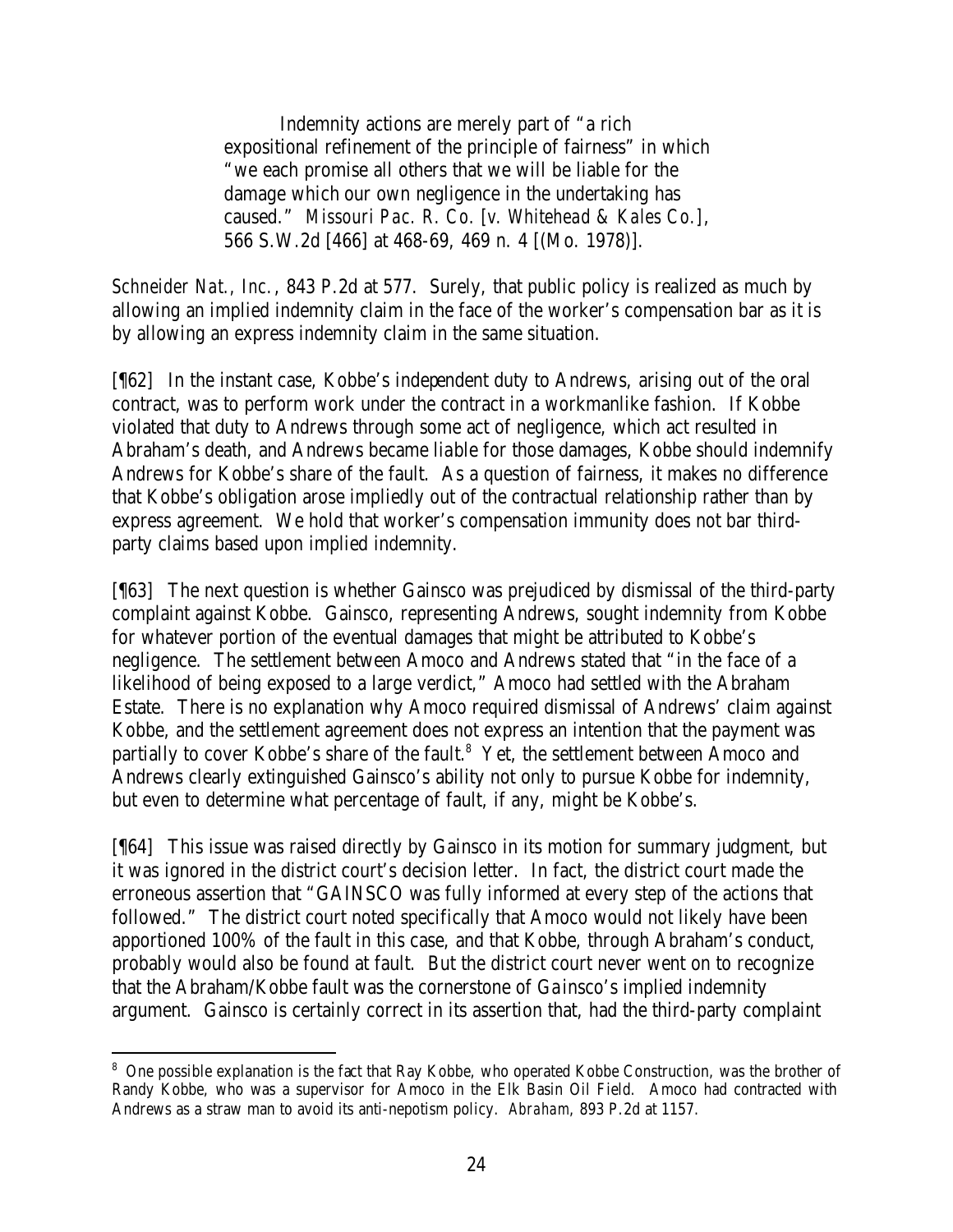not been dismissed, Gainsco could have pursued Kobbe for indemnity. Gainsco was prejudiced by the settlement between Amoco and Andrews.

# **Issue No. 8: Did the district court err as a matter of law when it held that the stipulated judgment amount of \$795,901.00 was a reasonable amount?**

[¶65] Amoco settled the Abraham Estate's wrongful death action for \$650,000.00. Interest, costs and attorneys' fees brought the amount up to \$795,901.00 in Amoco's stipulated judgment against Andrews. By the time the district court granted Amoco judgment against Gainsco, the figure was \$1,299,501.00. At issue here is the reasonableness of the second figure—the amount of the settlement between Amoco and Andrews.

[¶66] In their settlement agreement, Amoco and Andrews recited numerous facts that suggested the possibility of a large judgment in the wrongful death action. $9$  Gainsco does not contest the reasonableness of the \$650,000.00 Amoco paid to settle that action. The issue, instead, is the reasonableness of Andrews agreeing to entry of a \$795,901.00 judgment against it in favor of Amoco when the limit of its indemnity agreement was \$300,000.00.<sup>10</sup> Amoco has not contended that Andrews was insured for more than the required \$300,000.00 minimum.

[¶67] Amoco concedes that an insurer who has rejected an offer to settle within policy limits is liable for a later stipulated judgment only if the amount of that judgment is reasonable. *See Spangler*, 881 F.Supp. at 545-46. Amoco then goes on to defend the reasonableness of its settlement with the Abraham Estate. That, of course, is not the question. The question is the reasonableness of the settlement in the later suit by Amoco against Andrews, in which Andrews not only agreed to a judgment over twice the amount of the risk, but also agreed to dismissal of its cause of action against Kobbe.

[¶68] There are many views as to who has the burden of proving that a settlement was reasonable, and what proof is required. In Arizona, the test as to whether a settlement was reasonable is what a reasonably prudent person in the insured's position would have settled for on the merits of the claimant's case. *United Services Auto. Ass'n v. Morris*, 154 Ariz. 113, 741 P.2d 246, 254 (1987). A similar statement of the insured's obligation is that "[t]he insured must demonstrate only that, in settling, his conduct conformed to the standard of a prudent uninsured." *Myers*, 789 F.2d at 1200. In deciding whether a settlement was reasonable, the reviewing court may determine whether it is "on its face unconscionable . . .." *Losser*, 615 F.Supp. at 61. Another factor is whether the insured

 <sup>9</sup> Abraham had been married for five years. At the time of his death, his wife was expecting their first child. Abraham also had a large close-knit extended family, with many claimants.

<sup>10</sup> See paragraphs 10 and 11(b) of the Contract.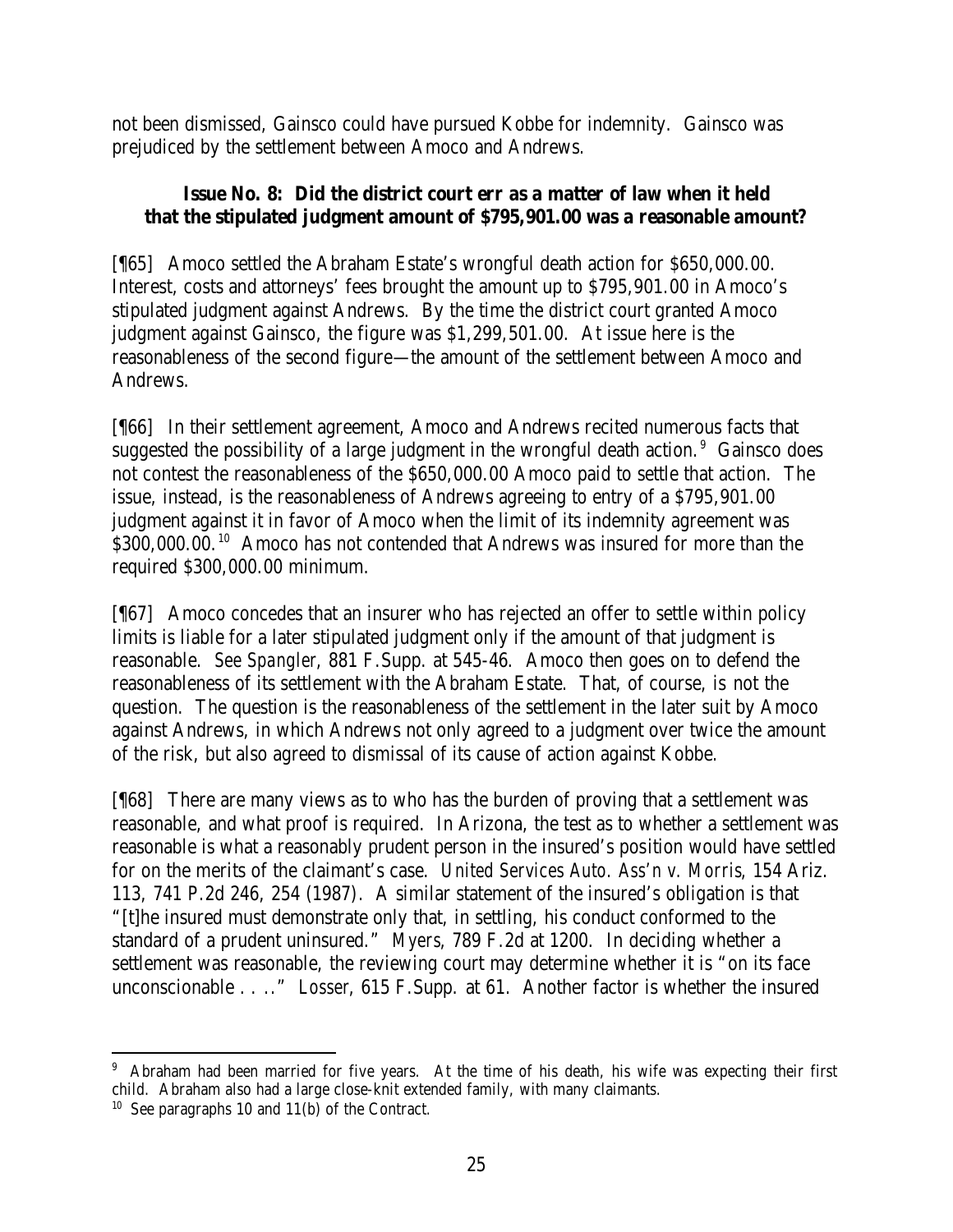made any effort to minimize his liability. *Taylor v. Safeco Ins. Co.*, 361 So.2d 743, 746 (Fla.App. 1978).

[¶69] Where the insurer has both denied coverage and wrongfully refused to defend, some courts find that a presumption of validity has been created as to the settlement agreement. "The settlement agreement is 'presumptive evidence' of the insured's liability. . . . [The insurer is obligated to] come forward with evidence that the settlement was not a good faith resolution of the claims . . . but [was] the product of collusion or bad faith." *Shawnee Auto Service Center, Ltd. v. Continental Cas. Co.*, 782 F.Supp. 1503, 1506 (D.Kan. 1992). Even where this presumption arises, however, the claimant may bear some of the burden of proof:

> When the insurer has wrongfully refused to defend and the insured reaches a settlement with the injured party, most courts have held that a settlement is presumptive evidence of the liability of the insured and the amount of damages. In addition, the insurer has the burden of rebutting this presumption by showing the settlement was procured as a result of fraud or collusion. . . .

> > . . .

We hold therefore that in settlements like the one here, an insurer, relying on fraud or collusion, must plead and prove these defenses. If either defense is proven, the settlement is invalid and unenforceable against the insurer. The injured party, however, has the burden to prove by a preponderance of the evidence that (1) the underlying claim was covered by the policy, and (2) the settlement which resulted in the judgment was reasonable and prudent. The test the fact finder must apply on this issue is what a reasonable and prudent person in the position of the defendant (Coyle) would have paid to settle the plaintiff's (Red Giant's) claim. In applying this test, the fact finder must consider facts bearing on the liability and damage aspects of the claim as well as the risks of going to trial.

The fraud and collusion issues are fact questions and so are the issues of reasonableness and prudence. Here none of these issues were established as a matter of law. They are material issues of fact and therefore not subject to summary judgment determination.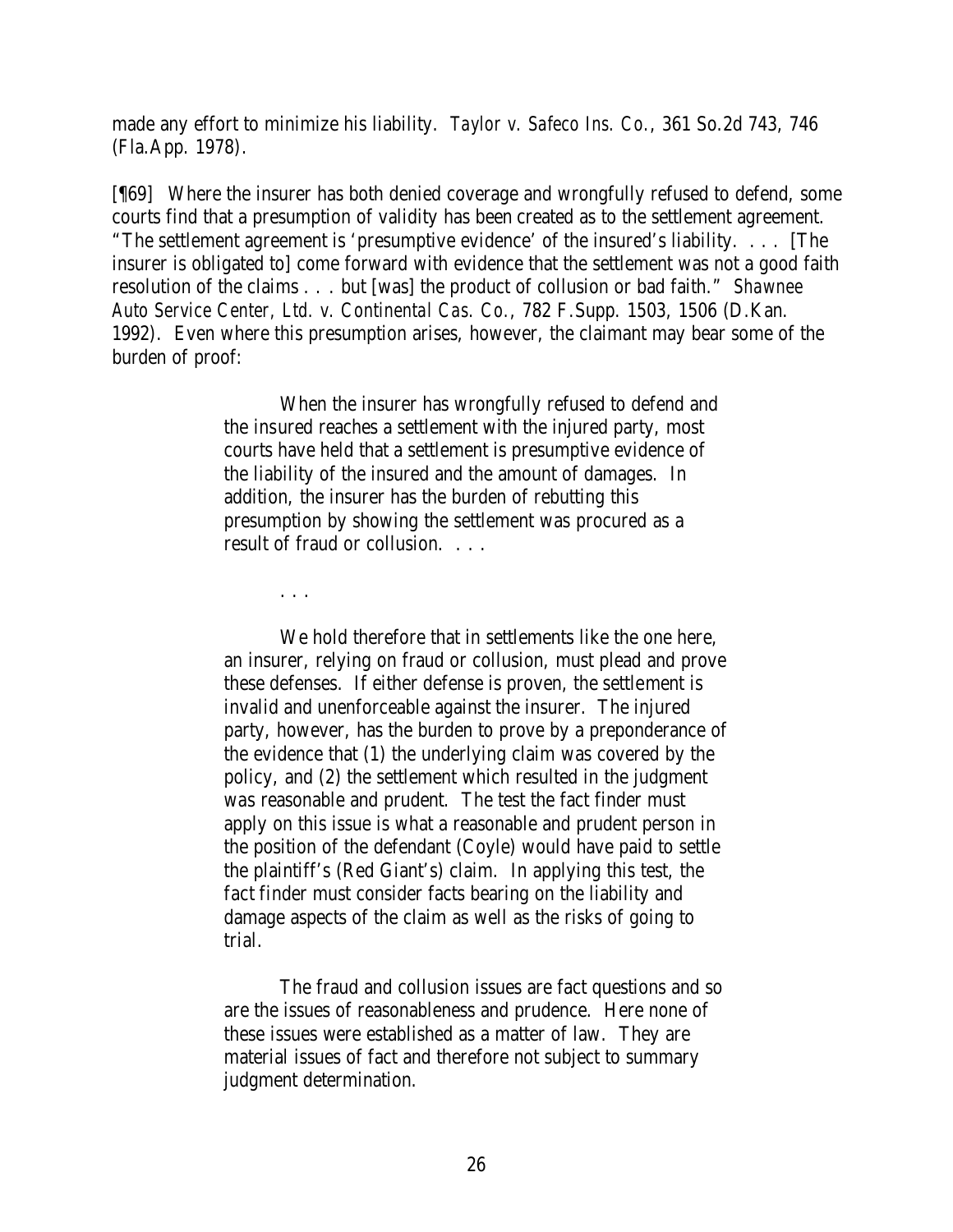*Red Giant Oil Co.*, 528 N.W.2d at 534-35. The holding in *Red Giant Oil Co.* was based on an earlier Minnesota case, *Miller v. Shugart*, 316 N.W.2d 729 (Minn. 1982). In *Miller*, the court considered the circumstances under which the claimant should bear the burden of proving the reasonableness of a stipulated judgment:

> In these circumstances, while the judgment is binding and valid as between the stipulating parties, it is not conclusive on the insurer. The burden of proof is on the claimant, the plaintiff judgment creditor, to show that the settlement is reasonable and prudent. . . .

> It may be instructive to point out how this case differs from *Butler Brothers v. American Fidelity Co.*, 120 Minn. 157, 139 N.W. 355 (1913). In *Butler* we held that a stipulated judgment, while not conclusive on the insurer, was presumptively so, and that the burden was on the insurer to show the settlement was unreasonable. In *Butler*, however, the insured entered into a settlement with the plaintiff in the course of a "real trial" while defending itself after being abandoned by its insurer. Thus the *Butler* settlement had quite different *bona fides* than the settlement made here. Here we think it appropriate, and so hold, that the burden of proving reasonableness is on the plaintiff claimant.

*Miller*, 316 N.W.2d at 735-36. In other words, when the insured and the claimant settle a case that is being defended by the insurer, even under a reservation of rights, the insured and the claimant should bear the burden of proving that the settlement was reasonable. *See Morris*, 741 P.2d at 253. *But see also Kivela*, 408 N.E.2d at 812-13, where a stipulated judgment was held conclusive against an insurer who refused to defend the insured.<sup>11</sup>

[¶70] We conclude that, as between Amoco and Gainsco, Amoco had the burden of proving that its settlement with Andrews was reasonable. Further, we hold that a settlement in such circumstances is reasonable if a reasonably prudent person in the

 11

In the case of alleged bad-faith failure to settle third-party claims, the insured has, in fact, made its own settlement by the time a bad-faith action comes to fruition. In such a case, the reasonableness of the insured's settlement becomes an element of the claim, and the insured ordinarily bears the burden of establishing this reasonableness, although, by some authority, the reasonableness is presumed from the insurer's breach of the duty to defend, and the insurer must then rebut the presumption.

<sup>14</sup> *Couch on Insurance 3d* § 204:39 (1999) (footnote omitted).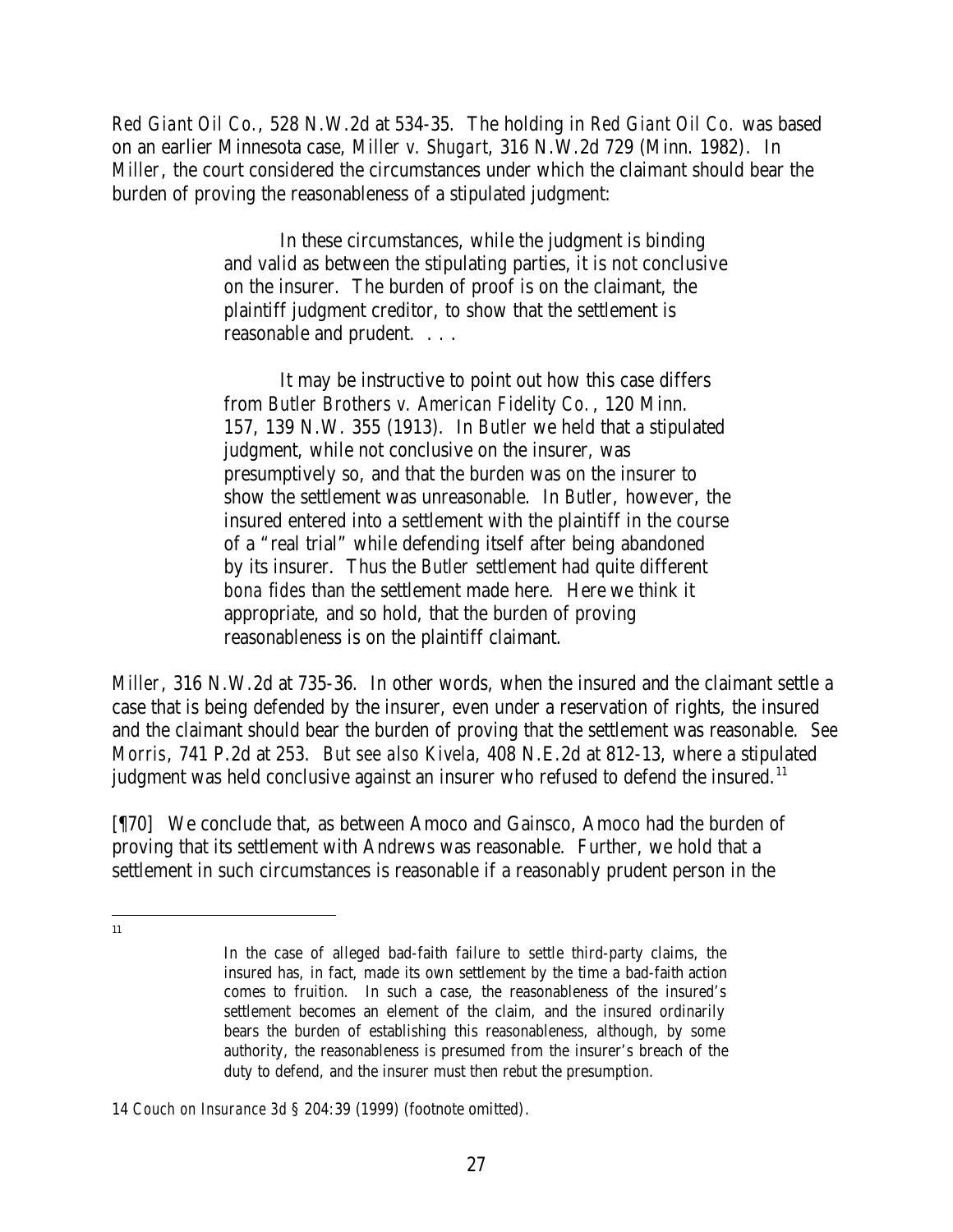position of the insured, under all of the relevant circumstances, would have settled on those terms. With that standard in mind, we cannot find that the settlement was reasonable. While the question of the reasonableness of a settlement is a question of fact, there are no genuine issues of material fact in regard to this issue. Despite a contractual limit of \$300,000.00, Andrews agreed to a judgment for \$795,901.00. Despite a potentially valid claim against Kobbe for implied indemnity, Andrews agreed to dismiss that claim with prejudice. Amoco has attempted to justify the dollar amount by emphasizing the validity of the underlying stipulated judgment in favor of the Abraham Estate. However, Amoco's evaluation of the "worth" of the wrongful death claim has little to do with Andrews' failure to evaluate the "worth" of the indemnity claim. Similarly, Amoco has produced no evidence to justify Andrews' agreement to dismiss its claim against Kobbe, an action that undeniably prejudiced Gainsco.

#### **Issue No. 9: Did the district court err as a matter of law when it held that the total stipulated judgment amount was enforceable by Amoco against Gainsco?**

[¶71] Toward the end of its decision letter, the district court stated its agreement with several "propositions advanced by AMOCO," including the following:

> e. GAINSCO's repeated offers of \$20,000 to settle a likely liability exposure of well over \$700,000 to its insured, when there was applicable coverage, constituted insurance bad faith.

. . .

g. GAINSCO is guilty of bad faith, and thus is liable to AMOCO for its \$300,000 policy limit and further for all amounts in excess thereof necessary to satisfy the judgment of \$795,901 and post-judgment interest.

[¶72] These conclusions were preceded by the district court's analysis that formed the basis for the conclusions:

> Having determined that GAINSCO has contractual liability, the final question for consideration by this Court is whether GAINSCO is further guilty of bad faith, such that it is liable for the full amount of the judgment entered against ANDREWS. GAINSCO not only failed to recognize and honor its contractual obligation to ANDREWS, but also issued a reservation of rights letter to ANDREWS. Consequently, ANDREWS faced virtually certain liability to AMOCO far in excess of its coverage provided by GAINSCO. GAINSCO had numerous opportunities to settle, which it persistently rejected.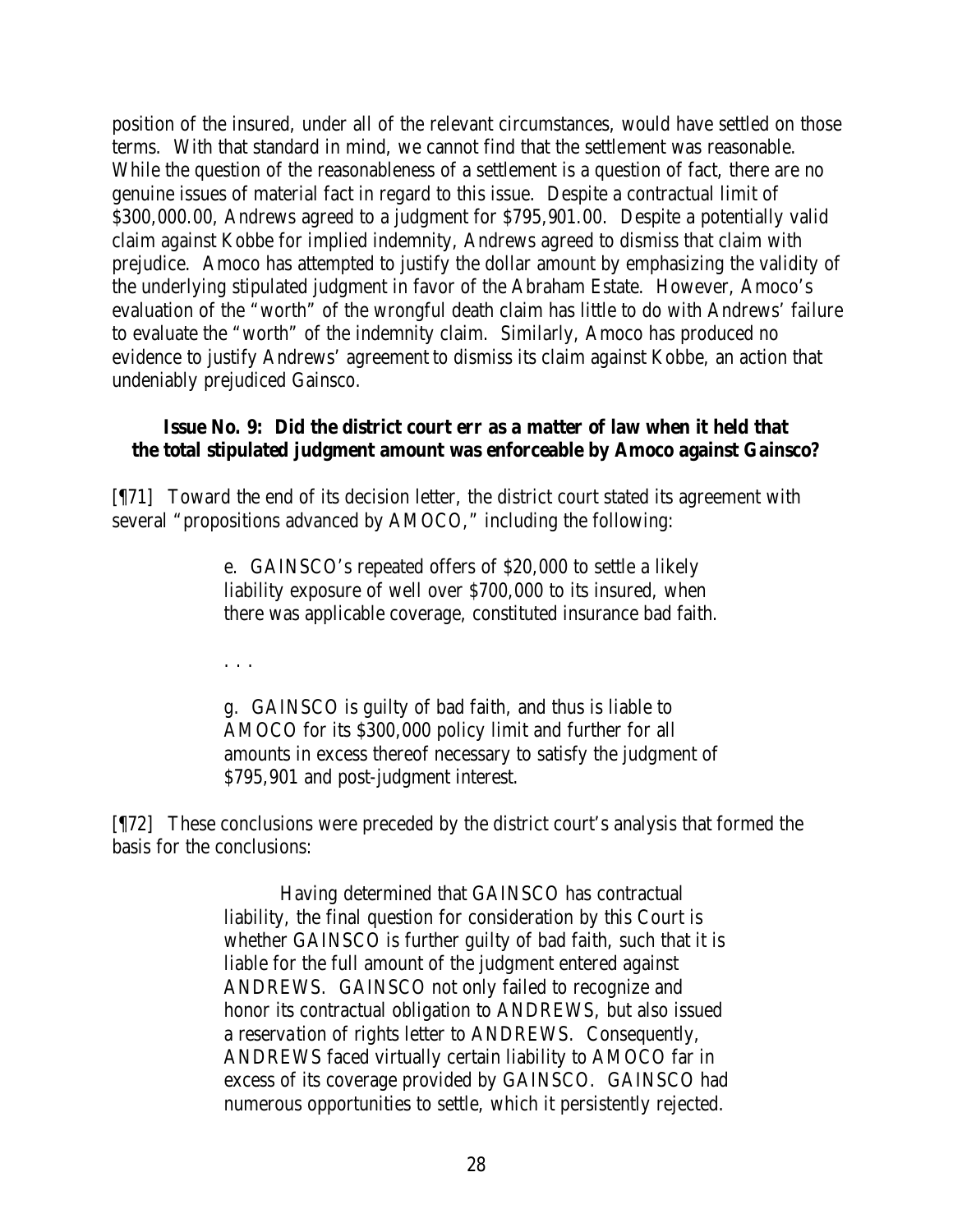GAINSCO was fully notified of ANDREWS' intentions. Nothing ANDREWS did in the course of negotiations with AMOCO, culminating in the settlement and assignment of [its] cause of action against GAINSCO to AMOCO could possibly be surprising to GAINSCO. GAINSCO was repeatedly notified. GAINSCO chose to reject every opportunity to accept its responsibility, with full knowledge of the resulting exposure to ANDREWS and the obvious resultant necessity for ANDREWS to negotiate a settlement with AMOCO and assign his rights as against GAINSCO to AMOCO, leading to this bad faith action.

The third party bad faith concept is straightforward enough. It is based on the simple proposition that an insurance company, knowing that it has a liability limit in its policy, should not be permitted simply to permit its insured to be exposed to liability far in excess of the coverage limit, when the insurance company had every opportunity to settle for the limit. The temptation must be obvious, if the insurance company can assume that no matter what happens, its liability is limited to the coverage in the policy. This is especially true when a reservation of rights letter is issued. ANDREWS had very few options—either fight it out in Court, facing certain liability far in excess of the policy limit, or negotiate a reasonable settlement and assign the bad faith claim against GAINSCO to AMOCO in return for a covenant not to execute. As a practical matter, ANDREWS had only one viable option, that being the latter. It matters not in this analysis that AMOCO is a huge corporation and not an individual person, nor that ANDREWS is an individual person as opposed to a vast conglomerate.

GAINSCO had a duty to exercise intelligence, good faith, and honest and conscientious fidelity to the common interest of the plaintiff (AMOCO) as well as of the defendant/insured (ANDREWS) and give at least equal consideration to the interest of ANDREWS. *Jarvis v. Farmers Ins. Exchange*, 948 P.2d 898 (Wyo. 1997).

To put this analysis back in to the summary judgment context, AMOCO has offered substantial admissible evidence that the stipulated judgment was for a reasonable amount. GAINSCO has offered no evidence at all to the contrary.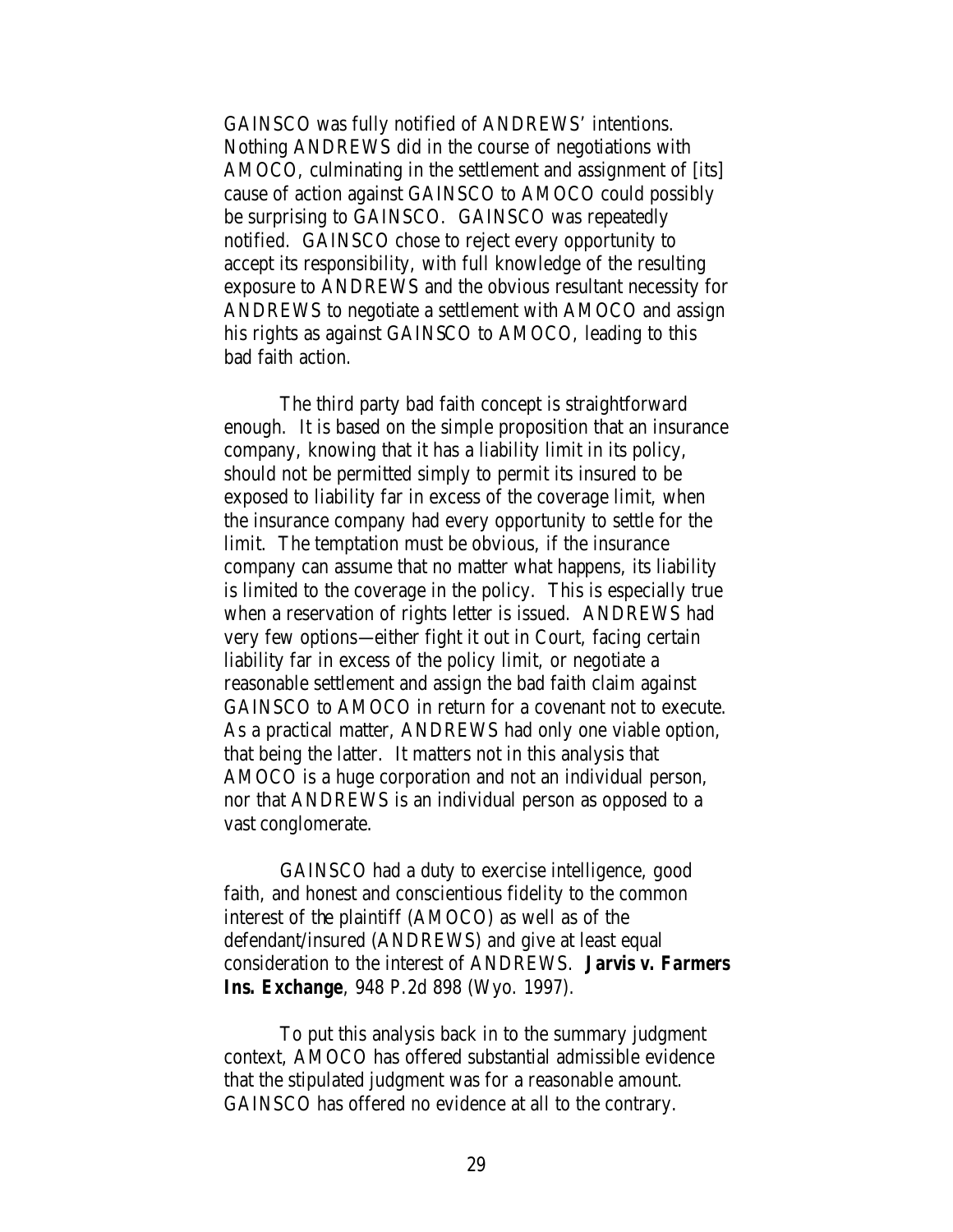[¶73] There are several things wrong with this analysis. First, the Contract between Amoco and Andrews, together with the Gainsco policy, clearly limited Andrews' indemnity liability to Amoco to a maximum of \$300,000.00. Consequently, Gainsco's rejection of the \$297,000.00 settlement offer did not expose Andrews to "liability far in excess of the policy limit . . .." Second, Amoco's evidence of the reasonableness of the settlement went to its settlement with the Abraham Estate, not its settlement with Andrews. In truth, the record is devoid of any reasonable explanation for two of the four primary terms of the settlement: the judgment amount greatly beyond the risk and dismissal of the third-party complaint against Kobbe. And third, Gainsco was not notified prior to settlement that the third-party complaint would be dismissed. Thus, the settlement prejudiced Gainsco's ability to continue to defend Andrews.

[¶74] There can be no cause of action for third-party bad faith until a judgment has been entered against the insured in excess of policy limits. *Jarvis*, 948 P.2d at 901-02; *Marathon Ashland Pipe Line LLC*, 243 F.3d at 1250; *Sabins*, 82 F.Supp.2d at 1278. Where the judgment amount has been determined not by trial, but by a settlement between the insured and the claimant, without participation by the defending insurer, the insured or the claimant, as assignee, has the burden of proving the reasonableness of the settlement. *Morris*, 741 P.2d at 253. One factor in the consideration of reasonableness is the adequacy of any pre-settlement notice to the insurer. *Spangler*, 881 F.Supp. at 545. Unless the insured or the claimant proves that the settlement was reasonable, "neither the fact nor amount of liability to the claimant is binding on the insurer . . .." *Morris*, 741 P.2d at 253.

[¶75] The Amoco-Andrews settlement is not binding on Gainsco. Absent the unreasonable settlement amount, there could have been no judgment in excess of policy limits. Beyond that, the settlement compromised Gainsco's right to recoup an appropriate percentage of the judgment from Kobbe because the third-party complaint against Kobbe was dismissed with prejudice.

#### **Issue No. 10: Does the law of the case doctrine prevent Gainsco from raising the argument in this appeal that the express \$300,000.00 limit of Andrews' liability contained in the Contract is a complete defense to any bad faith claim asserted by Amoco?**

[¶76] On March 17, 1994, Amoco filed its complaint against Andrews seeking indemnity for its settlement with the Abraham Estate. Despite the contractual limitation of \$300,000.00, the prayer for relief in that complaint sought from Andrews \$716,490.80, which amount equaled the \$650,000.00 settlement plus \$66,490.80 in attorneys' fees and costs. The answer filed a little more than a month later by the attorney hired by Gainsco to represent Andrews admitted the existence of the Contract, but did not mention or raise as an affirmative defense the Contract limitation. Further, when Andrews stipulated to entry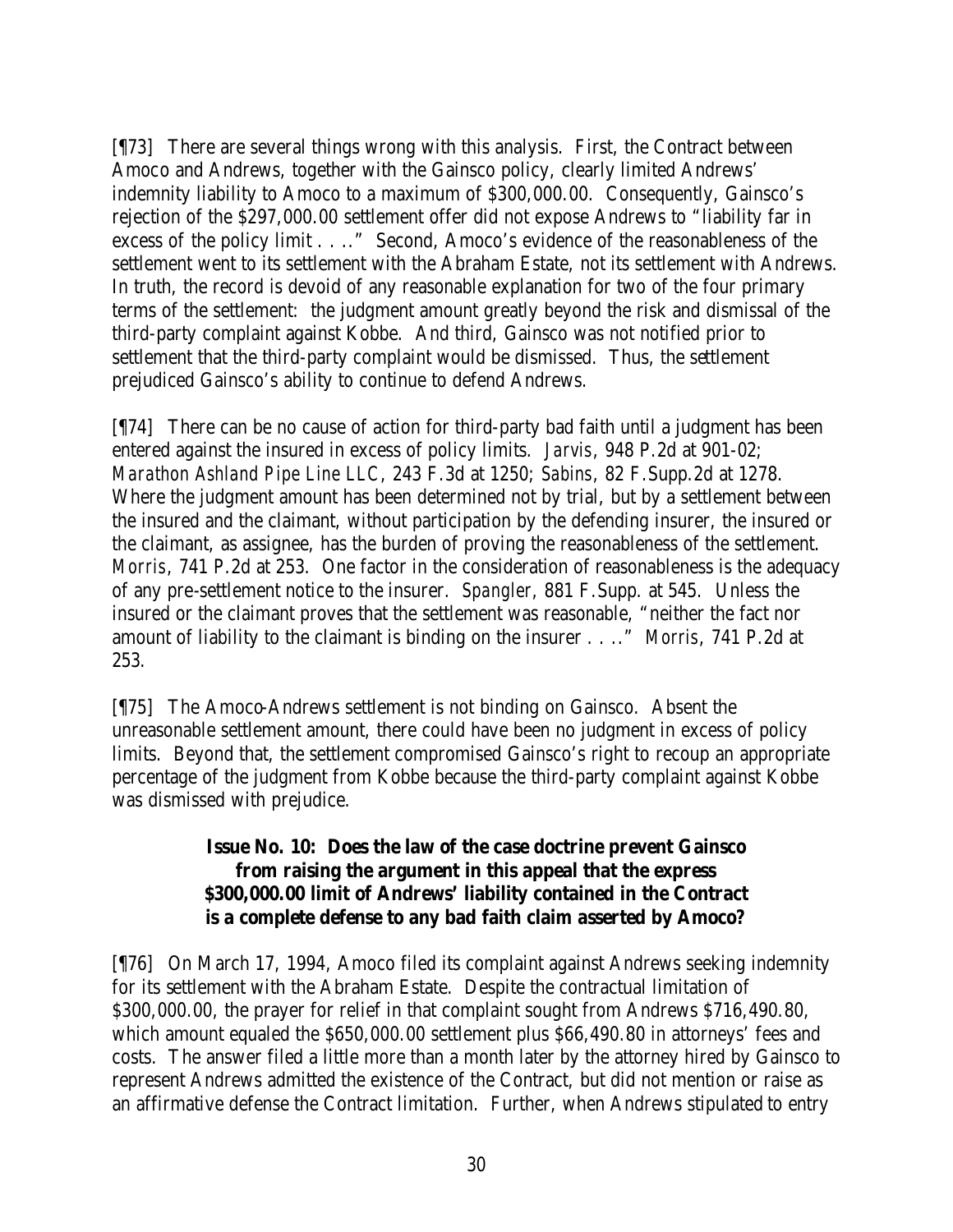of the judgment against it for \$795,901.00, Gainsco did not appeal that judgment on the ground that it exceeded Andrews' contractual obligation. It is Amoco's contention now that, once that judgment became final without appeal, it became the "law of the case."

[¶77] Citing *Lyden By and Through Lyden v. Winer*, 913 P.2d 451 (Wyo. 1996), Amoco contends that Gainsco should be barred from raising this defense because it was not raised in the district court before judgment was entered. *Lyden* says that the "law of the case" doctrine requires that a court's decisions on issues of law be followed in later stages of the proceedings. *Id.* at 454. We discussed the law of the case doctrine in more detail in *Triton Coal Co. v. Husman, Inc.*, 846 P.2d 664, 667-68 (Wyo. 1993):

> Under the "law of the case" doctrine, a court's decision on an issue of law made at one stage of a case becomes a binding precedent to be followed in successive stages of the same litigation. . . . The "law of the case" is a doctrine designed to avoid repetitious litigation and to promote consistent decision making. As such, it is in the same family as res judicata, collateral estoppel, and stare decisis. . . . Most commonly, the "law of the case" requires a trial court to adhere to its own prior rulings, adhere to the rulings of an appellate court, or adhere to another judge's rulings in the same case or a closely related case. . . . Triton, however, relies upon a fourth and much less utilized aspect of the rule in which a court's ruling on an issue that could have been appealed, but was not, will be given preclusive effect. . . . Although some courts label this fourth category as the "law of the case," it is something of a misfit. Generally, the "law of the case" arises because a court has ruled on a matter and that ruling is to be applied to subsequent proceedings in the litigation. However, in the fourth category relied upon by Triton, it is the litigant's failure to raise an issue on appeal which gives rise to the preclusive effect of the lower court's ruling, not a court ruling.

[¶78] We do not find *Lyden* or *Triton Coal Co.* to be on point. The present situation is not one where Gainsco failed to raise on appeal the district court's ruling on the issue of the contractual limitation. Rather, this situation involves Gainsco raising an issue on appeal that allegedly was not raised below. In that regard, as we explained previously, the copy of the Amoco/Andrews Contract attached to Gainsco's summary judgment motion contained not only the indemnity provision, but also the limitation thereon, and so the matter was before the district court. Furthermore, Gainsco contended in its motion that Andrews had settled without determining its available defenses, which is at least arguably a reference to the implied indemnity obligation of Kobbe.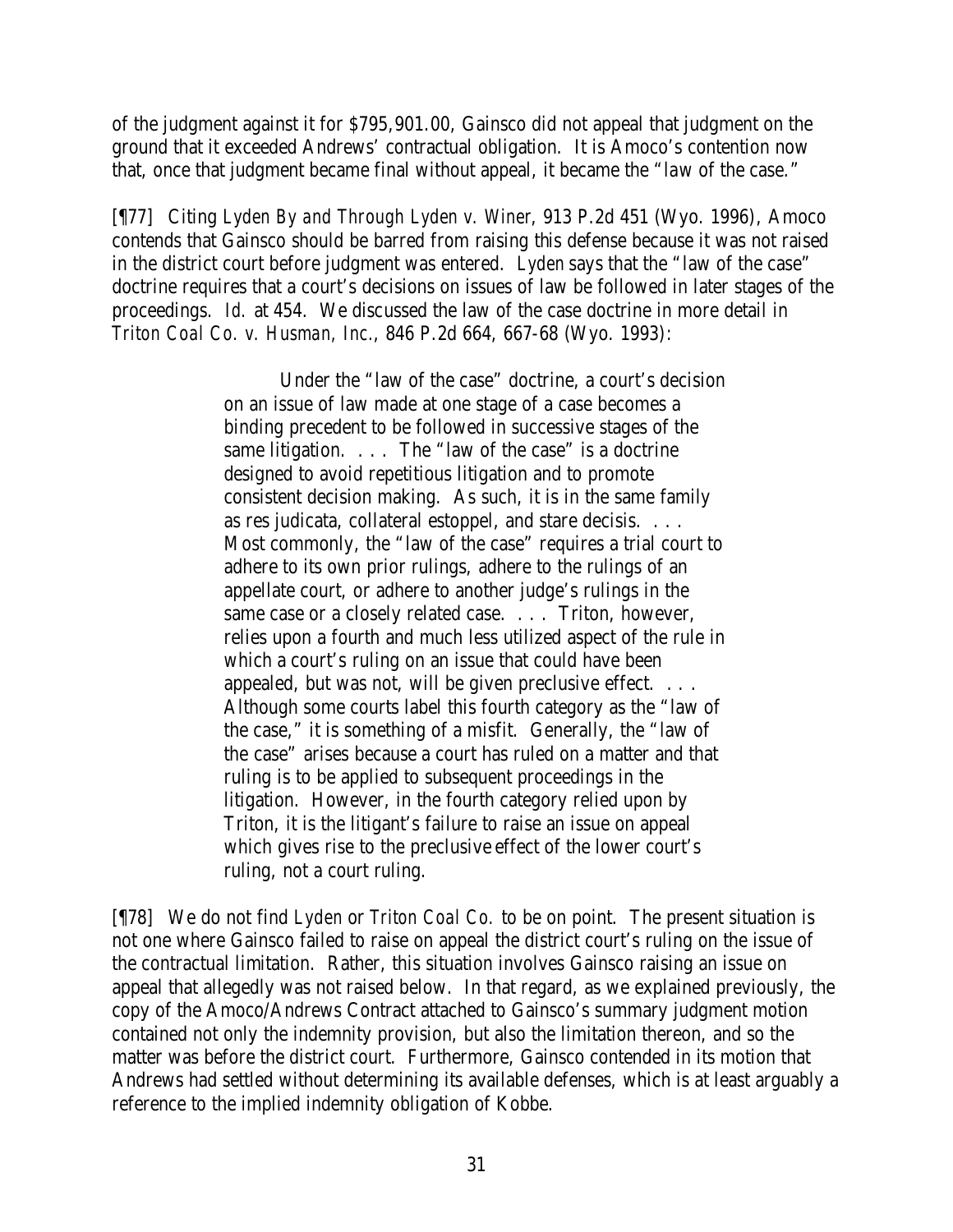[¶79] Even if we were to accept Amoco's assertion that Gainsco did not directly address this point in a separate motion or in argument, we would consider the issue under the particular facts of this case. While we generally are reluctant to consider matters not presented to the district court, we will do so when a matter is so fundamental in nature that the ends of justice require its consideration. *Simek v. Rocky Mountain, Inc.*, 977 P.2d 687, 689 (Wyo. 1999); *Allen v. Allen*, 550 P.2d 1137, 1142 (Wyo. 1976). In the instant case, the fact that Andrews' indemnity exposure was contractually limited to the \$300,000.00 insurance coverage is so central to the issue of third-party bad faith that it cannot be ignored.<sup>12</sup> In particular, it is impossible to evaluate the reasonableness of the settlement reached between Amoco and Andrews without considering the indemnity limitation in the contract.

#### **Issue No. 11: Does the indemnity provision of the contract between Amoco and Andrews violate Wyo. Stat. Ann. § 30-1-131 (LexisNexis 2001)?**

[¶80] The Wyoming State Legislature has codified a policy, limited to contracts "pertaining to any well for oil, gas or water, or mine for any mineral," that prohibits agreements indemnifying an indemnitee against liability for its own negligence:

> (a) All agreements, covenants or promises contained in, collateral to or affecting any agreement pertaining to any well for oil, gas or water, or mine for any mineral, which purport to indemnify the indemnitee against loss or liability for damages for:

- (i) Death or bodily injury to persons;
- (ii) Injury to property; or

(iii) Any other loss, damage, or expense arising under either (i) or (ii) from:

> (A) The sole or concurrent negligence of the indemnitee or the agents or employees of the indemnitee or any independent contractor who is directly responsible to such indemnitee; or

 $12$  It is somewhat ironic that Amoco faults Gainsco for not raising the contractual defense. Apparently, neither Amoco nor Andrews considered or raised the issue when they reached a settlement well in excess of the contractual obligation.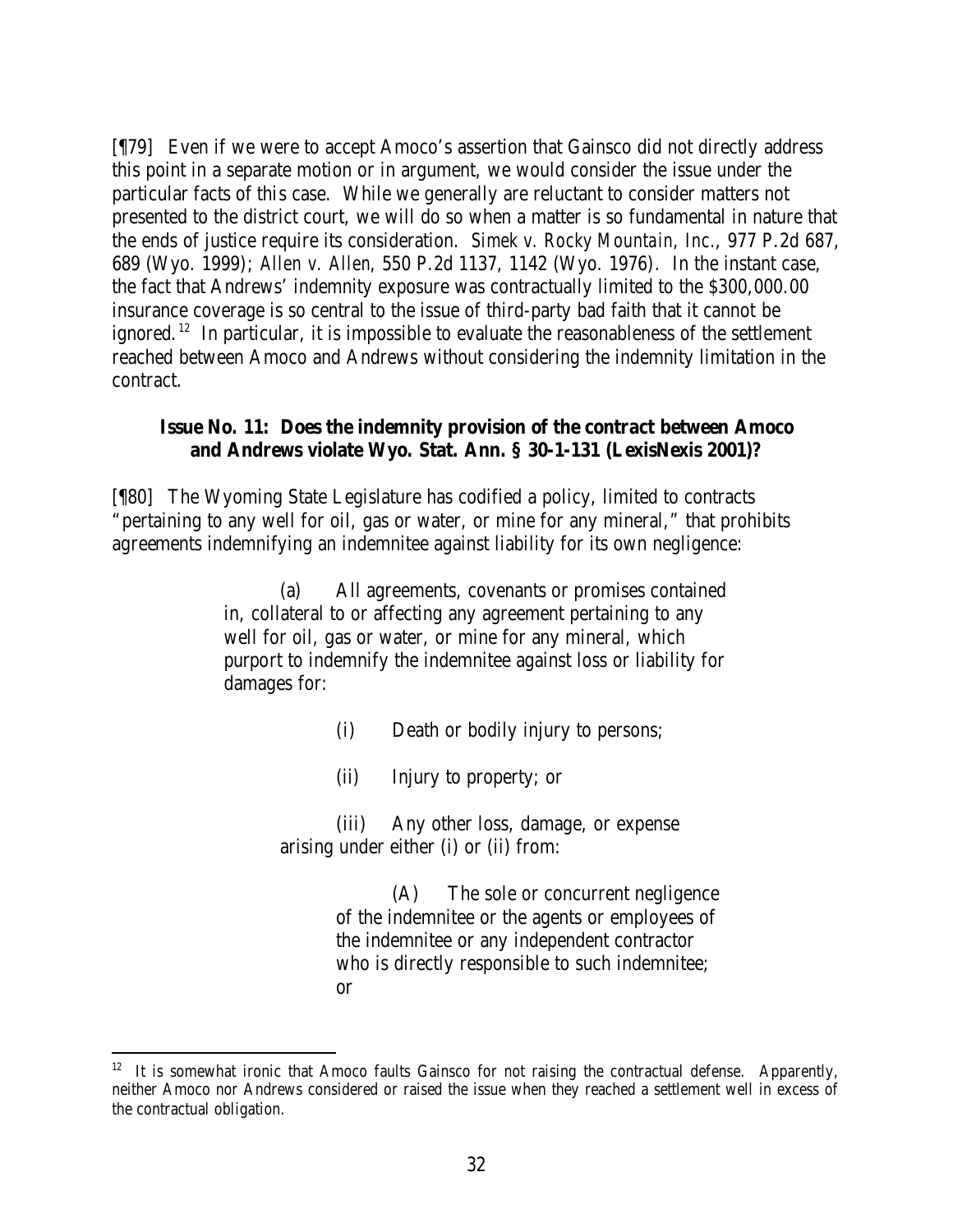(B) From any accident which occurs in operations carried on at the direction or under the supervision of the indemnitee or an employee or representative of the indemnitee or in accordance with methods and means specified by the indemnitee or employees or representatives of the indemnitee, are against public policy and are void and unenforceable to the extent that such contract of indemnity by its terms purports to relieve the indemnitee from loss or liability for his own negligence. This provision shall not affect the validity of any insurance contract or any benefit conferred by the Worker's Compensation Law [§§ 27-14-101 through 27- 14-805] of this state.

Wyo. Stat. Ann. § 30-1-131. The agreements meant to be covered by the statute are defined in Wyo. Stat. Ann. § 30-1-132 (LexisNexis 2001):

> The term "agreement pertaining to any well for oil, gas, or water, or mine for any mineral" as used in section 1 hereof [§ 30-1-131], means any agreement or understanding, written or oral, concerning any operations related to drilling, deepening, reworking, repairing, improving, testing, treating, perforating, acidizing, logging, conditioning, altering, plugging, or otherwise rendering services in or in connection with any well drilled for the purpose of producing or disposing of oil, gas or other minerals, or water, and designing, excavating, constructing, improving, or otherwise rendering services in or in connection with any mine shaft, drift, or other structure intended for use in the exploration for or production of any mineral, or an agreement to perform any portion of any such work or services or any act collateral thereto, including the furnishing or rental of equipment, incidental transportation, and other goods and services furnished in connection with any such service or operation.

[¶81] This Court has found these statutes do not violate equal protection or freedom to contract precepts, and has found their unambiguous intent is to "void[] and make[] unenforceable any agreement to the extent that it seeks to indemnify an indemnitee for his own negligence—regardless of the character of the negligence sought to be protected." *Mountain Fuel Supply Co. v. Emerson*, 578 P.2d 1351, 1357 (Wyo. 1978). In interpreting "'[t]he catchall phrase, "rendering services . . . in connection with any well," [meaning]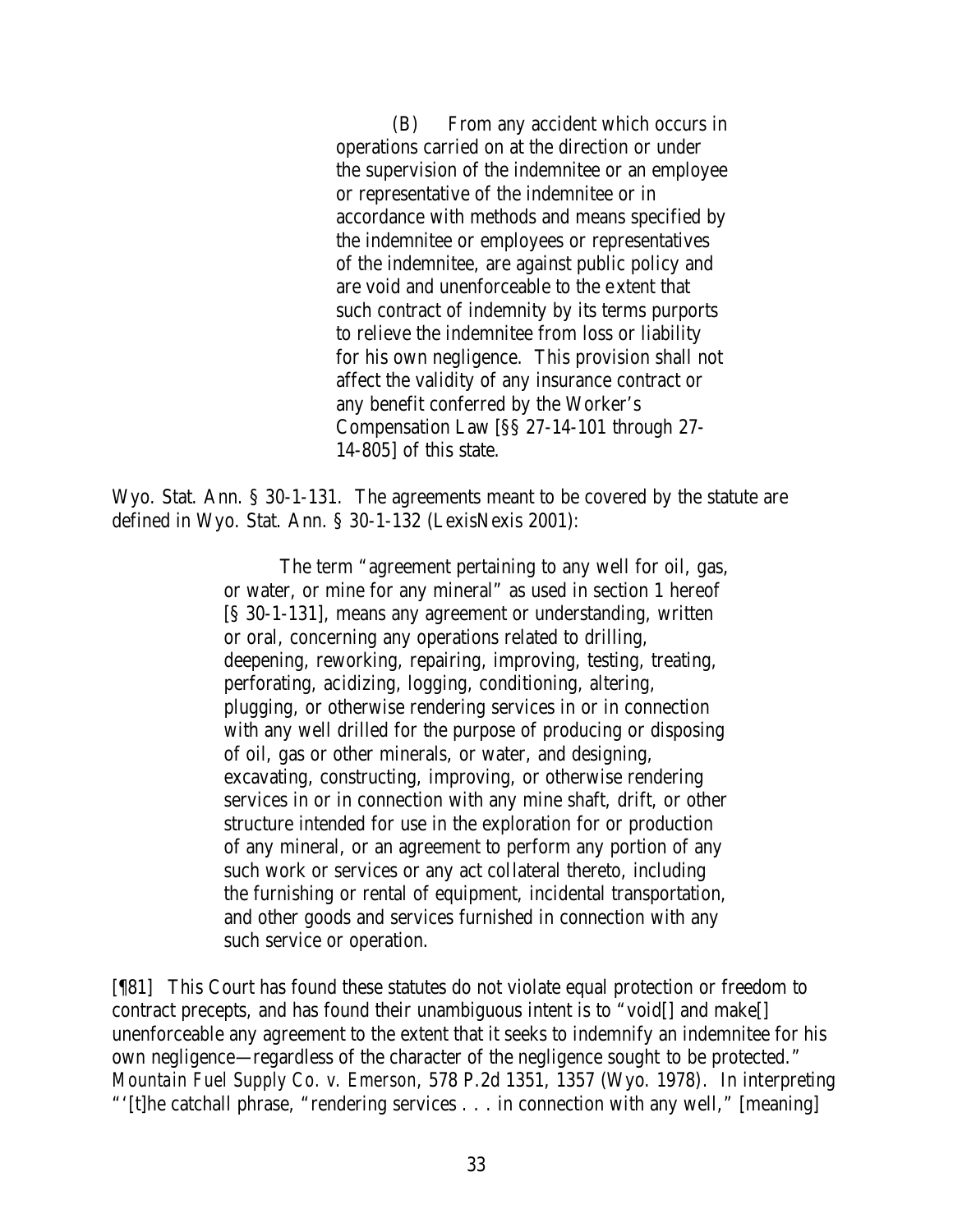activities . . . closely related to well drilling,'" we have held that the statute rendered void a unit operating agreement to the extent that it required non-negligent interest owners to indemnify the operator for the operator's own negligence. *Bolack v. Chevron U.S.A., Inc.*, 963 P.2d 237, 241 (Wyo. 1998) (*quoting Reliance Ins. Co. v. Chevron U.S.A., Inc.*, 713 P.2d 766, 770 (Wyo. 1986)). Similarly, we have found that a written contract to perform work on oil field pumping units was covered by Wyo. Stat. Ann. § 30-1-131, so the portion of the contract providing indemnity for a party's own negligence was void. *Cities Service Co.*, 705 P.2d at 329. On the other hand, we have concluded that the digging of pits to collect waste fluids from a fire at a separation plant is not "rendering services in or in connection with an [oil] well . . .." *Reliance Ins. Co.*, 713 P.2d at 769. "[S]ervices or activities having a remote or indirect connection to the kinds of services enumerated" in the statute are not covered. *Id.* at 770.

[¶82] An agreement containing a provision violative of the anti-indemnity statute is not void and unenforceable in total, but only to the extent that it violates the statute. *Cities Service Co.*, 705 P.2d at 329. Further, indemnification is not prohibited except for the indemnitee's own negligence. *Hull v. Chevron U.S.A.*, *Inc.*, 812 F.2d 590, 592  $(10<sup>th</sup>$  Cir. 1987); *Heckart v. Viking Exploration, Inc.*, 673 F.2d 309, 312 (10<sup>th</sup> Cir. 1982). Consequently, the statute is not applicable when the indemnitee is not negligent but is liable only under the respondeat superior theory. *Heckart*, 673 F.2d at 312. The statute is consonant with the public policy of workplace safety that underlies the concept of implied indemnity discussed above.

> The result of this case furthers two important public policies. The first and most important is the freedom of persons to contract for legitimate and proper purposes. The second is a policy which encourages safety in the work place. Both Cities Service and Northern Production have potential liability for injuries to or death of workmen. Having this potential liability, each party will have a considerable incentive to avoid industrial accidents and injuries. The holding of this court results in each party being responsible for its own activities and liable for loss and damage caused by its own failure to exercise reasonable care in its operations and furthers this beneficial public policy. *Guitard v. Gulf Oil Co.*, 100 N.M. 358, 670 P.2d 969 (1983).

*Cities Service Co.*, 705 P.2d at 329-30. *See also Bolack*, 963 P.2d at 241 and *Schneider Nat., Inc.*, 843 P.2d at 577.

[¶83] The Contract was entered into by Amoco and Andrews on May 13, 1986. It is not an agreement for Andrews to do any particular identified project. Rather, it provides that its terms will govern all work performed by Andrews for Amoco "under verbal or written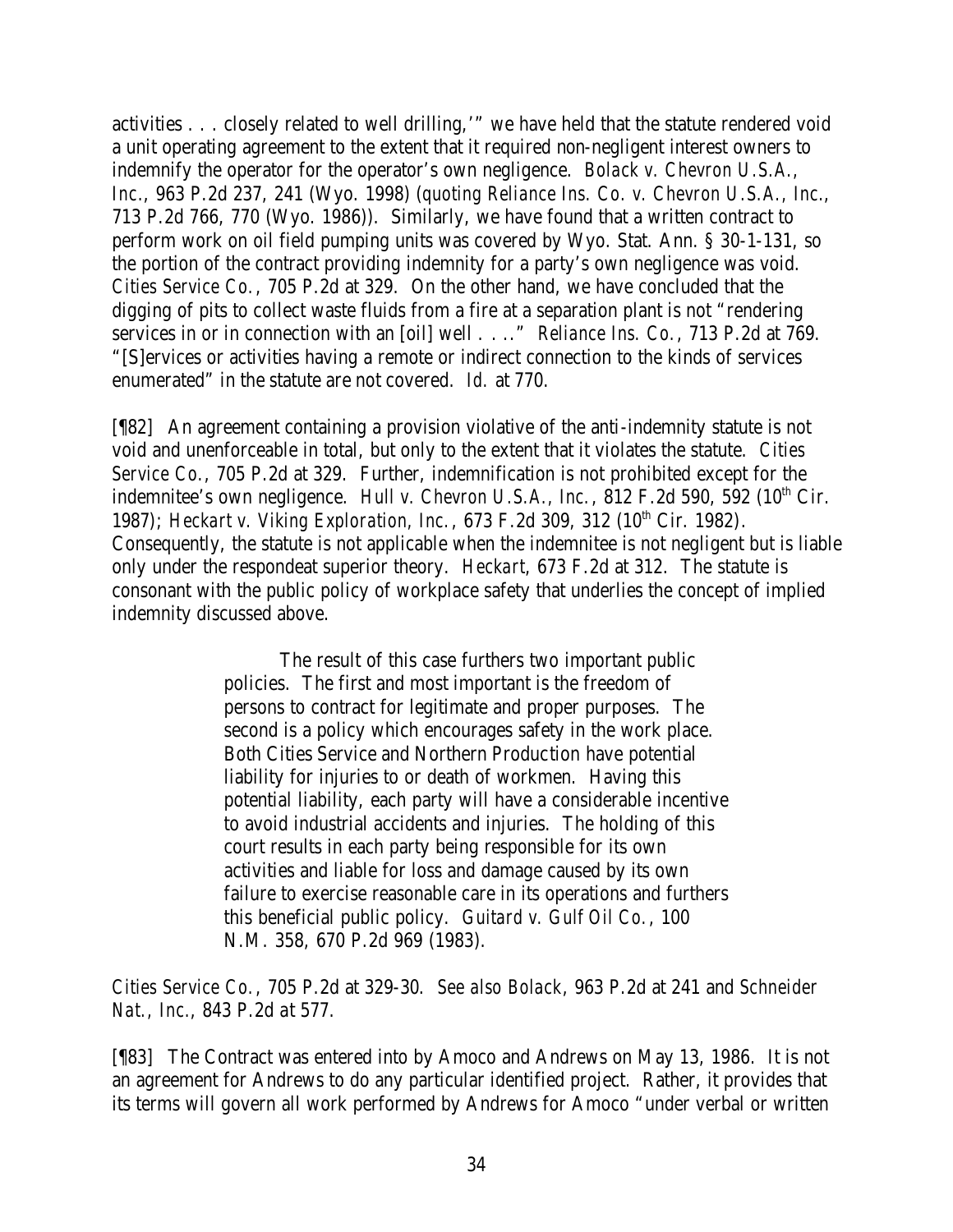workorders . . .." In addition to its title, the Contract contains several provisions that do specifically mention the word "well:"

> 2. In the performance of any operations hereunder [Andrews] shall furnish at its own expense and cost any and all necessary labor, machinery, equipment, tools, transportation and whatever else is necessary in the performance and completion of the work herein provided other than such items thereof as Amoco specifically agrees to furnish. . . . If, in order to gain access to or return from the well to be serviced, it is necessary to repair roadbeds, or, to provide tractors, vessels, or other special means of transportation for the trucks, equipment, or personnel of [Andrews], such shall be arranged and paid for by Amoco. . . .

> 7. Notwithstanding other provisions of this contract, Amoco shall be responsible for and shall secure [Andrews] against any liability for reservoir loss or damage, or property damage arising from a well blowout, unless such damage is caused by the willful negligence of [Andrews].

. . .

. . .

14. If equipment or instruments of [Andrews] are lost in the well, Amoco shall either recover same without cost to [Andrews] or pay for such equipment or instruments, unless, however, such loss is caused by the negligence of [Andrews].

[¶84] In his answer to Amoco's complaint, the attorney hired by Gainsco to defend Andrews raised Wyo. Stat. Ann. § 30-1-131 as an affirmative defense to Andrews' indemnity liability. Of course, given the settlement between Amoco and Andrews, that issue was never litigated. Gainsco's motion for summary judgment in the present controversy contains the following description of the work Andrews, and its subcontractor, Kobbe, were doing for Amoco under the Contract, including the work being performed by Abraham at the time of his death:

> There exists an oil [field] in the Cody/Powell area, known as the Elk Basin Oil Field, in which Plaintiff Amoco Production Company had a significant stake. Amoco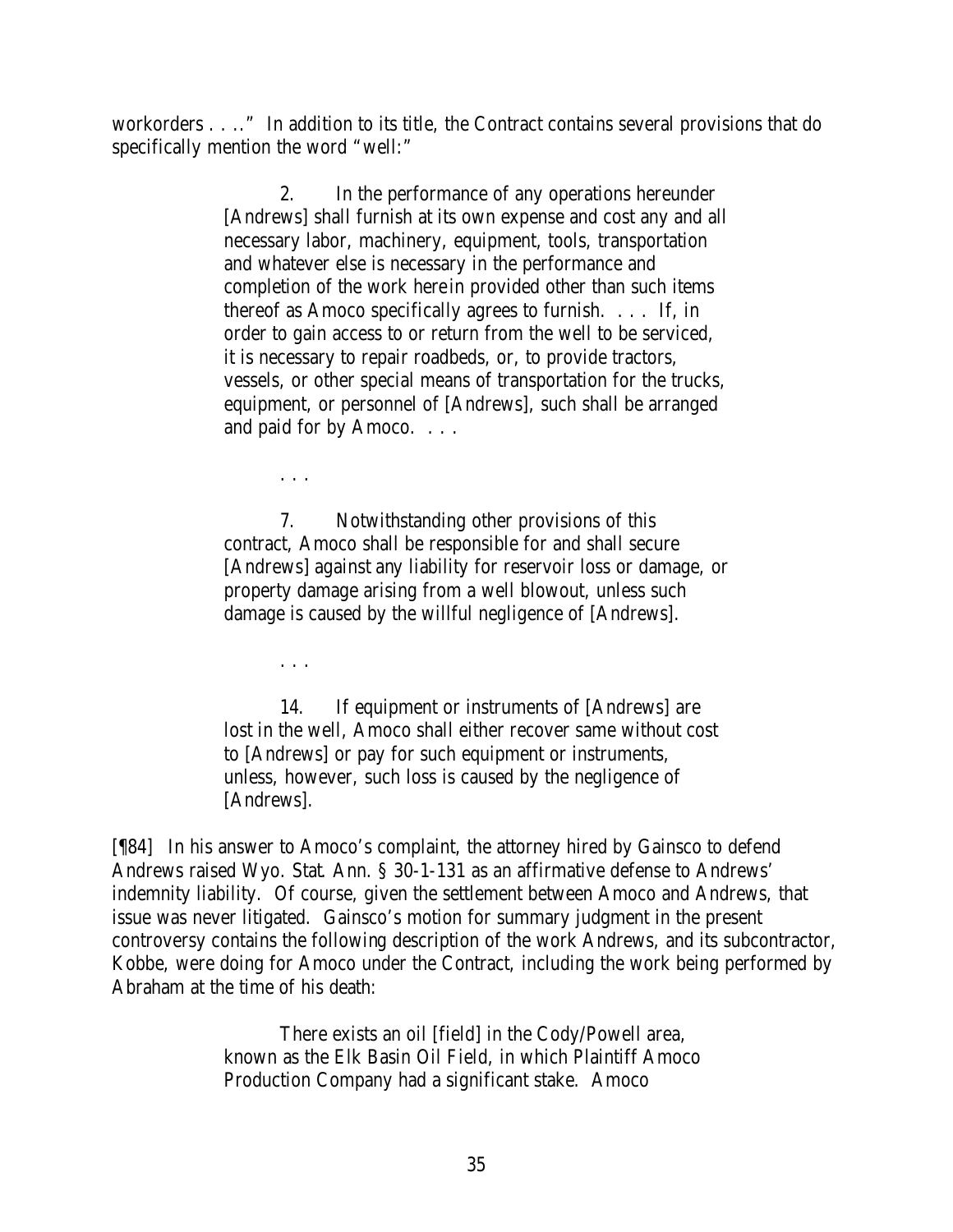contracted with various businesses to perform services in and about the Elk Basin Oil Field.

. . .

Andrews Trucking Company, essentially a one man company owned by Ervin Andrews, worked transporting equipment to various locations in the oil field. Andrews signed a Well and Lease Service Master Contract in May 1986. Andrews made a modest living for a number of years transporting equipment for Amoco and doing a small amount of dirt work.

Prior to 1991, Andrews was approached by the owner of Kobbe Construction Company with a proposition. Kobbe wanted to perform well servicing work for Amoco but perceived a slight problem. The owner of Kobbe Construction was a brother of one of the local supervisors for Amoco. In order to avoid Amoco's rules concerning nepotism, Kobbe Construction proposed working under Andrews' Well and Lease Service Contract as a "subcontractor" to Andrews. . . . Kobbe would pay Andrews 5% of the gross it received from such work . . .. The work Kobbe would perform would not compete with Andrews since servicing wells was work Andrews did not have the equipment, knowledge or manpower to perform.

The Elk Basin Oil Field was the subject of secondary recovery operations involving the injection of fluids into the ground in order to produce additional oil from the geological formations. The oil produced was co-mingled with the fluids injected in settling ponds. Amoco owned a facility [where] there existed tanks into which oil skimmed from these ponds was pumped. One such tank was referred to as a "bad oil tank" because it contained deadly H2S gas. In this particular field, the poisonous gas,  $H_2S$ , is produced with the oil and must be handled with great care. Kobbe proposed to conduct this and other well servicing work under Andrews['] contract with Amoco. Andrews had never performed servicing work in connection with oil tanks. Andrews had neither the knowledge nor the equipment to perform such work.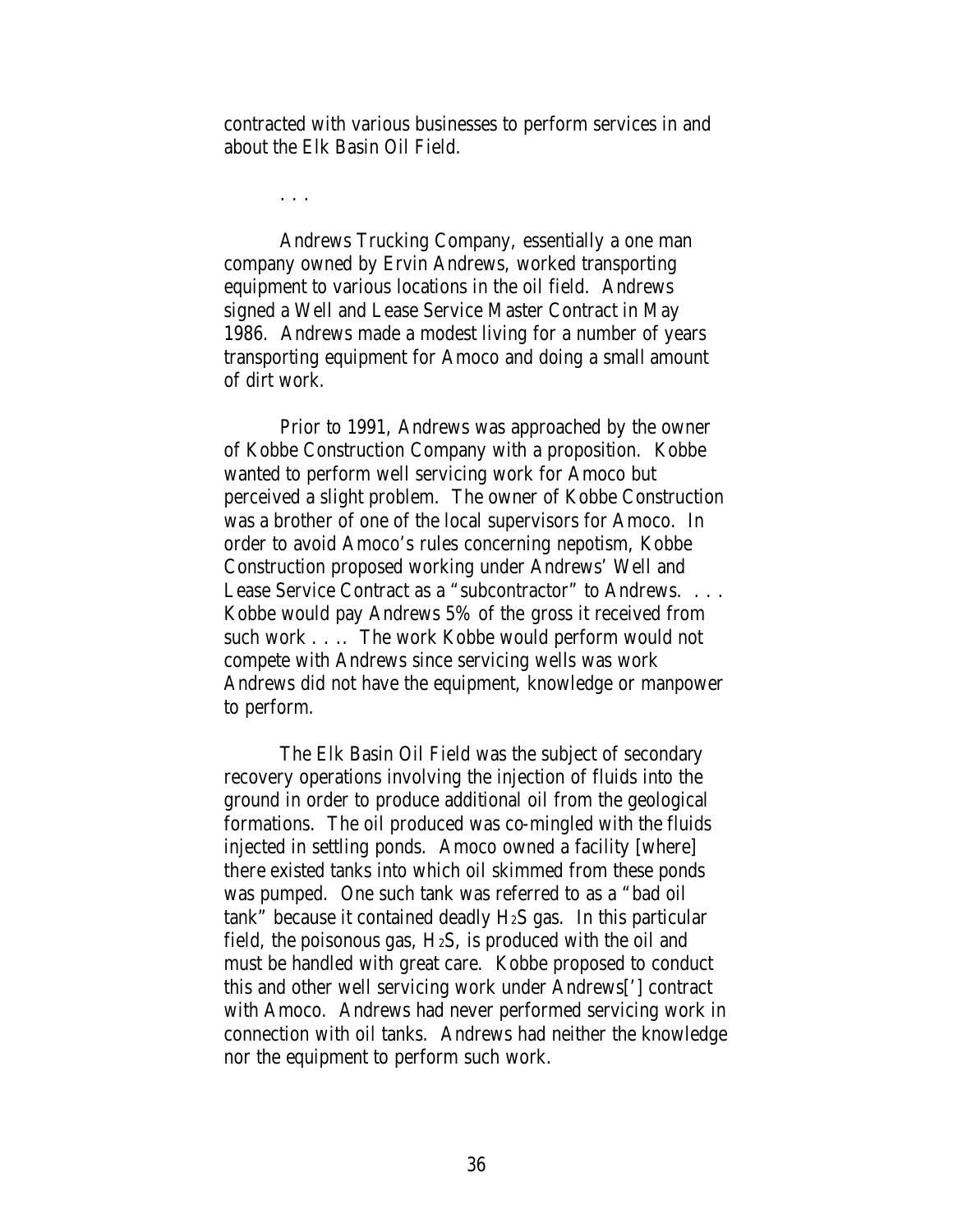Initially, the agreement between Kobbe Construction and Amoco proceeded smoothly. Andrews made considerably more money from his percentage of Kobbe's work than he did with his own trucking operations. Then, in the Fall of 1991, an employee of Kobbe Construction, Brent Abraham, operating a Kobbe Construction truck containing oil which had been skimmed from a pond, was killed when he was overcome by  $H_2S$  gas while delivering oil to a bad oil tank . . . .

The facts indicated that Mr. Abraham decided to check a screen leading to the tank before dumping the oil in his truck and opened a "pod" to check the screen while the valve to the tank was in an open position and without bleeding pressure from the screen pod. As a result poisonous gas spewed onto his clothing and near his breathing zone resulting in his death.

Gainsco then contended in its motion that the indemnity provision of the Contract between Amoco and Andrews that purported to indemnify Amoco for its own negligence violated the anti-indemnity statute because the work being performed under the contract clearly fit the statute's definition of "rendering services in or in connection with any well . . .."

[¶85] In its brief supporting its own motion for summary judgment, Amoco argued that the Contract's indemnity provision did not violate Wyo. Stat. Ann. § 30-1-131 because, just as the work described in *Reliance Ins. Co.*, 713 P.2d at 768, the work being performed by Abraham at the time of his death did not "involve" a well, but occurred at an above-ground separation facility far removed from any well. Amoco then relied on *Brittain v. Booth*, 601 P.2d 532, 535 (Wyo. 1979), for the proposition that an agreement to indemnify a party for his own negligence may be enforced if it is not otherwise contrary to public policy.

[¶86] The district court's decision letter makes no mention of the anti-indemnity statute. Gainsco now argues to this Court that the district court "absolutely ignored these arguments and failed to address them . . .." We see nothing in the record to contradict this assertion. Were this the only issue on appeal, and were there questions of fact remaining in regard to it, we would be compelled to reverse the summary judgment and remand this case for trial. As it is, however, there is no genuine issue of material fact pertaining to this question. Although, by its title, the Contract is a "well and lease service" agreement, the work performed under the contract was not limited to work "closely related to well drilling." *See Reliance Ins. Co.*, 713 P.2d at 770. For instance, as admitted in Gainsco's motion for summary judgment, Andrews worked for years under the contract transporting equipment and doing dirt work.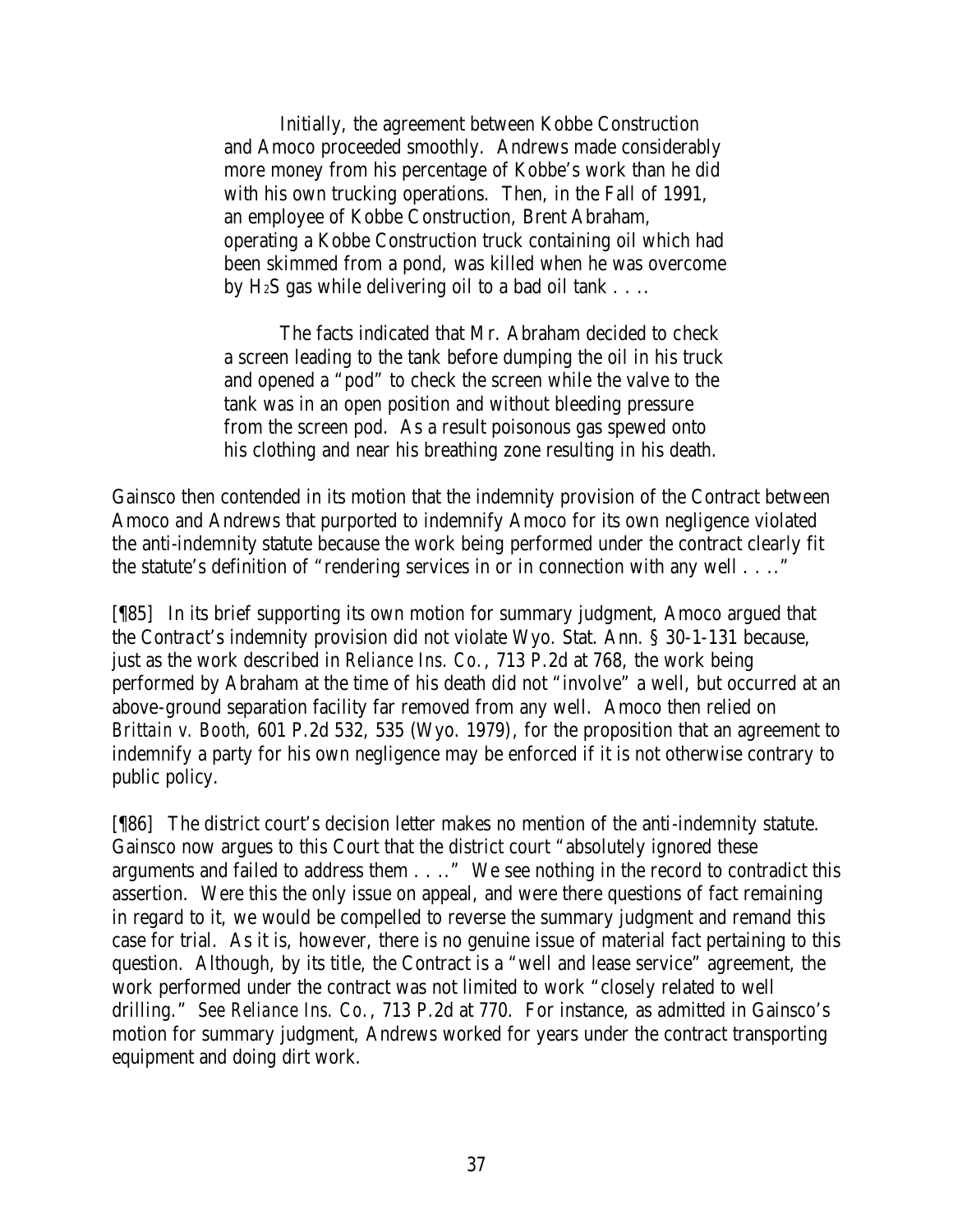[¶87] The question, then, is whether the work being performed under the Contract at the time of Abraham's death was more akin to the service of pumping units, as in *Cities Service Co.*, and therefore covered by the statute, or to the digging of fluid waste pits after a fire at a separation plant, as in *Reliance Ins. Co.*, and therefore not covered by the statute. We conclude that delivering oil by truck to a tank battery is not an activity closely related to well drilling. Consequently, Wyo. Stat. Ann. § 30-1-131 does not serve to invalidate the contract provision whereby Amoco was indemnified against its own negligence.

[¶88] In reaching this conclusion, we have continued to give effect to the rule of statutory construction, *ejusdem generis*, whereby a general term following a list of specifically enumerated terms should be construed as limited to the same genus as the things enumerated. *See Reliance Ins. Co.*, 713 P.2d at 770. As applied to this statute, this rule means that "or otherwise rendering services in or in connection with any well" is limited to those services similar to "drilling, deepening, reworking, repairing, improving, testing, treating, perforating, acidizing, logging, conditioning, altering, [or] plugging . . .." Wyo. Stat. Ann. § 30-1-132. Without doubt, those terms are directly related to the well, itself, and not to general oil field work. We have also recognized that Wyo. Stat. Ann. §§ 30-1- 131 and 30-1-132 restrict freedom to contract, a common law right, and, therefore, must be strictly construed.<sup>13</sup>

## **CONCLUSIONS**

[¶89] Our conclusions, numbered to coincide with the issues presented, may be summarized as follows:

1. The damage element of the tort of third-party bad faith against an insurer for failing to settle a claim may be satisfied despite the inclusion in a settlement between the insured and the claimant of the claimant's covenant not to execute against the insured. This is true even with language in the policy that limits coverage to sums that the insured becomes legally obligated to pay. The district court's ruling was correct.

2. The tort of third-party bad faith requires a judgment in excess of policy limits, and where there is no risk of such judgment, an insurer who declines an offer to settle within policy limits has not acted in bad faith. In the instant case, the contract between Amoco and Andrews specifically limited Andrews' indemnity liability to the amount of the insurance coverage. Therefore, there could be no excess judgment and Gainsco did not act in bad faith in declining the settlement offers. The ruling of the district court to the contrary was in error.

 <sup>13</sup> We are not free to legislate. While the public policy of worker safety might be enhanced if the antiindemnity statute applied to all work done in the oil field, or elsewhere, for that matter, the legislature has not chosen to take that step. We certainly cannot do so in its stead.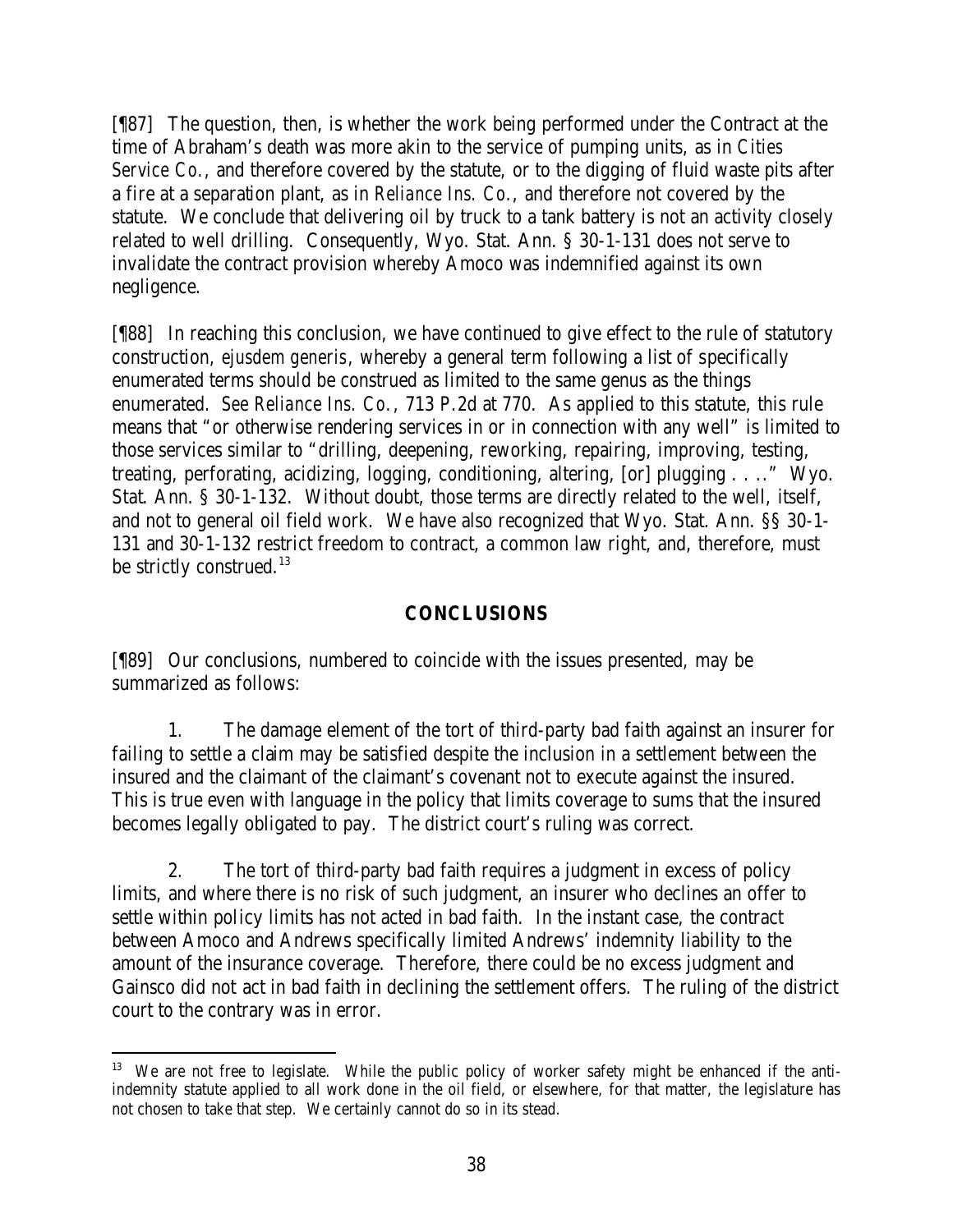3. There has been no controlling precedent in Wyoming as to the extent of the total pollution exclusion in a commercial general liability policy. Further, authority nationwide has been split as to whether the exclusion is limited to environmental pollution. Consequently, the question of such coverage was fairly debatable and Gainsco did not commit first-party bad faith in its initial denial of coverage under the exclusion. The ruling of the district court to the contrary was in error.

4. Under an objective standard, Gainsco's denial of coverage based upon its subjective interpretation of the insured contract exclusion in its policy was not reasonable. The language at issue—"the indemnitee's sole tort liability"—simply cannot be twisted to mean "no liability on the part of the indemnitor," as contended by Gainsco. Gainsco's denial of coverage under its unreasonable interpretation of its own policy constituted firstparty bad faith. The ruling of the district court was correct.

5. The plain meaning of the language of the total pollution exclusion, as understood by a person in the position of the insured, is that it applies only to the concept of environmental pollution. In the instant case, the exclusion did not negate coverage for the Abraham wrongful death action. Gainsco's denial of coverage based on the total pollution exclusion was, therefore, wrongful. The ruling of the district court was correct.

6. The wording of the insured contract exclusion in Gainsco's policy—wording that originated with Gainsco and exists in no other insurance policy—is ambiguous and must be construed against Gainsco. Since there was no dispute that both Amoco and Abraham/Kobbe would be found at fault, Amoco was not solely liable, and the exclusion did not preclude coverage for Amoco's indemnity claim against Andrews. The ruling of the district court was correct.

7. An insurer who is providing a defense to its insured, but who has declined an offer to settle within policy limits, is not bound by a settlement between the insured and the claimant where the insurer was not given prior notice of the terms of the settlement and was not given an opportunity to participate. In the present case, Amoco and Andrews settled without informing Gainsco of a key settlement term, that being the mandatory dismissal with prejudice of the third-party implied indemnity complaint Gainsco had filed against Kobbe on behalf of Andrews. Gainsco was prejudiced by this lack of notice because it lost the ability to pursue Kobbe, or even to determine Kobbe's share of the fault for Abraham's death. Kobbe's immunity from tort liability under the worker's compensation statutes did not bar the implied indemnity claim. The district court failed even to rule on this issue; it should have ruled in Gainsco's favor.

8. An insurer who is providing a defense under a reservation of rights, and who declines an offer to settle within policy limits, may be held liable for the full amount of a reasonable settlement between the insured and the claimant. In the instant case, however,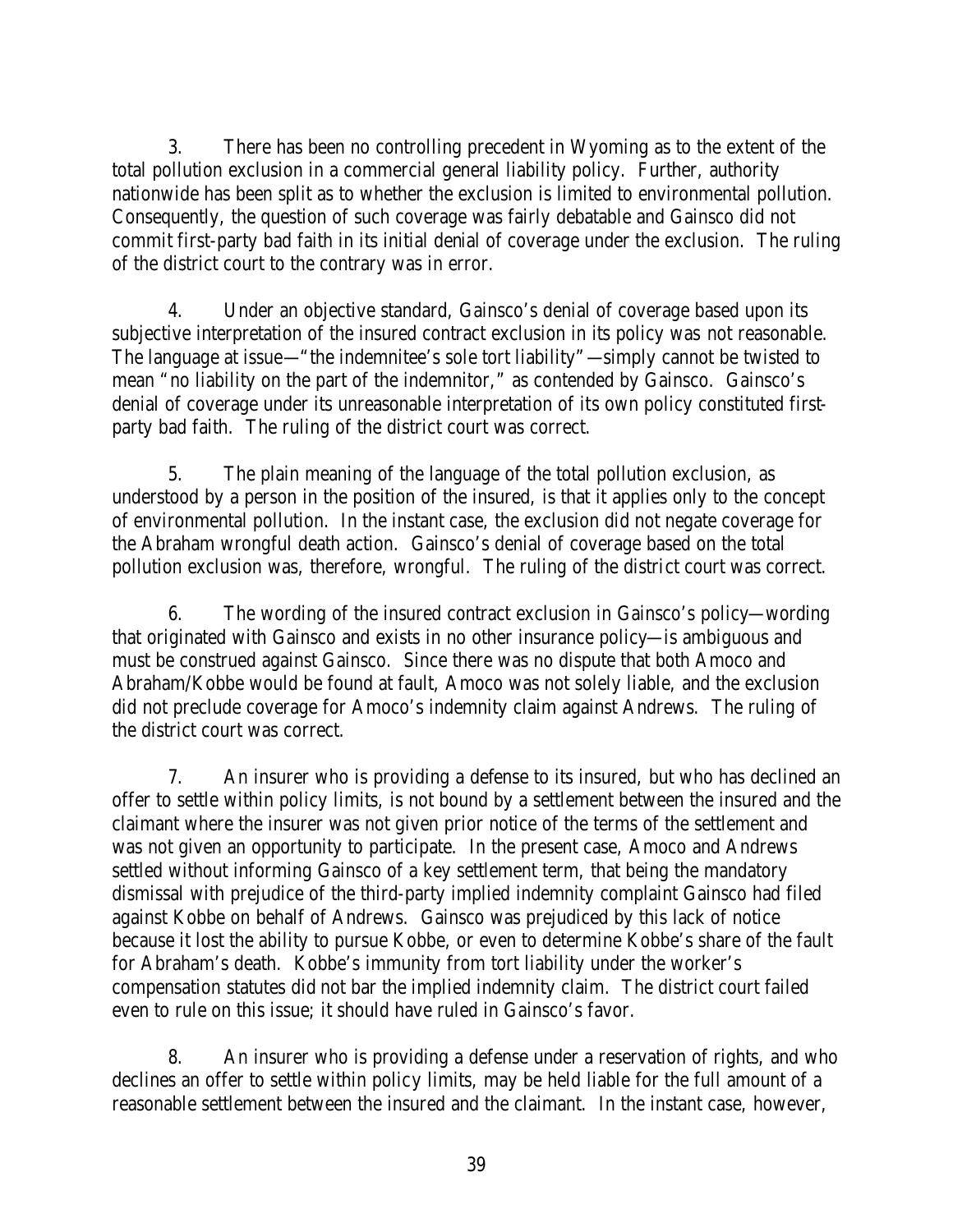the settlement between Amoco and Andrews was objectively unreasonable because the settlement amount greatly exceeded the amount of Andrews' risk. The ruling of the district court that Gainsco was liable for the full settlement amount was in error.

9. As stated above, an insurer who is providing a defense under a reservation of rights, and who declines an offer to settle within policy limits, may be held liable for the full amount of a reasonable settlement between the insured and the claimant. In the instant case, however, for two reasons, the settlement is not enforceable against Gainsco. First, as also stated above, the amount of the settlement was objectively unreasonable. And second, the record reveals no justification for the required dismissal with prejudice of the implied indemnity claim against Kobbe. Gainsco was prejudiced by this unreasonable settlement. Were the amount, alone, unreasonable, Gainsco could be held liable just for its policy limits. But here, dismissal of the implied indemnity action completely foreclosed Gainsco from pursuing Kobbe for its share of the damages. Consequently, Gainsco's obligations under the policy have been voided.

10. Under the "law of the case" doctrine, a court's decision on an issue of law made at one stage of a case must be followed in later stages of the same case. This doctrine does not apply when the question involves raising an issue on appeal that was not raised below. While we generally will not consider issues not raised below, we will do so when the issue is so fundamental in nature that justice requires its consideration. In the instant case, Amoco contends that this Court should not consider the argument that Andrews' indemnity obligation to Amoco was limited to its insurance coverage because Gainsco did not raise this fact as a defense below nor did it appeal the judgment amount that was in excess of that limitation. The "law of the case" doctrine is not applicable in this situation, and we find the matter of the indemnity limitation to be fundamental to the major issues presented in this appeal. In particular, the reasonableness of the settlement simply cannot be judged without reference to this limitation. Further, the limitation was before the district court because it was included in the very contract paragraph upon which the indemnity obligation, itself, was contained.

11. Wyo. Stat. Ann. § 30-1-131 prohibits agreements indemnifying an indemnitee against his own negligence where the agreement pertains to "any well for oil, gas or water, or mine for any mineral . . .." We have interpreted this prohibition narrowly because it is in derogation of the freedom to contract. Specifically, we have limited application of the statute to agreements covering "activities closely related to well drilling." In the instant case, the activities of Kobbe's employee Abraham, as Andrews' subcontractor under its agreement with Amoco, were only remotely or indirectly related to well drilling, and therefore, the statute did not serve to render unenforceable Andrews' obligation to indemnify Amoco for its own negligence. The district court failed to rule on this issue; it should have held for Amoco.